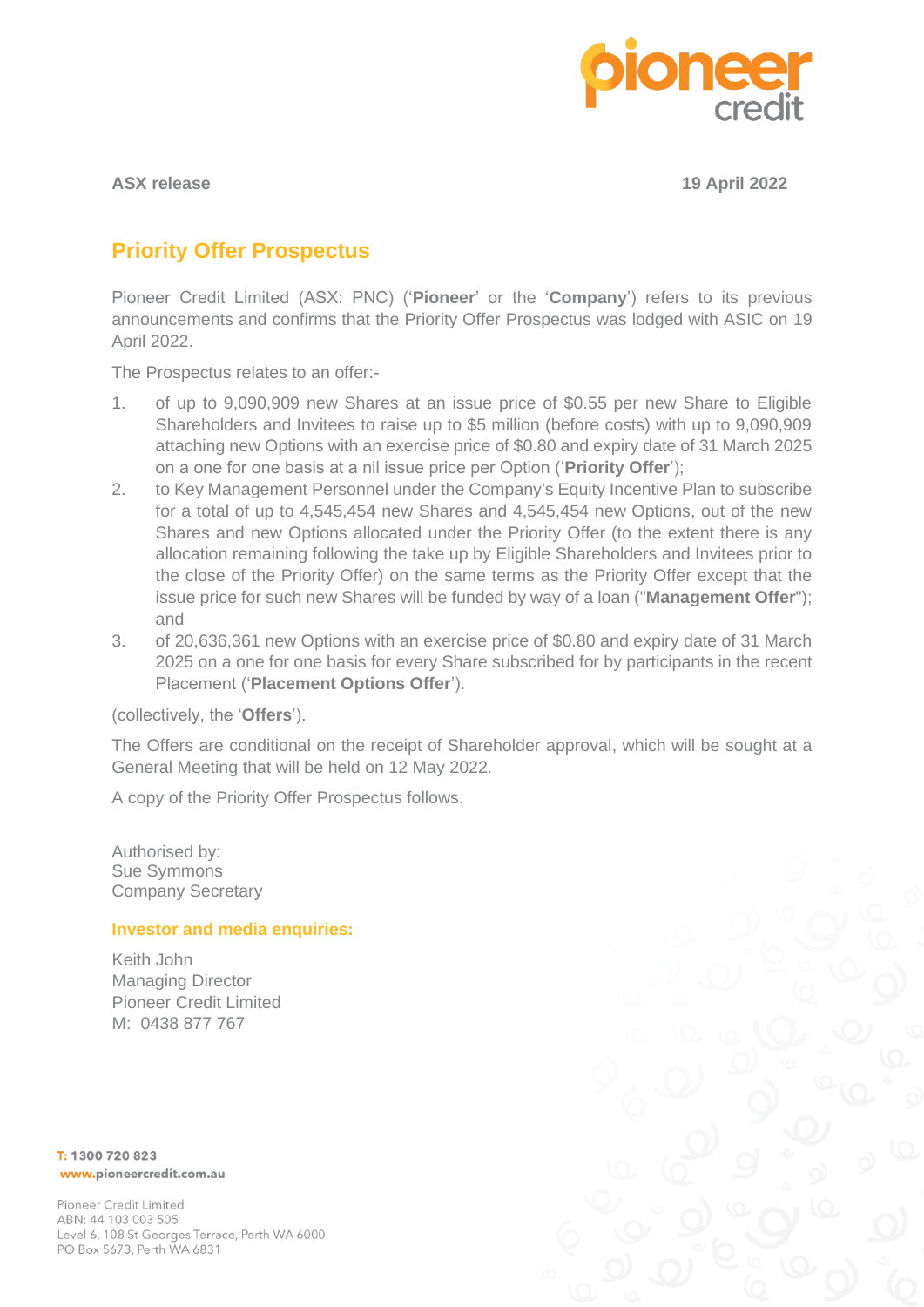

# **About Pioneer**

Pioneer Credit is an ASX-listed company (ASX: PNC) providing high quality, flexible, financial services support to help everyday Australians out of financial difficulty. Pioneer Credit has the trust of long-term vendor partners to do the right thing and respectfully support customers to achieve their financial independence.

Pioneer Credit has established a solid foundation to pursue further growth by leveraging its outstanding industry relationships, compliance record and customer-focused culture.

[www.pioneercredit.com.au](http://www.pioneercredit.com.au/)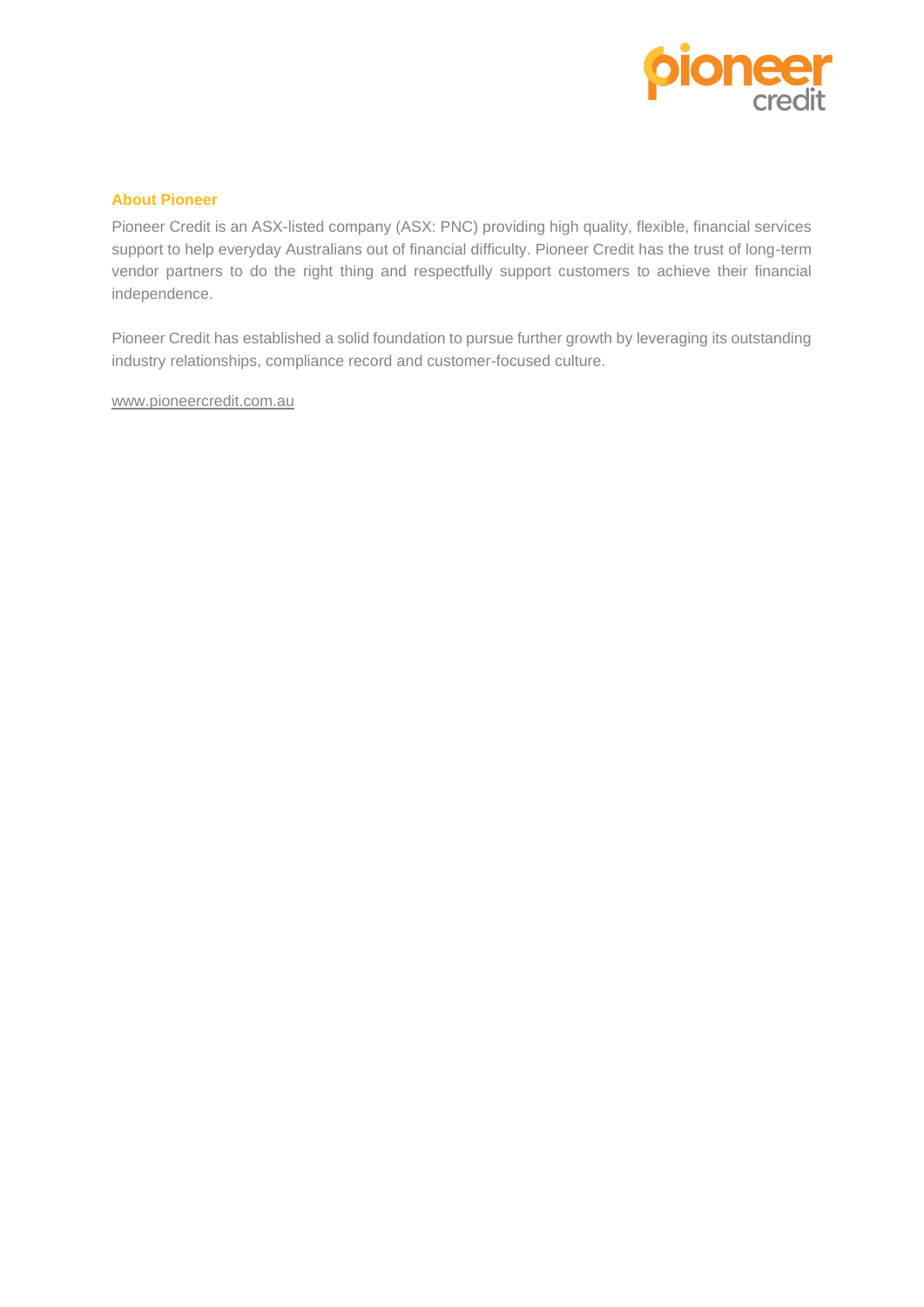

# **PIONEER CREDIT LIMITED ABN 44 103 003 505**

# **PROSPECTUS**

This Prospectus relates to an offer:-

- 1. of up to 9,090,909 new Shares at an issue price of \$0.55 per new Share to Eligible Shareholders and Invitees to raise up to \$5 million (before costs) with up to 9,090,909 attaching new Options with an exercise price of \$0.80 and expiry date of 31 March 2025 on a one for one basis at a nil issue price per Option ('**Priority Offer**');
- 2. to Key Management Personnel under the Company's Equity Incentive Plan to subscribe for a total of up to 4,545,454 new Shares and 4,545,454 new Options, out of the new Shares and new Options allocated under the Priority Offer (to the extent there is any allocation remaining following the take up by Eligible Shareholders and Invitees prior to the close of the Priority Offer) on the same terms as the Priority Offer except that the issue price for such new Shares will be funded by way of a loan ("**Management Offer**"); and
- 3. of 20,636,361 new Options with an exercise price of \$0.80 and expiry date of 31 March 2025 on a one for one basis for every Share subscribed for by participants in the Placement ('**Placement Options Offer**').

(collectively, the '**Offers**').

The Offers are subject to the conditions set out in Section [3.3,](#page-13-0) including the receipt of shareholder approval.

The Record Date for participating in the Priority Offer was 5.00pm WST on 25 March 2022.

#### **IMPORTANT INFORMATION**

This is an important document that should be read in its entirety. Shareholders who do not understand it should consult their professional advisers without delay.

The Shares and Options offered by this Prospectus should be considered speculative.

This Prospectus is a transaction-specific document issued in accordance with section 713 of the Corporations Act 2001 (Cth). If you have any questions as to its contents or the course of action you should follow, you should consult your professional adviser.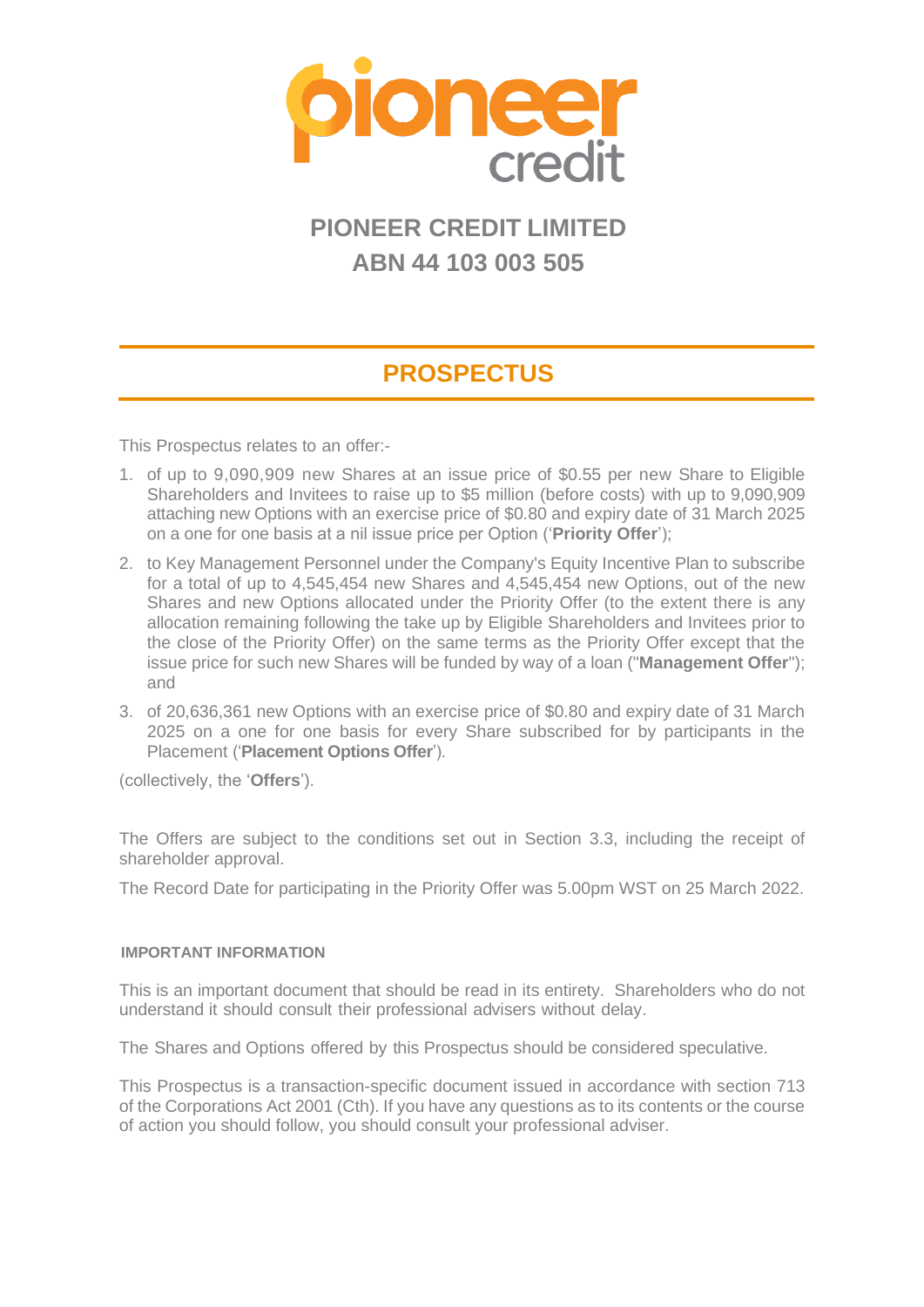

**TABLE OF CONTENTS**

| 1. | <b>IMPORTANT NOTES</b>                                        | 3  |
|----|---------------------------------------------------------------|----|
| 2. | <b>LETTER FROM THE CHAIRMAN</b>                               | 8  |
| 3. | <b>DETAILS OF THE OFFERS</b>                                  | 10 |
| 4. | <b>EFFECT OF THE OFFERS ON THE COMPANY</b>                    | 18 |
| 5. | <b>RIGHTS AND LIABILITIES ATTACHING TO SHARES AND OPTIONS</b> | 22 |
| 6. | <b>RISKS</b>                                                  | 28 |
| 7. | <b>ADDITIONAL INFORMATION</b>                                 | 41 |
| 8. | <b>DIRECTORS' AUTHORISATION</b>                               | 52 |
| 9. | <b>GLOSSARY</b>                                               | 53 |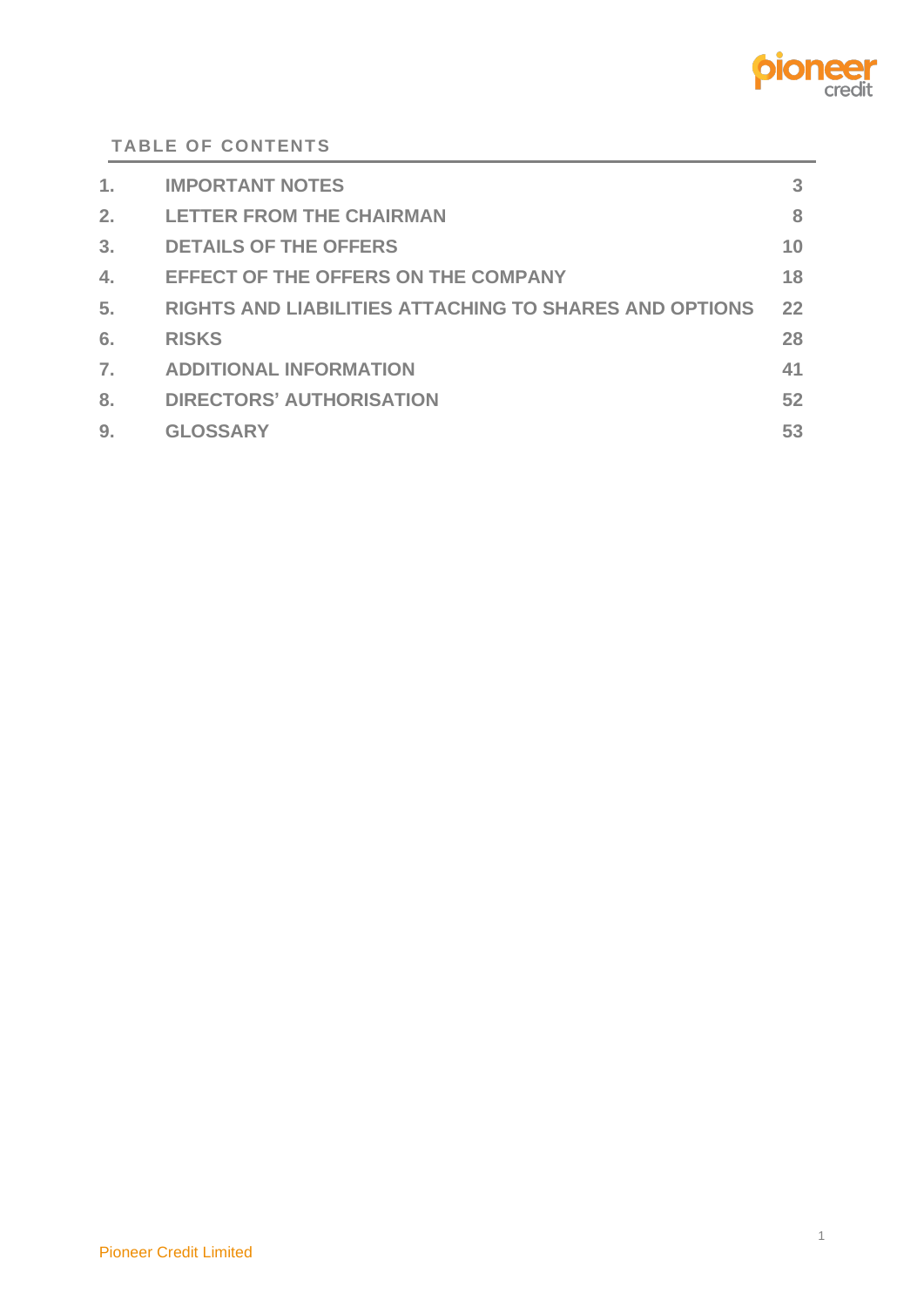

# **CORPORATE DIRECTORY**

#### **Directors**

Michael Smith *Chairman*

Keith John *Managing Director*

Andrea Hall *Non-Executive Director*

Peter Hall *Non-Executive Director*

Stephen Targett *Non-Executive Director*

Michelle d'Almeida *Non-Executive Director*

#### **ASX Code**

PNC

## **Website**

www.pioneercredit.com.au

#### **Solicitors**

K&L Gates Level 32 44 St Georges Terrace Perth WA 6000

Telephone: + 61 8 9216 0900

#### **Registered Office**

Level 6 108 St Georges Terrace Perth WA 6000

Telephone: 1300 720 823

## **Share Registry**

Link Market Services Limited Level 12 250 St Georges Terrace Perth WA 6000

Telephone: 1300 222 378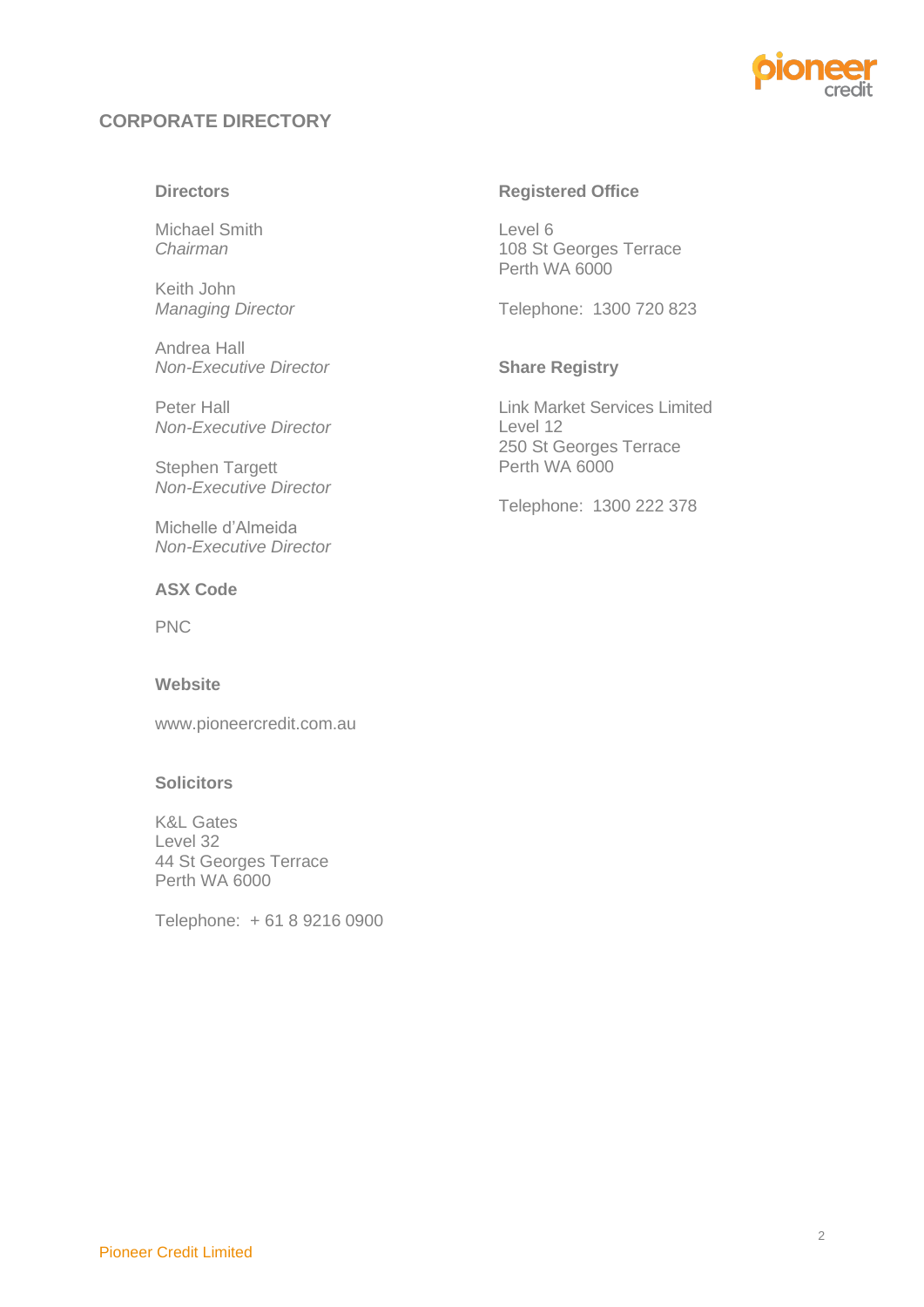

#### <span id="page-5-0"></span>**1. IMPORTANT NOTES**

#### **1.1 Important notes**

This Prospectus is issued by Pioneer Credit Limited ('**Pioneer**'), is dated 19 April 2022 and was lodged with ASIC on that date. ASIC, the ASX and their respective officers take no responsibility for the contents of this Prospectus or the merits of the investment to which this Prospectus relates. No Shares or Options may be issued on the basis of this Prospectus later than 13 months after the date of this Prospectus.

Eligible Shareholders and Invitees who wish to participate in the Priority Offer are encouraged to submit an Application via BPAY®.

Information in relation to how Eligible Shareholders and Invitees may apply for Shares and Options under the Priority Offer and how Key Management Personnel may apply for Shares and Options under the Management Offer is set out in Section [3.](#page-12-0)

The Placement Options Offer is only available to participants of the Placement. Applications to accept the Placement Options Offer under this Prospectus can only be submitted on the Application Form which will be provided by the Company to participants of the Placement.

The Directors reserve the right to issue Shares pursuant to the Priority Offer and Management Offer at their absolute discretion. Recipients of Shares will also be issued the corresponding number of Options pursuant to the Priority Offer and the Management Offer.

This Prospectus is a transaction specific prospectus for an offer of continuously quoted securities (as defined in the Corporations Act) and Options to acquire continuously quoted securities. It has been prepared in accordance with section 713 of the Corporations Act. It does not contain the same level of disclosure as an initial public offering prospectus prepared in accordance with Section 710 of the Corporations Act. This Prospectus is therefore intended to be read in conjunction with the information publicly available in relation to the Company which has been notified to ASX. In making representations in this Prospectus, regard has been had to the fact that the Company is a disclosing entity for the purposes of the Corporations Act and certain matters may reasonably be expected to be known to investors and professional advisers whom potential investors may consult.

The Issue of Options under this Prospectus is made pursuant to ASIC Corporations (Exposure Period) Instrument 2016/74 which exempts the Company from complying with section 727(3) of the Corporations Act to the extent that that section prohibits the Company from issuing Options in the seven calendar day period after the date of lodgement of this Prospectus with ASIC.

This Prospectus has been prepared in respect of the Offers such that the relief provided under ASIC Corporations (Sale Offers That Do Not Need Disclosure) Instrument 2016/80 with respect to the on-sale provisions of section 707 of the Corporations Act is available. Specifically, if the Options and Shares are issued with disclosure under this Prospectus then those Shares and any Shares issued upon the exercise of the Options can be on-sold within 12 months of their issue (even in the case of the Shares issued on exercise of the Options), if the Shares were issued without disclosure or lodgement of a cleansing statement. This is because the Options are issued with disclosure and the exercise of the Options do not involve any further offer.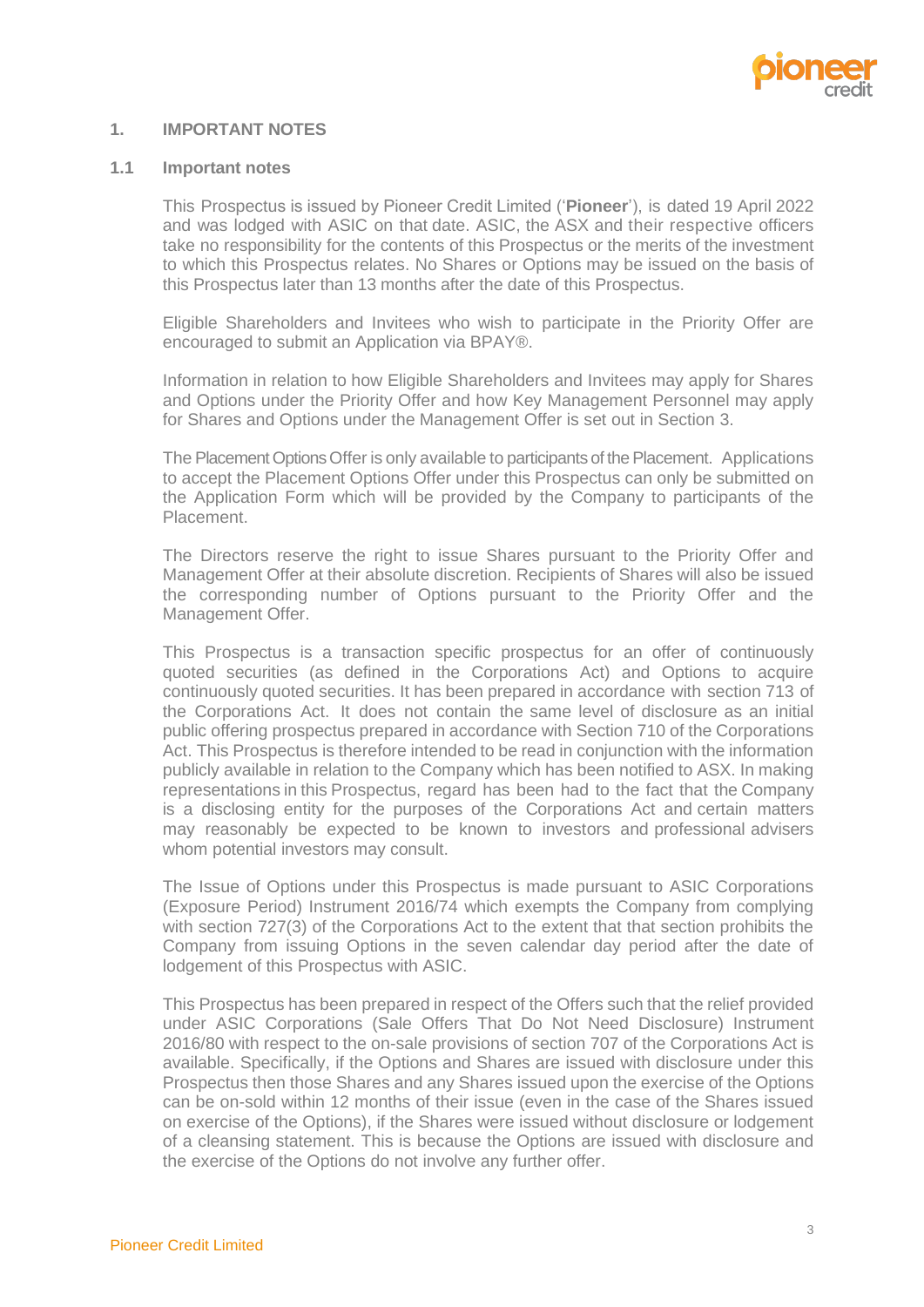

#### **1.2 No investment advice**

This Prospectus is an important document and requires your immediate attention. It should be read in its entirety. This Prospectus does not provide investment advice and has been prepared without taking account of any particular Shareholder's financial objectives, financial situation or particular needs (including financial or taxation issues). If you do not understand any part of this Prospectus, you should consult your accountant, tax adviser, stockbroker, solicitor or other professional adviser.

#### **1.3 Risk factors**

Potential investors should be aware that subscribing for Shares and/or Options in the Company involves a number of risks. Accordingly, an investment in the Company should be considered speculative. Some of the risks that should be considered are set out in section [6](#page-30-0) of this Prospectus. There may also be risks in addition to those set out in section [6](#page-30-0) that should be considered in light of your personal circumstances. Investors should consider consulting their professional advisers before deciding whether to apply for Shares or Options pursuant to this Prospectus.

#### **1.4 Applicants outside Australia**

The distribution of this Prospectus in jurisdictions outside Australia may be restricted by law and persons who come into possession of this Prospectus should seek advice on and observe any of these restrictions. Any failure to comply with such restrictions may constitute a violation of applicable securities laws. This Prospectus does not constitute an offer of Shares or Options in any jurisdiction where, or to any person to whom, it would be unlawful to issue this Prospectus. The Prospectus and Application Form for the Priority Offer will only be available to Eligible Shareholders, Invitees and Key Management Personnel with a registered address in Australia, New Zealand, Singapore or Hong Kong. The Offers are not being extended outside of Australia, New Zealand, Singapore or Hong Kong.

#### **1.5 Important notice to New Zealand Investors**

This Prospectus has not been registered, filed with or approved by any New Zealand regulatory authority under the Financial Markets Conduct Act 2013 (FMC Act). The Shares and Options are not being offered or sold in New Zealand (or issued with a view to being offered for sale in New Zealand) other than to a person who:

- (a) is an investment business within the meaning of clause 37 of Schedule 1 of the FMC Act;
- (b) meets the investment activity criteria specified in clause 38 of Schedule 1 of the FMC Act;
- (c) is large within the meaning of clause 39 of Schedule 1 of the FMC Act;
- (d) is a government agency within the meaning of clause 40 of Schedule 1 of the FMC Act; or
- (e) is an eligible investor within the meaning of clause 41 of Schedule 1 of the FMC Act.

If you receive a copy of this Prospectus and are not a person to whom the above categories apply, return this Prospectus to companysecretary@pioneercredit.com.au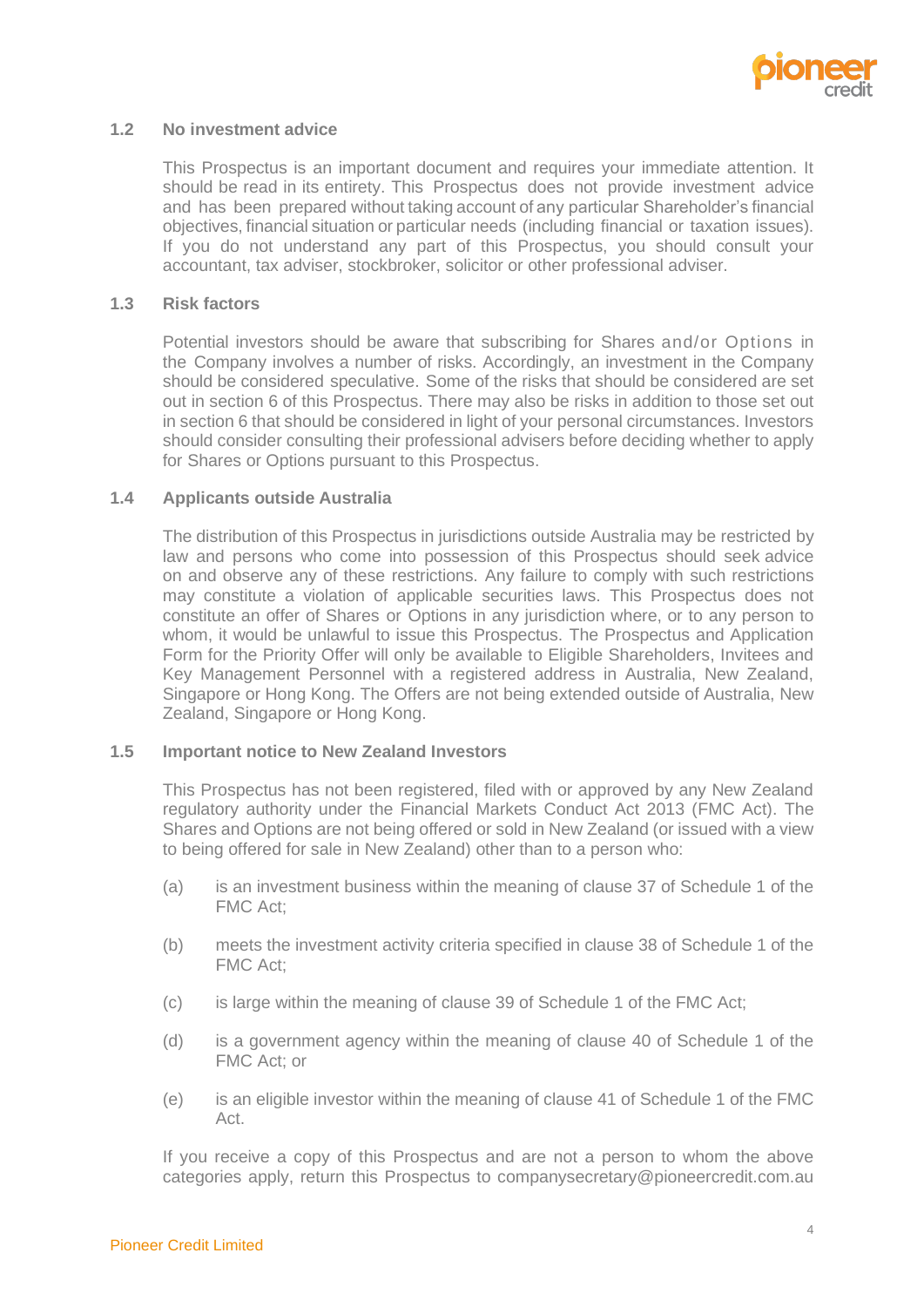

immediately. You may not forward or circulate this Prospectus to any other person in New Zealand. No application form from you for Shares and Options will be accepted by the Company or otherwise processed.

#### **1.6 Important notice to Hong Kong Investors**

This Prospectus has not been, and will not be, registered as a prospectus under the Companies (Winding Up and Miscellaneous Provisions) Ordinance (Cap. 32 of the Laws of Hong Kong) (**CWUMP**), nor has it been authorised by the Securities and Futures Commission in Hong Kong pursuant to the Securities and Futures Ordinance (Cap. 571 of the Laws of Hong Kong) (**SFO**). No action has been taken in Hong Kong to authorise or register this Prospectus or to permit the distribution of this Prospectus or any documents issued in connection with it. Accordingly, the Shares and Options have not been and will not be offered or sold in Hong Kong by means of any document other than (i) to 'professional investors' (as defined in the SFO and any rules made under that ordinance) or (ii) in other circumstances which do not result in the document being a 'prospectus' as defined in the CWUMP or which do not constitute an offer to the public within the meaning of the CWUMP or the Companies Ordinance (Cap. 622 of the Laws of Hong Kong).

No advertisement, invitation or document relating to the Shares and Options has been or will be issued, or has been or will be in the possession of any person for the purpose of issue, in Hong Kong or elsewhere that is directed at, or the contents of which are likely to be accessed or read by, the public of Hong Kong (except if permitted to do so under the securities laws of Hong Kong) other than with respect to Shares and Options that are or are intended to be disposed of only to persons outside Hong Kong or only to professional investors (as defined in the SFO and any rules made under that ordinance). No person issued Shares or Options may sell, or offer to sell, such securities in circumstances that amount to an offer to the public in Hong Kong within six months following the date of issue of such securities.

The contents of this Prospectus have not been reviewed by any Hong Kong regulatory authority. You are advised to exercise caution in relation to the Offer. If you are in doubt about any contents of this Prospectus, you should obtain independent professional advice.

If You (or any person for whom You are acquiring the Shares and Options) are in Hong Kong, You (and any such person) warrant that you are a "professional investor", as defined under the Securities and Futures Ordinance (Chapter 571 of the Laws of Hong Kong).

#### **1.7 Important notice to Singapore Investors**

This Prospectus has not been, and will not be, lodged or registered as a prospectus with the Monetary Authority of Singapore. Accordingly, this document and any other document or material in connection with the offer or sale, or invitation for subscription or purchase, of Shares or Options may not be circulated or distributed, nor may Shares or Options be offered or sold, or be made the subject of an invitation for subscription or purchase, whether directly or indirectly, to persons in Singapore except pursuant to and in accordance with exemptions in Subdivision (4) Division 1, Part XIII of the Securities and Futures Act 2001 of Singapore (the "**SFA**"), or as otherwise pursuant to, and in accordance with the conditions of, any other applicable provisions of the SFA.

This document has been given to you on the basis that you are (i) an 'institutional investor' (as defined in the SFA) or (ii) an 'accredited investor' (as defined in the SFA).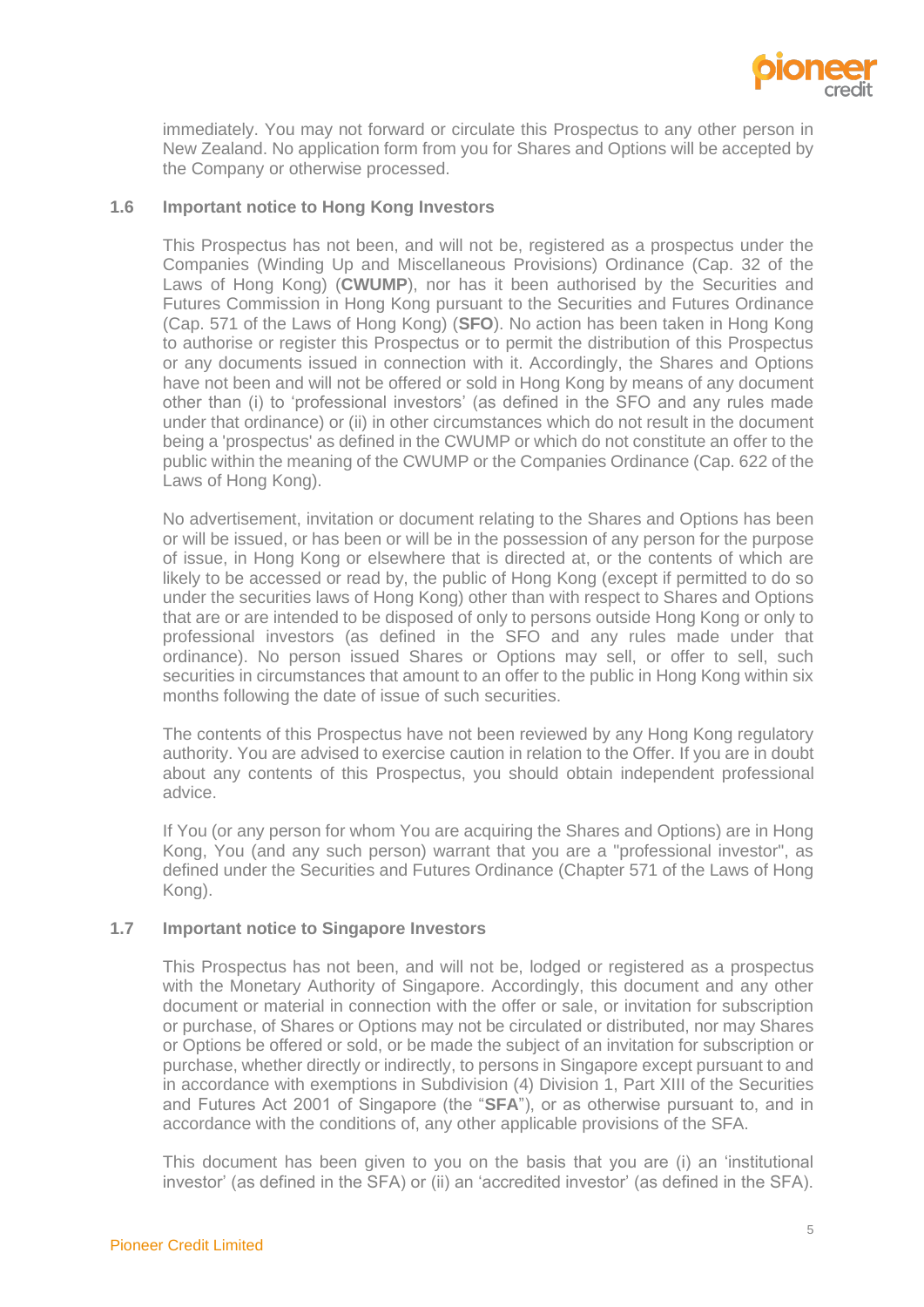

In the event that you are not an investor falling within one of the categories set out above, please return this document immediately. You may not forward or circulate this document to any other person in Singapore.

Any offer is not made to you with a view to the new Shares and Options being subsequently offered for sale to any other party. There are on-sale restrictions in Singapore that may be applicable to investors who acquire new Shares and Options. As such, investors are advised to acquaint themselves with the SFA provisions relating to resale restrictions in Singapore and comply accordingly.

#### **1.8 Disclaimer**

No person is authorised to give information or to make any representation in connection with the Offers described in this Prospectus, which is not contained in the Prospectus. Any information or representation not so contained may not be relied on as having been authorised by the Company in connection with the Offers. Shareholders should rely only on information in this Prospectus.

#### **1.9 Forward-looking statements**

This Prospectus contains forward-looking statements which are identified by words such as 'may', 'could', 'believes', 'estimates', 'targets', 'expects', or 'intends' and other similar words that involve risks and uncertainties.

These statements are based on an assessment of present economic and operating conditions, and on a number of assumptions regarding future events and actions that, as at the date of this Prospectus, are expected to take place.

Such forward-looking statements are not guarantees of future performance and involve known and unknown risks, uncertainties, assumptions and other important factors, many of which are beyond the control of the Company, the Directors and management.

The Company cannot and does not give any assurance that the results, performance or achievements expressed or implied by the forward-looking statements contained in this Prospectus will actually occur and investors are cautioned not to place undue reliance on these forward-looking statements.

The Company has no intention to update or revise forward-looking statements, or to publish prospective financial information in the future, regardless of whether new information, future events or any other factors affect the information contained in this Prospectus, except where required by law.

These forward looking statements are subject to various risk factors that could cause the Company's actual results to differ materially from the results expressed or anticipated in these statements.

#### **1.10 No representations other than in this Prospectus**

You should rely only on information in this Prospectus. No person is authorised to provide any information or to make any representations in connection with the Offers which are not contained in this Prospectus. Any information or representations not contained in this Prospectus may not be relied upon as having been authorised by the Company in connection with the Offers.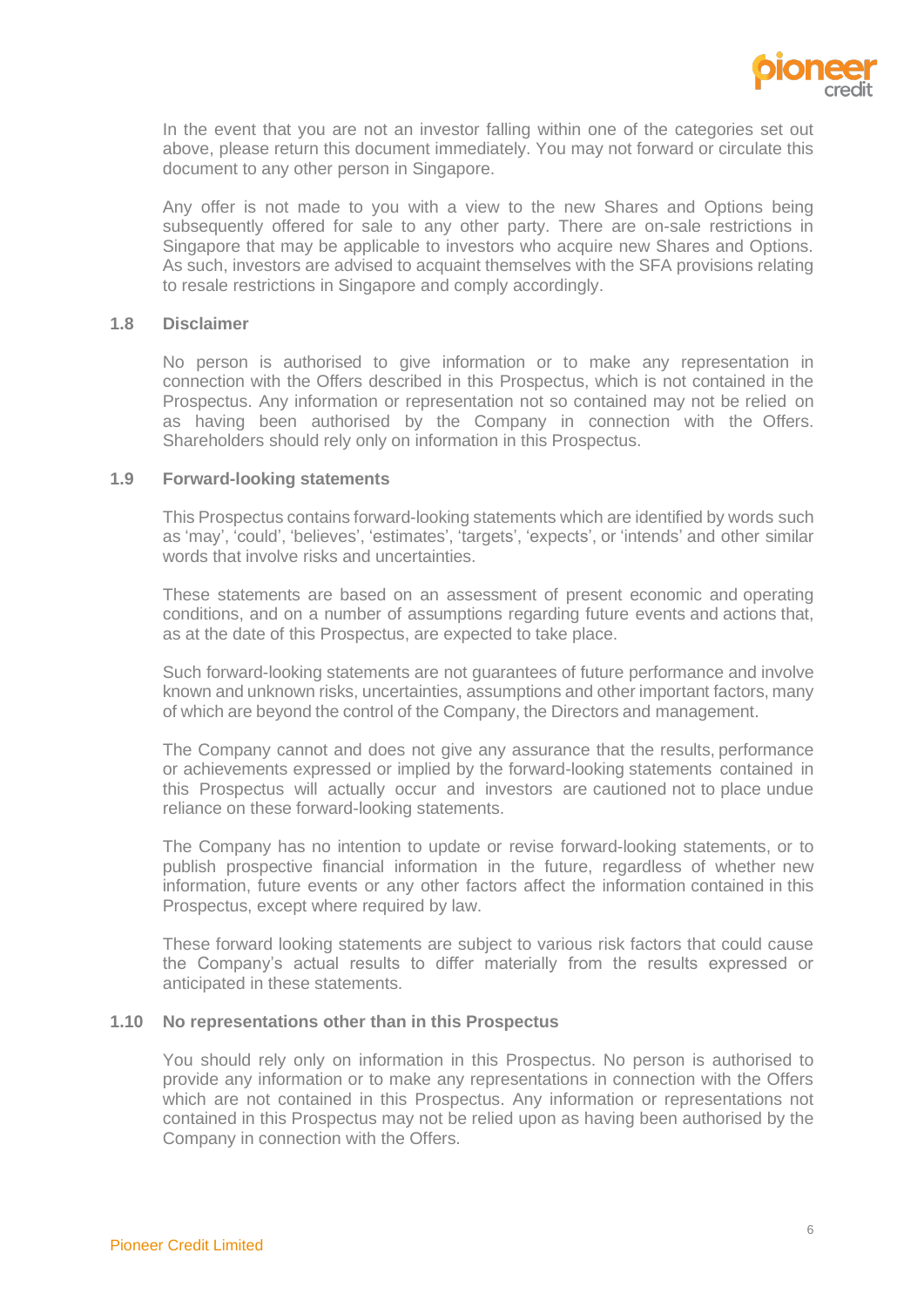

#### **1.11 Past performance information**

Information included in this Prospectus concerning the past performance of the Company, including pro forma financial information and information concerning the historical share price of Pioneer, is provided for illustrative purposes only and should not be relied upon as (and is not) an indication of the Company's views on its future financial performance, share price performance or condition.

The historical information included in this Prospectus is, or is based on, information that has previously been released to the market. The historical financial information concerning the Company included in this Prospectus, including the pro-forma balance sheet in Section 4.3, has been prepared and presented in accordance with the recognition and measurement principles of Australian Accounting Standards (as adopted by the Australian Accounting Standards Board), which comply with International Financial Reporting Standards and interpretations issued by the International Accounting Standards Board.

Investors should also be aware that certain financial data included in this Prospectus may be 'non-IFRS financial information' under Regulatory Guide 230 Disclosing non-IFRS financial information published by ASIC. The Company believes this non-IFRS financial information provides useful information to users in measuring the financial performance and condition of the Company. The non-IFRS financial information does not have a standardised meaning prescribed by Australian Accounting Standards and, therefore, may not be comparable to similarly titled measures presented by other entities, nor should it be construed as an alternative to other financial measures determined in accordance with Australian Accounting Standards. Investors are cautioned, therefore, not to place undue reliance on any non-IFRS financial information and ratios (if any) included in this Prospectus.

#### **1.12 Website**

Any references to documents included on the Company's website [at](https://pioneercredit.com.au/)  [www.pioneercredit.com.au](http://www.pioneercredit.com.au/) are for convenience only, and none of the documents or other information available on the Company's website are incorporated by reference into this Prospectus.

#### **1.13 Further information**

Copies of documents lodged with ASIC can be obtained from, or inspected at, an ASIC office.

In addition, the following information can be obtained from the Company's website: www. pioneercredit.com.au:

- the Company's half-yearly and annual financial reports;
- all continuous disclosure notices lodged by the Company with ASX; and
- all other general information provided by the Company to its Shareholders and investors.

If you have any questions in relation to the Offers you can contact Ms Sue Symmons, Company Secretary, on +61 8 9323 5020.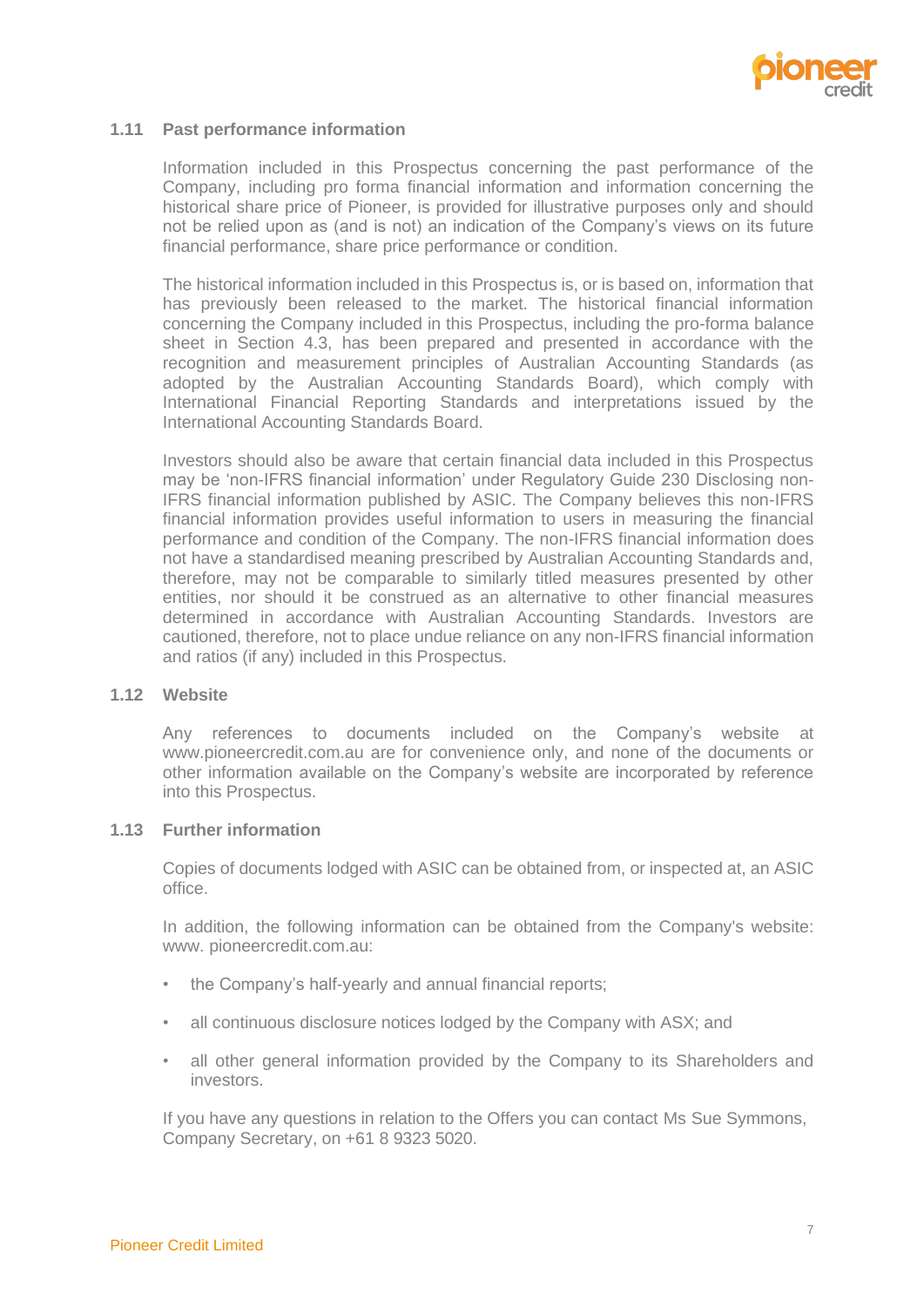

# <span id="page-10-0"></span>**2. LETTER FROM THE CHAIRMAN**

#### 19 April 2022

#### Dear Investor

On behalf of the Board of Pioneer, I am pleased to offer Eligible Shareholders and Invitees, the opportunity to participate in Pioneer's Priority Offer and, to the extent there is any allocation remaining following the take up by Eligible Shareholders and Invitees under the Priority Offer, the opportunity for the Company's Key Management Personnel under the Company's Equity Incentive Plan to subscribe for Shares and Options on the same terms as the Priority Offer funded by way of a loan. I am also pleased to offer institutional and sophisticated investors who participated in the Placement, the opportunity to participate in the Placement Options Offer.

The purpose of the Management Offer is to incentivise Key Management Personnel and ensure that their interests are aligned with the interests of Shareholders.

The Offers are conditional on the receipt of Shareholder approval. Shareholder approval will be sought at a general meeting that will be held on or about 12 May 2022.

#### **Priority Offer**

The Priority Offer provides Eligible Shareholders with an opportunity to apply for Shares at an issue price of \$0.55 per Share with an attaching Option at a nil issue price per Option. Participation is optional.

The Priority Offer follows Pioneer's successful completion of its institutional Placement as announced on 9 March 2022, which raised \$11.35 million (before costs). Shares purchased under the Priority Offer will have an attaching Option and will be priced the same as Shares issued under the Placement, being \$0.55 per Share. Shares will be free of brokerage or transaction costs. Once issued, Shares will rank equally with existing Shares and will have the same voting rights, dividend rights and other entitlements.

Options issued under the Offers will have an exercise price of \$0.80 and an expiry date of 31 March 2025.

The Priority Offer aims to raise up to \$5 million (before costs) and is not underwritten. Depending on the level of demand, Pioneer may in its absolute discretion raise less than \$5 million under the Priority Offer. The proceeds from the Placement, will be used to part-pay for the acquisition of a Performing Arrangement Purchased Debt Portfolio (**Portfolio**) totalling ~\$38.5 million, comprised largely of performing assets. The funds raised under the Priority Offer, will be used for the costs of the Offers and future growth opportunities, namely the acquisition of future debt portfolios. For further information on the acquisition of the Portfolio, please refer to Pioneer's ASX announcement and investor presentation lodged on 9 March 2022.

# **Management Offer**

To the extent there is any allocation remaining following the take up by Eligible Shareholders and Invitees under the Priority Offer prior to the closing date of the Priority Offer, Pioneer will have the discretion to offer the Shares and Options to Key Management Personnel under the Management Offer on the same terms except that the issue price for such Shares will be funded by way of a loan.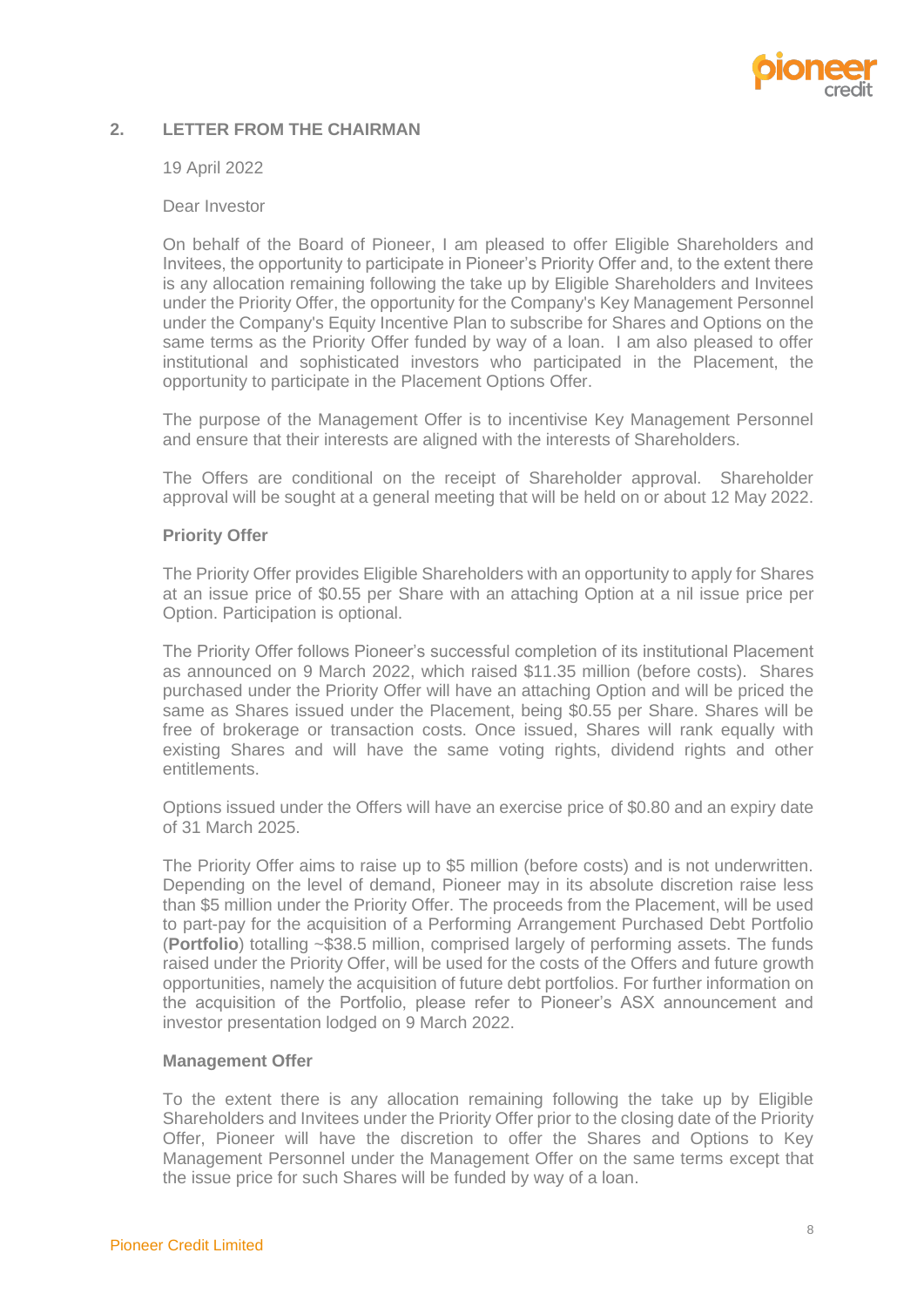

#### Participation in the Priority Offer

To be eligible to participate in the Priority Offer, you must have been a registered holder of Shares at 5:00pm WST on the Record Date (being 25 March 2022) or an Invitee with a registered address in Australia or a registered address in New Zealand, Hong Kong or Singapore and meet the requirements outlined in the Important Notices section of this Prospectus. Shareholders in the United States are not eligible to participate in the Priority Offer.

Details of the Priority Offer, including how to apply, are provided in Section [3.2\(a\).](#page-12-1) Please ensure that the Share Registry receives your Application and Application payment by the Closing Date which is expected to be on Wednesday, 13 May 2022.

#### Questions and further information on the Priority Offer

Please consult your stockbroker, accountant or other professional adviser before making your investment decision.

#### **Placement Option Offer**

This Prospectus has also been prepared for the purpose of issuing Options to participants in the Placement. On application under this Prospectus, institutional and sophisticated investors who were issued Shares in the Placement, will be issued with an attaching Option at a nil issue price per Option.

This Prospectus contains detailed information about the Offers and the key risks associated with an investment in Pioneer. I encourage you to read this Prospectus carefully and in full, and to seek your own financial and taxation advice about the Offers before deciding whether to participate.

On behalf of the Board of Pioneer, I thank you for your continued support and encourage Eligible Shareholders to consider participating in the Priority Offer.

Yours sincerely,

Mitwee/filet

Michael Smith Independent Chairman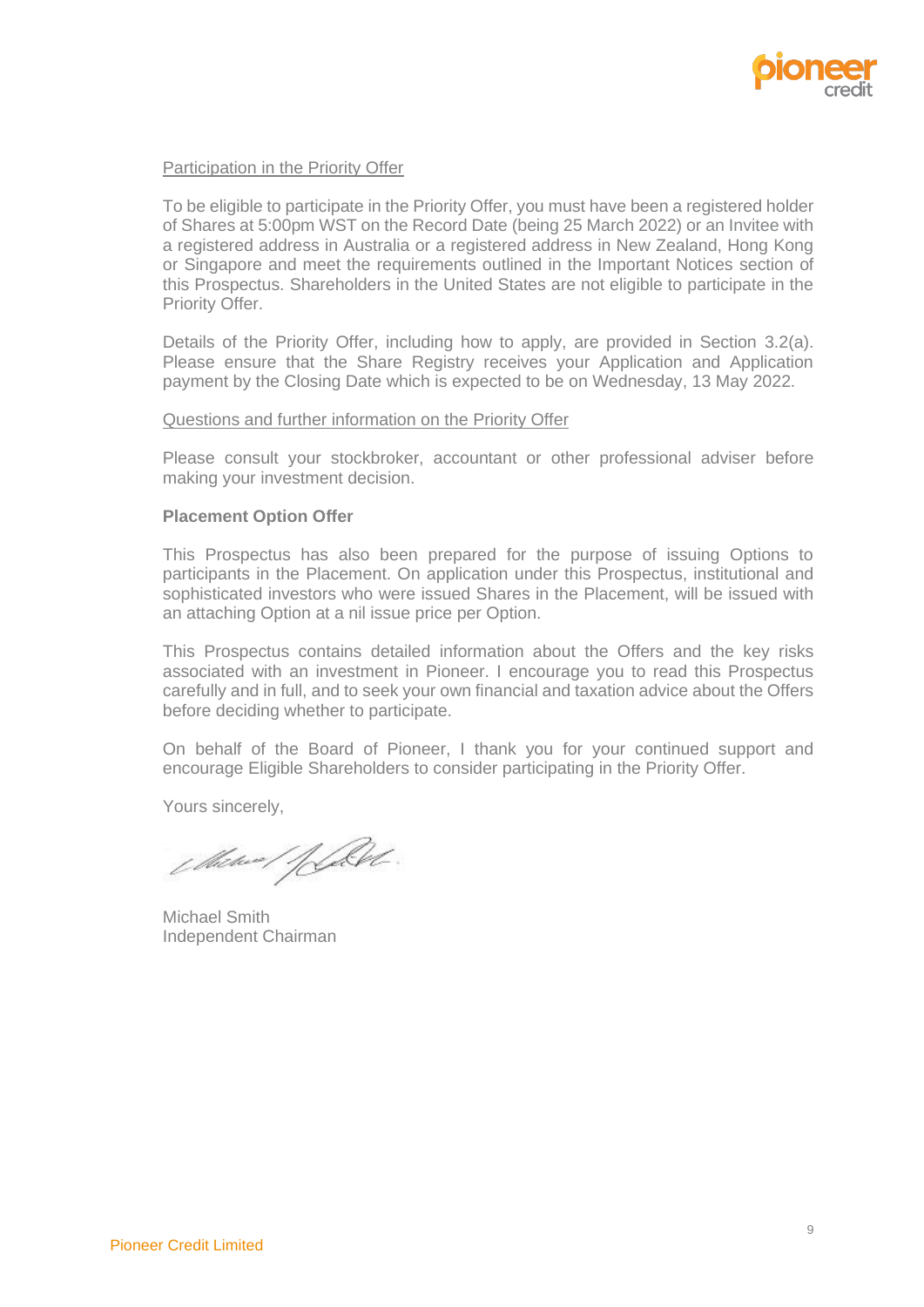

# <span id="page-12-0"></span>**3. DETAILS OF THE OFFERS**

#### <span id="page-12-3"></span>**3.1 Overview**

As announced on 9 March 2022, Pioneer is proposing to acquire a Performing Arrangement Purchased Debt Portfolio (**Portfolio**) for \$38.5 million. The portfolio will be part-funded by the \$11.35 million raised under the institutional placement which completed on 16 March 2022 and involved the issue of 20,636,361 Shares at \$0.55 per Share ('**Placement**'), with an additional ~\$28.5m to be provided under an increased senior debt facility with the Company's funders. For every 1 Share allocated in the Placement, 1 Option will be issued, subject to the receipt of shareholder approval at a General Meeting to be held on 12 May 2022 (**'Placement Options Offer'**). Subject to meeting ASX quotation requirements, the Company will apply to the ASX for official quotation of the Options.

The Company also announced on 9 March 2022, its intention to offer Eligible Shareholders the opportunity to participate in a capital raising on the same terms as provided to institutional and sophisticated investors under the Placement.

Up to 9,090,909 Shares may be issued under the Priority Offer, together with up to 9,090,909 Options. Up to \$5 million will be raised from the issue of Shares under the Priority Offer (before costs). Based on the number of Shares issued under the Placement, 20,636,361 Options may be issued under the Placement Options Offer. No funds will be raised from the issue of Options under the Placement Options Offer or the Priority Offer. However, on the exercise of all the Options the Company will receive \$23,781,816.

#### <span id="page-12-1"></span>**3.2 The Offers and their terms**

(a) Priority Offer

Pursuant to this Prospectus the Company invites Eligible Shareholders and Invitees to apply for up to 9,090,909 new Shares at an issue price of \$0.55 per Share with an attaching new Option at a nil issue price per Option to raise up to \$5 million.

The new Shares offered under this Prospectus will rank equally with the existing Shares on issue.

<span id="page-12-2"></span>(b) Management Offer

Prior to the close of the Priority Offer, to the extent there is any allocation remaining following the take up by Eligible Shareholders and Invitees under the Priority Offer, Pioneer will have discretion to offer up to 4,545,454 new Shares and 4,545,454 new Options to Pioneer's Key Management Personnel (excluding Non-Executive Directors) under the Company's Equity Incentive Plan on the same terms as the Priority Offer, except that the issue price for such Shares will be funded by way of a loan provided to Key Management Personnel.

The Company's Equity Incentive Plan was last approved by Shareholders on 19 November 2020.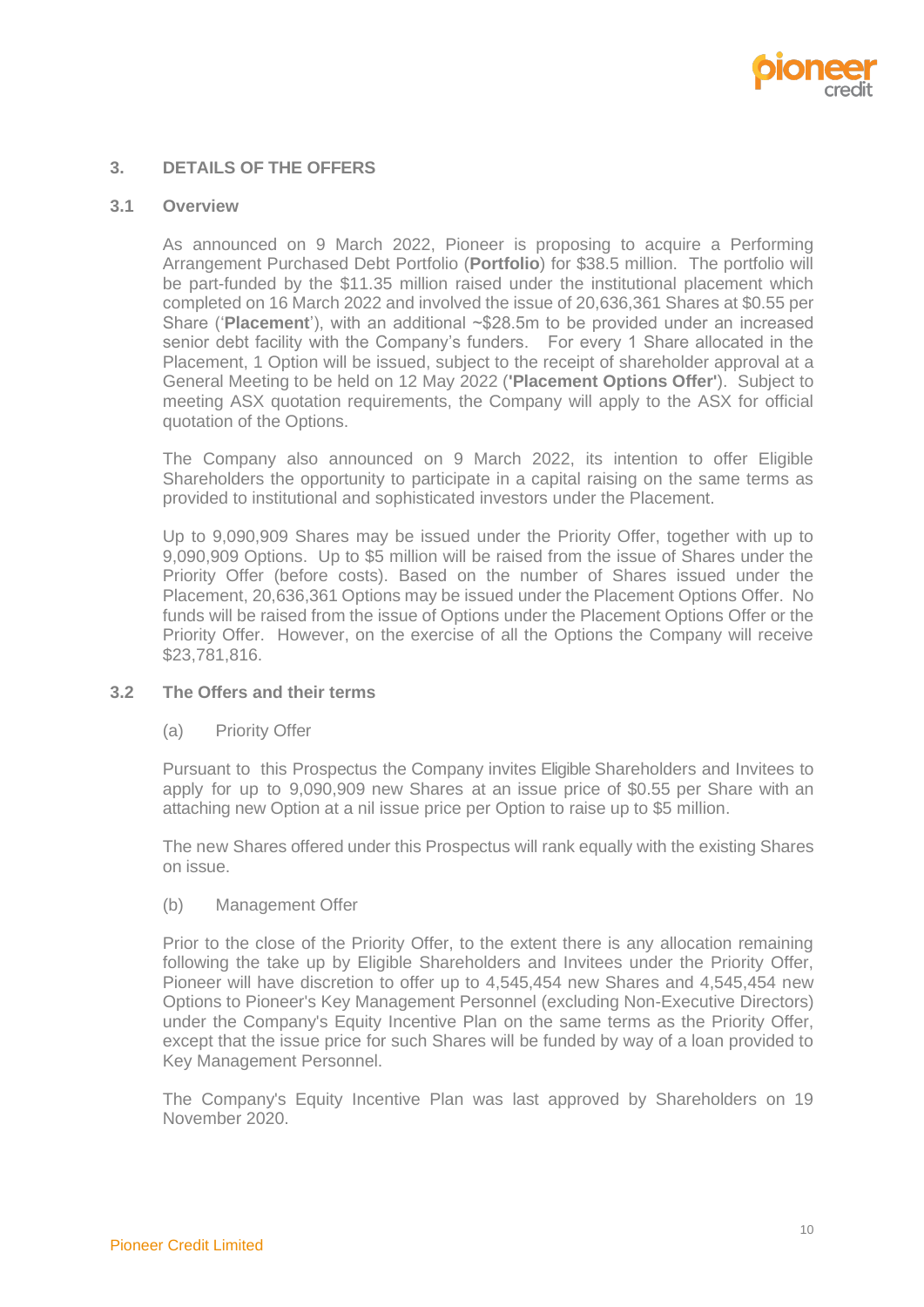

The loan is provided on the following key terms ("**Management Loan**"):

- » interest accrues on the issue price at a rate of 5% per annum and is payable monthly;
- » security will be granted to the Company against the Shares issued under the Management Offer and any Shares issued under the loan will not be able to be traded until the loan is repaid;
- » the loan is repayable in full on the earlier of 5 years or within 30 days of the date the employee ceases to be employed by the Company;
- » all dividends paid on the Shares must be applied towards the loan; and
- » the Company will have full recourse in the event of a default which will include if the employee suffers an insolvency event.

The Directors consider the terms of the above loan to be reasonable in the circumstances and on arm's length commercial terms.

(c) Placement Options Offer

This Prospectus is also prepared for the purposes of issuing new Options to participants in the Placement.

The Placement was extended to institutional and sophisticated investors on invitation from the Directors and consisted of Shares at an issue price of \$0.55 per Share and, subject to shareholder approval, an attaching Option at nil issue price per Option. Those invited to participate were selected clients of MST Financial, interested investors known to the Company and existing substantial shareholders. None of the participants were related parties, members of the Company's Key Management Personnel or advisers to the Company or associates of any of the aforementioned categories of persons.

(d) Further information on Shares and Options issued under Offers

A high-level summary of the material rights and liabilities attaching to the Shares and Options is set out in Section 5.

#### <span id="page-13-0"></span>**3.3 Offer Conditions**

The Offers are conditional on the receipt of Shareholder approval for the purposes of Listing Rule 7.1 to allow the Company to issue the Shares and Options under this Prospectus. Shareholder approval will be sought at a general meeting that will be held on or about 12 May 2022. The notice of meeting for this meeting was despatched on 11 April 2022.

The Company has sought and obtained a waiver from Listing Rule 7.3.9 to permit any person who is entitled to participate under the Priority Offer (except substantial holders of the Company and advisers to the Company) and who would ordinarily be excluded from voting in favour of the resolution, on the condition that the Company excludes any votes by any underwriter or sub-underwriter of the Priority Offer or Management Offer. Persons who subscribe under the Management Offer, substantial holders of the Company, advisers to the Company and any associates of the aforementioned persons are still subject to a voting exclusion, as set out in the notice of meeting despatched by the Company on or about 11 April 2022.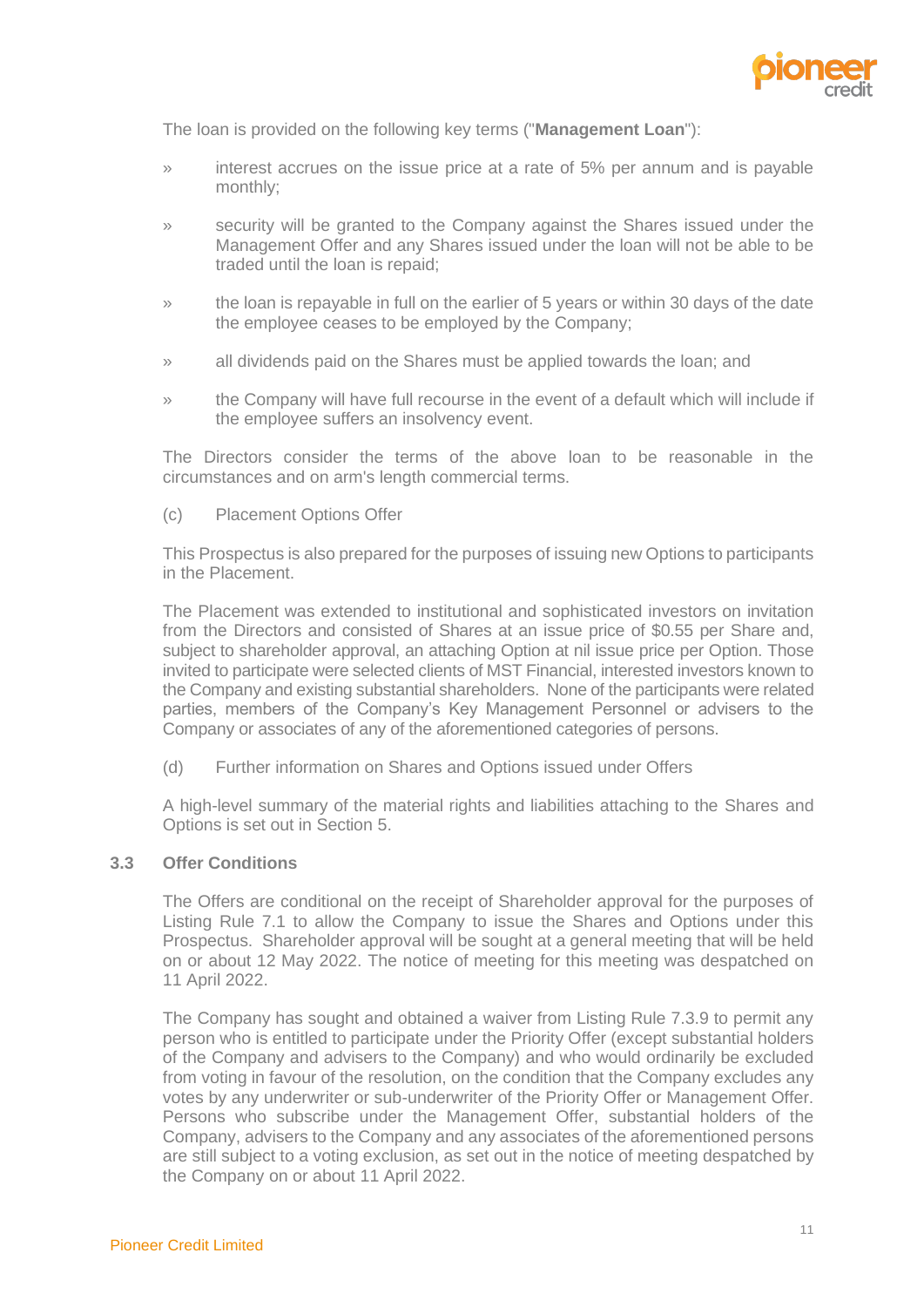

Shareholder approval will also be sought for the following Directors to participate in the Priority Offer as Invitees and in the case of Mr Keith John to participate in the Management Offer:

| <b>Director</b>                    | <b>Subscription</b><br><b>Amount (A\$)</b><br>(up to) <sup>1</sup> | No. of<br><b>Shares</b> | Attaching<br><b>Options</b> |
|------------------------------------|--------------------------------------------------------------------|-------------------------|-----------------------------|
|                                    |                                                                    | (up to)                 | (up to)                     |
| Michael Smith (or nominee)         | \$40,000                                                           | 72,727                  | 72,727                      |
| Michelle D'almeida (or<br>nominee) | \$20,000                                                           | 36,363                  | 36,363                      |
| <b>Stephen Targett</b>             | \$75,000                                                           | 136,363                 | 136,363                     |
| Keith John                         | \$1,500,000                                                        | 2,727,273               | 2,727,273                   |

Notes:

1. Rounded to the nearest dollar.

See section 10 for further details of the allocation policy.

If Shareholder approval is not obtained for the issue of Shares under Priority Offer and Management Offer including for the issue of Shares to Directors, no Shares will be issued under those Offers and the Company will promptly return the application monies received in respect of the Priority Offer without interest.

If Shareholder approval is not obtained for the issue of Options under the Priority Offer and Management Offer including for the issue of Options to Directors, no Options will be issued under those Offers.

If Shareholder approval is not obtained for the issue of Options under the Placement Options Offer, no Options will be issued under that Offer.

If Shareholder approval is not obtained for a Director to participate in the Priority Offer or for Mr Keith John to participate in the Management Offer then that Director will not be issued Shares or Options under the Priority Offer or the Management Offer, in the case of Mr Keith John.

# **3.4 Indicative timetable**

| <b>Key dates</b>                                                                                                  | <b>Date</b>   |
|-------------------------------------------------------------------------------------------------------------------|---------------|
| Announcement of Offers & Lodgement of Appendix 3B to ASX                                                          | 9 March 2022  |
| Settlement of Placement                                                                                           | 15 March 2022 |
| Issue of new Shares under the Tranche 1 Placement<br>Lodgement of Appendix 2A with ASX                            | 16 March 2022 |
| <b>Priority Offer Record Date</b>                                                                                 | 25 March 2022 |
| Lodgement of cleansing prospectus for the Placement                                                               | 30 March 2022 |
| Lodgement of this Prospectus with ASIC and ASX and Appendix 3B                                                    | 19 April 2022 |
| Dispatch of Prospectus to Eligible Shareholders, Invitees, Key<br>Management Personnel and Placement participants | 19 April 2022 |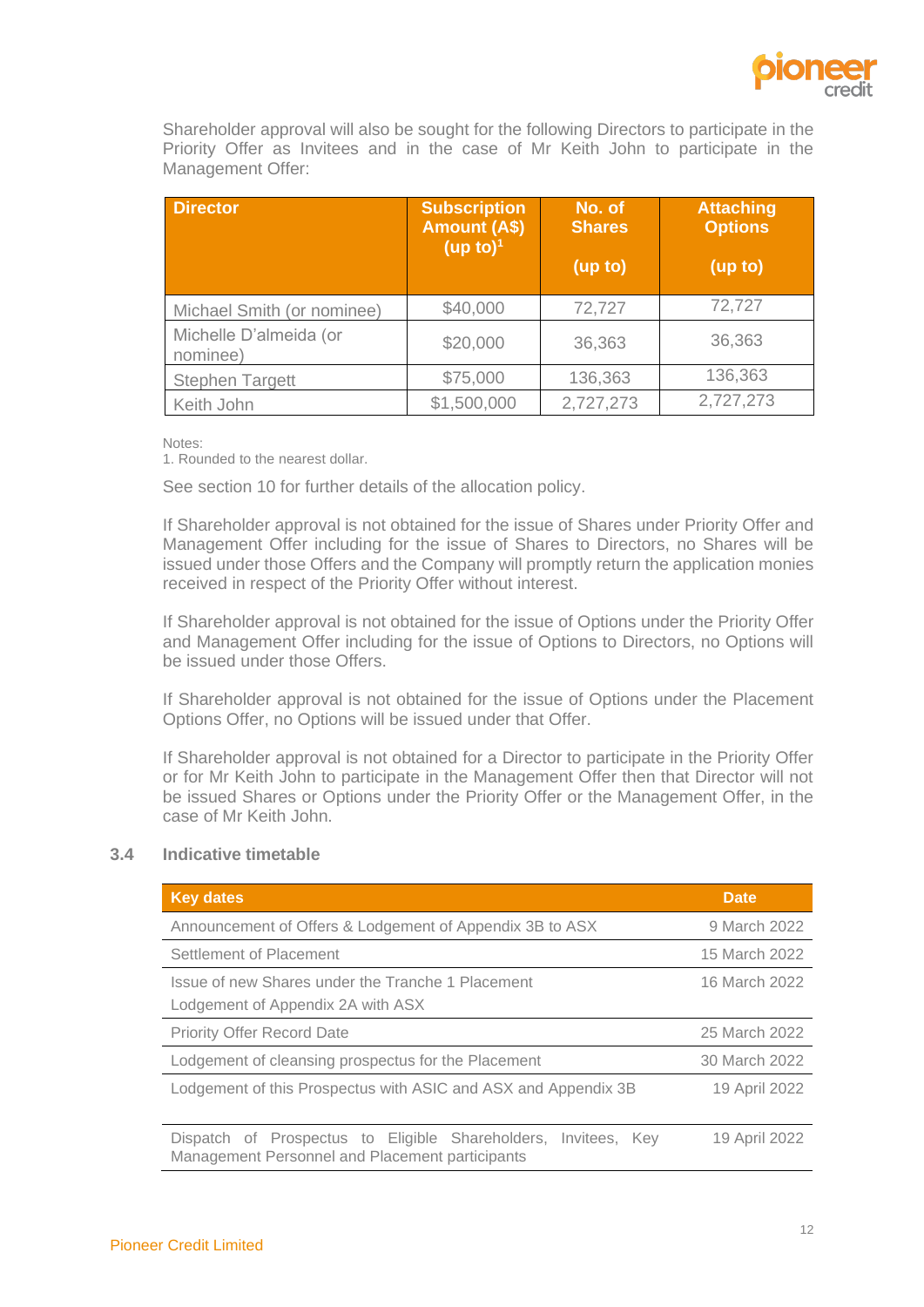

| <b>Key dates</b>                                                                                          | <b>Date</b>   |
|-----------------------------------------------------------------------------------------------------------|---------------|
| Opening Date of Offers                                                                                    | 19 April 2022 |
| <b>General Meeting</b>                                                                                    | 12 May 2022   |
| Closing Date of Offers at 3:00 pm WST                                                                     | 13 May 2022   |
| Settlement of Offers                                                                                      | 18 May 2022   |
| Issue of Shares and Options under the Placement and Priority Offers<br>Dispatch of new holding statements | 19 May 2022   |
| Lodgement of Appendix 2A with ASX for Shares                                                              |               |
| Normal trading of Shares on ASX                                                                           | 20 May 2022   |
| Lodgment of Appendix 2A and Quotation of Listed Options - subject to<br>ASX approval                      | 23 May 2022   |
| Options expire                                                                                            | 31 March 2025 |

*\* The above dates are indicative only and may change without notice. The Directors reserve the right to vary these dates, including the Closing Date, without notice subject to the Listing Rules. The Company also reserves the right not to proceed with the Offers at any time before the issue of Shares or Options to invited Applicants.*

## **3.5 Minimum subscription**

Applications for Shares under the Priority Offer must be for a minimum of 10,000 Shares (\$5,500) with multiples of 1,000 shares (\$550).

#### **3.6 Oversubscriptions**

In the event the Priority Offer is oversubscribed at the Closing Date, the Directors may, in their absolute discretion, scale back applications having regard to the size and duration of the Applicant's shareholding and the best interests of the Company as a whole. The Director's decision on this matter is final.

If the Company rejects or scales-back an application or purported application, the Company will promptly return to the Shareholder the relevant application monies, without interest.

#### **3.7 Applications**

#### **(a) Priority Offer and Management Offer**

Applications for Shares and Options under the Priority Offer must only be made by Eligible Shareholders registered on the Company's share register on the Record Date of 25 March 2022 or Invitees and submitted using the Application Form provided by the Company. Applications for Shares and Options under the Management Offer may only be made by Key Management Personnel and submitted using the Application Form and Equity Incentive Plan offer letter accompanying this Prospectus and provided by the Company which will contain reference to the Management Loan.

By completing the Application Form, an Applicant will be taken to have declared that all details and statements made by the Applicant are complete and accurate and that the Applicant has personally received the Application Form together with a complete and unaltered copy of the Prospectus. Each Applicant will also be deemed to have given certain representations and warranties to the Company see section [7.16](#page-52-0) for further information.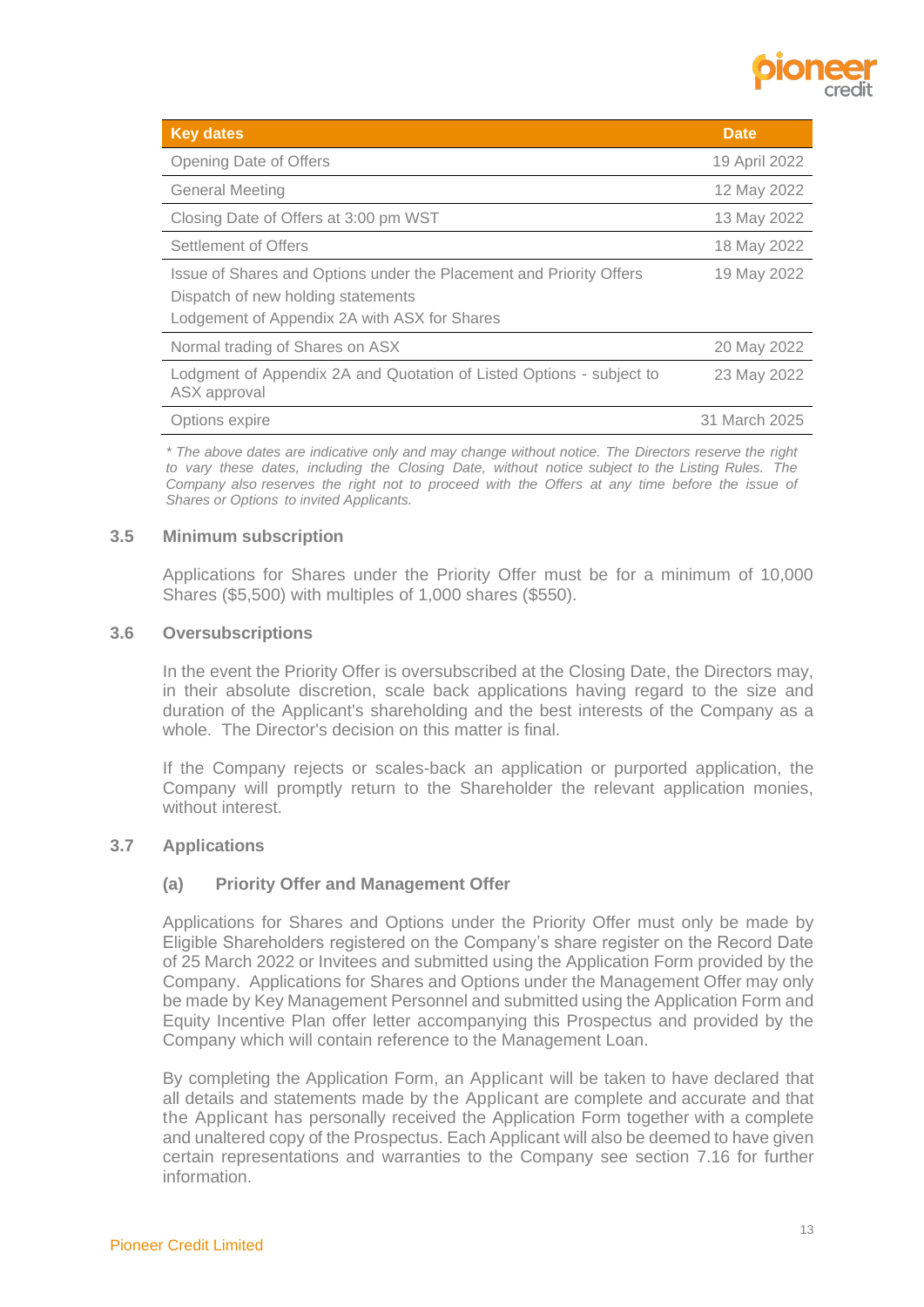

Payment for Shares under the Priority Offer must be made in full at the issue price of \$0.55 per Share. Eligible Shareholders and Invitees who wish to participate in the Priority Offer are encouraged to submit an Application via BPAY®. No amount is payable in respect of the application for Options. When paying by BPAY® Applicants are not required to submit the Application Form but will be taken to have declared that they have personally received the Application Form with a complete and unaltered copy of the Prospectus and will be taken to have made the statements on the Application Form. Otherwise completed Application Forms and accompanying evidence of payment of the application price must be delivered to the address set out on the Application Form by no later than the Closing Date. Payment for Shares under the Management Offer will be made on the terms of the Management Loan.

# **(b) Who is an Eligible Shareholder**

Any person who is an Eligible Shareholder or Invitee may apply for the issue of Shares and Options pursuant to the Priority Offer under this Prospectus. An Eligible Shareholder is a Shareholder in the Company as at the Record Date, being 5:00pm WST on 25 March 2022 with a registered address in Australia, New Zealand, Hong Kong or Singapore and in the case of residents of New Zealand, Hong Kong or Singapore who meets the requirements outlined in the Important Notices section of the Prospectus.

Any Shareholder that is not an Eligible Shareholder or any person who has not been invited to participate in the Priority Offer by the Company is not entitled to participate in the Priority Offer. If you receive this Prospectus but you are not an Eligible Shareholder, please disregard it.

Please also refer to Section [7.16](#page-52-0) of this Prospectus which sets out the representations and warranties which accepting Eligible Shareholders and Invitees will be deemed to have given (including confirming that they are an Eligible Shareholder) by completing and submitting their Application Form.

The Company, its respective related bodies corporate and affiliates, and their respective directors, officers, partners, employees and agents disclaim all liability (to the maximum extent permitted by law) in respect of the determination as to whether a person is an Eligible Shareholder or an Ineligible Shareholder.

# **(c) Placement Options Offer**

Applications for Options under the Placement will be issued by the Company to those participants who subscribed and were issued Shares under the Placement. Applicants under the Placement Options Offer should complete and return the Application Form accompanying this Prospectus to the Company before the Closing Date.

No amount is payable in respect of the application for Options.

The Company reserves the right to close the Offers early. No brokerage, stamp duty or other costs are payable by Applicants under the Offers.

#### **3.8 Not underwritten**

The Offers are not underwritten and there is no sponsor broking.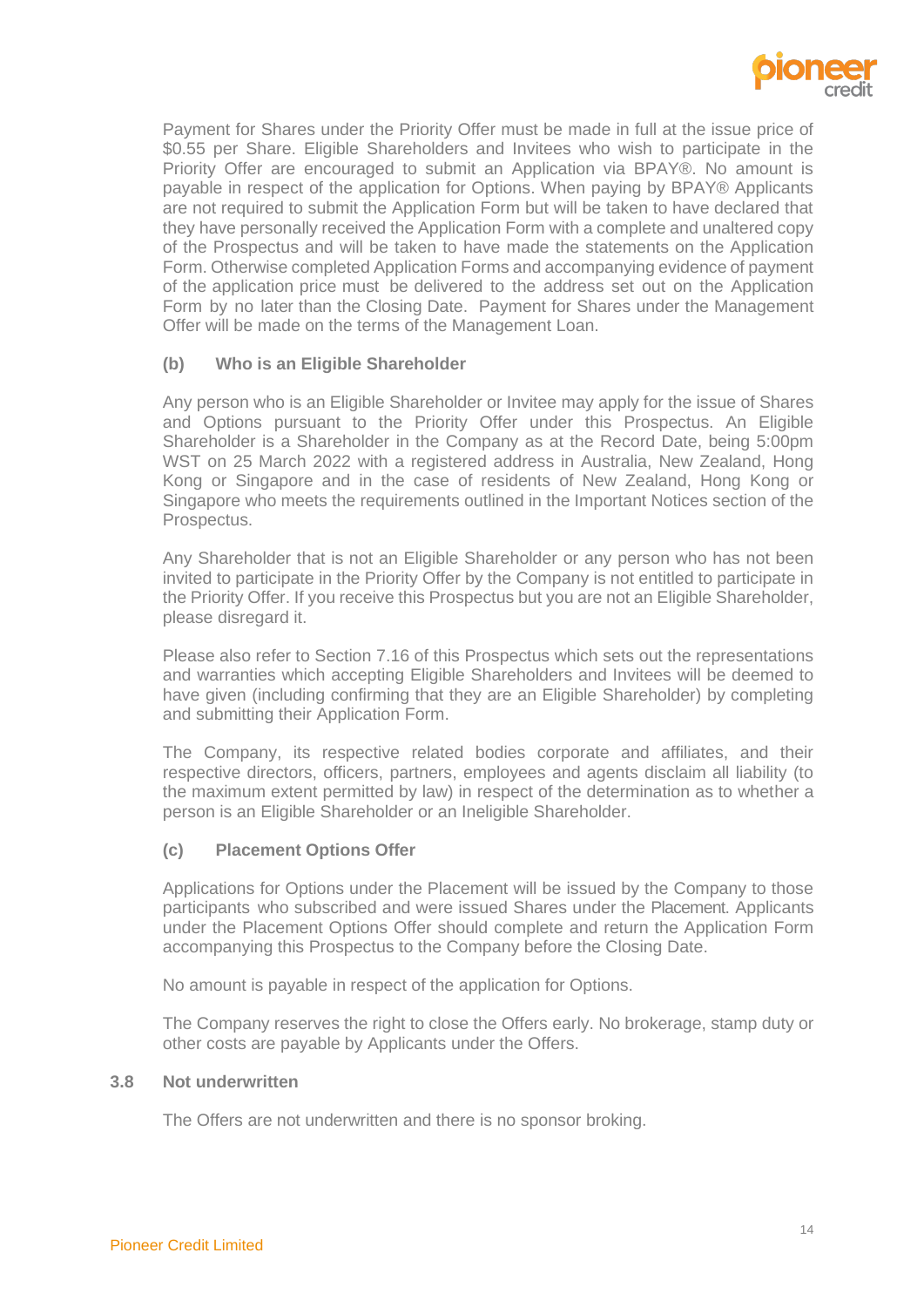

# **3.9 ASX listing**

Application for Official Quotation by ASX of the Shares and Options offered pursuant to this Prospectus will be made within 7 days after the date of this Prospectus, subject to the receipt and acceptance of applications. If the Shares or Options, as appropriate are not admitted to Official Quotation by ASX before the expiration of 3 months after the date of issue of this Prospectus, or such period as varied by ASIC, the Company will not issue any Shares or Options and will repay all application monies for the Shares within the time prescribed under the Corporations Act, without interest. If the Options do not meet ASX's quotation requirements and are not listed the Options will be issued as unlisted Options on the same terms.

The fact that ASX may grant Official Quotation to the Shares and Options is not to be taken in any way as an indication of the merits of the Company or the Shares and Options offered for Application.

## **3.10 Issue and Allocation Policy**

The issue of Shares and Options offered by this Prospectus will take place as soon as practicable after the Closing Date, subject to the receipt and acceptance of applications and Shareholder approval. Pending the issue of the Shares, Options or the payment of refunds pursuant to this Prospectus, all application monies will be held by the Company in trust for the Applicants in a separate bank account as required by the Corporations Act. The Company, however, will be entitled to retain any interest that accrues on the bank account and each Applicant waives the right to claim interest.

The Directors will determine the recipients of all the Shares and Options having regard to the size and duration of the Applicant's shareholding and the best interests of the Company as a whole. In accordance with the takeover provisions in the Corporations Act, the Company does not intend to issue Shares to an Applicant where it will result in the Applicant holding an interest of 19.99% or more in the issued share capital of the Company. The Company will try to ensure (to the extent possible) that each Eligible Shareholder and Invitee is allocated the amount of Shares, or as close to the amount of Shares they applied for taking into account these overarching factors. However, the Directors reserve the right to reject any application or to allocate any Applicant none or fewer Shares or Options than the number applied for. Where the number of Shares or Options issued is less than the number applied for, or where no issue is made, surplus application monies will be refunded without any interest to the Applicant as soon as practicable after the Closing Date. Interest will not be paid on moneys refunded.

Depending on the level of applications received by the Company from Eligible Shareholders and Invitees (who are not Directors) of the Priority Offer prior to the Closing Date:

- » Non-Executive Directors (subject to the receipt of shareholder approval where applicable) up to the maximum amounts set out in the table in Sectio[n 7.7;](#page-47-0) and/or
- » Key Management Personnel (subject to the receipt of shareholder approval in the case of Mr Keith John)

may be allocated Shares under the Priority Offer, in the case of Non-Executive Directors or, in the case of Key Management Personnel (who are not also Non-Executive Directors) under the Management Offer in accordance with the Company's Equity Incentive Plan.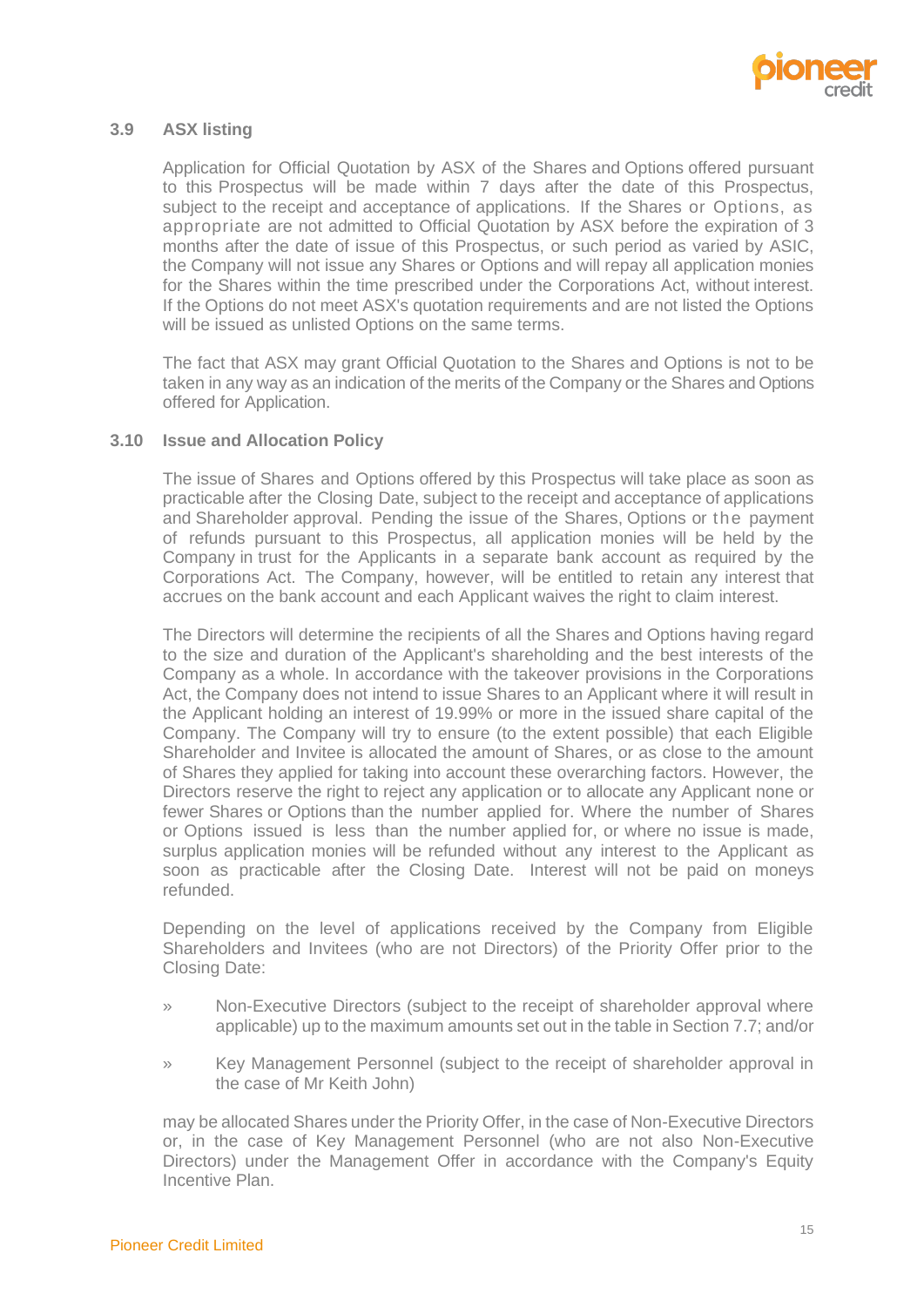

The Company's decision on the number of Shares or Options to be allocated to an Applicant will be final.

#### **3.11 Defects in Applications**

If the Application Form is not completed correctly or if the accompanying payment is the wrong amount, the Company may, in its discretion, still treat the Application Form to be valid. The Company's decision to treat an Application Form as valid, or how to construe, amend or complete it, will be final.

#### **3.12 Applicants outside Australia**

The distribution of this Prospectus outside of Australia may be restricted by law.

These Offers do not, and are not intended to, constitute an offer in any place or jurisdiction in which, or to any person to whom, it would not be lawful to make such Offers or to issue this Prospectus. No action has been taken to register or qualify the Prospectus in any jurisdiction outside of Australia.

Any person who is an Eligible Shareholder or Invitee may apply for the issue of Shares and Options pursuant to the Priority Offer under this Prospectus. An Eligible Shareholder is a Shareholder in the Company as at the Record Date, being 5:00pm WST on 25 March 2022 with a registered address in Australia, New Zealand, Hong Kong or Singapore and in the case of residents of New Zealand, Hong Kong or Singapore who meets the requirements outlined in the Important Notices section of the Prospectus.

Residents in New Zealand, Hong Kong and Singapore should have regard to the requirements set out in the Important Notices section of this Prospectus.

#### **3.13 Purpose of the Offers and use of funds raised under the Offers**

The purpose of the Priority Offer is to allow the Company's existing shareholders to participate in a capital raising on the same terms as participants under the Placement. The Options will also allow Eligible Shareholders, Invitees, Key Management Personnel and participants in the Placement to participate in any future upside of the Company. The Company considers the Options to be the most appropriate structure for this as Eligible Shareholders, Invitees and participants in the Placement do not need to pay any upfront fee for acquiring the Options. Rather, as option holders they will have the benefit of assessing the performance of the Company before having the right, but not the obligation, to pay the exercise price to acquire Shares.

The purpose of the Management Offer is to incentivise Key Management Personnel and ensure that their interests are aligned with the interests of Shareholders.

The table below sets out the proposed use of funds raised from the Priority Offer and the Management Offer.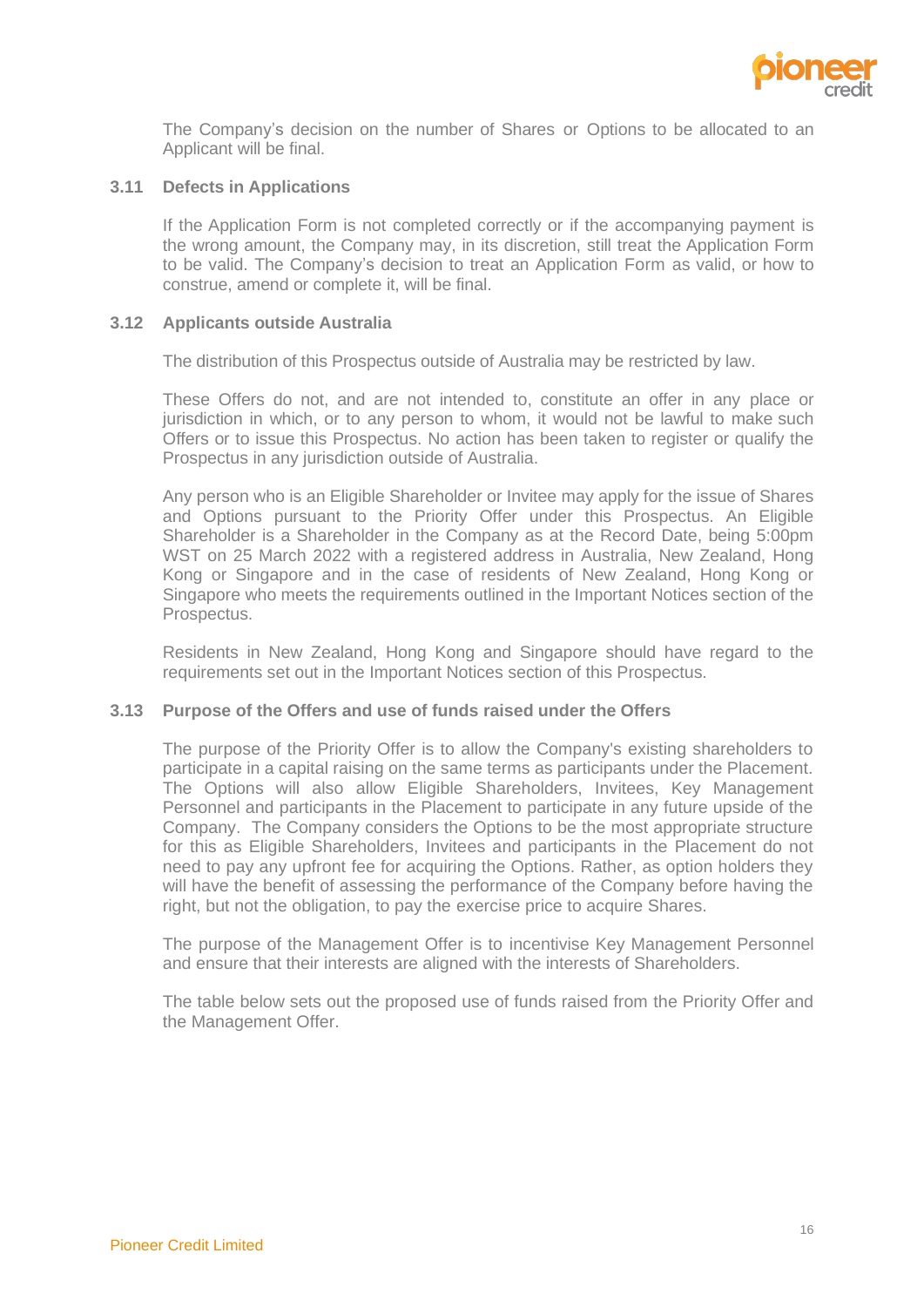

| Use of Funds                                                                     |                |
|----------------------------------------------------------------------------------|----------------|
| Costs of the Offers                                                              | \$120,000      |
| Future growth opportunities, namely the<br>acquisition of future debt portfolios | \$4.88 million |
| Total                                                                            | \$5 million    |

This table is a statement of current intentions. Actual use of funds may differ from the budgeted use of funds as a result of intervening events and new circumstances.

If less than \$5 million is raised under the Priority Offer and Management Offer, the amount attributed to future growth opportunities will be reduced proportionately.

On the exercise of all the Options under the Priority Offer and the Placement Options Offer the Company will receive \$23,781,816. The proceeds received by the Company after any Options are exercised will be used for future growth opportunities namely the acquisition of future debt portfolios. This is a statement of current intentions. Actual use of funds may differ from the budgeted use of funds as a result of intervening events and new circumstances including the exercise of the Options on separate dates.

#### **3.14 Enquiries**

Any questions concerning the Offers should be directed to Ms Sue Symmons, Company Secretary, on +61 8 9323 5020.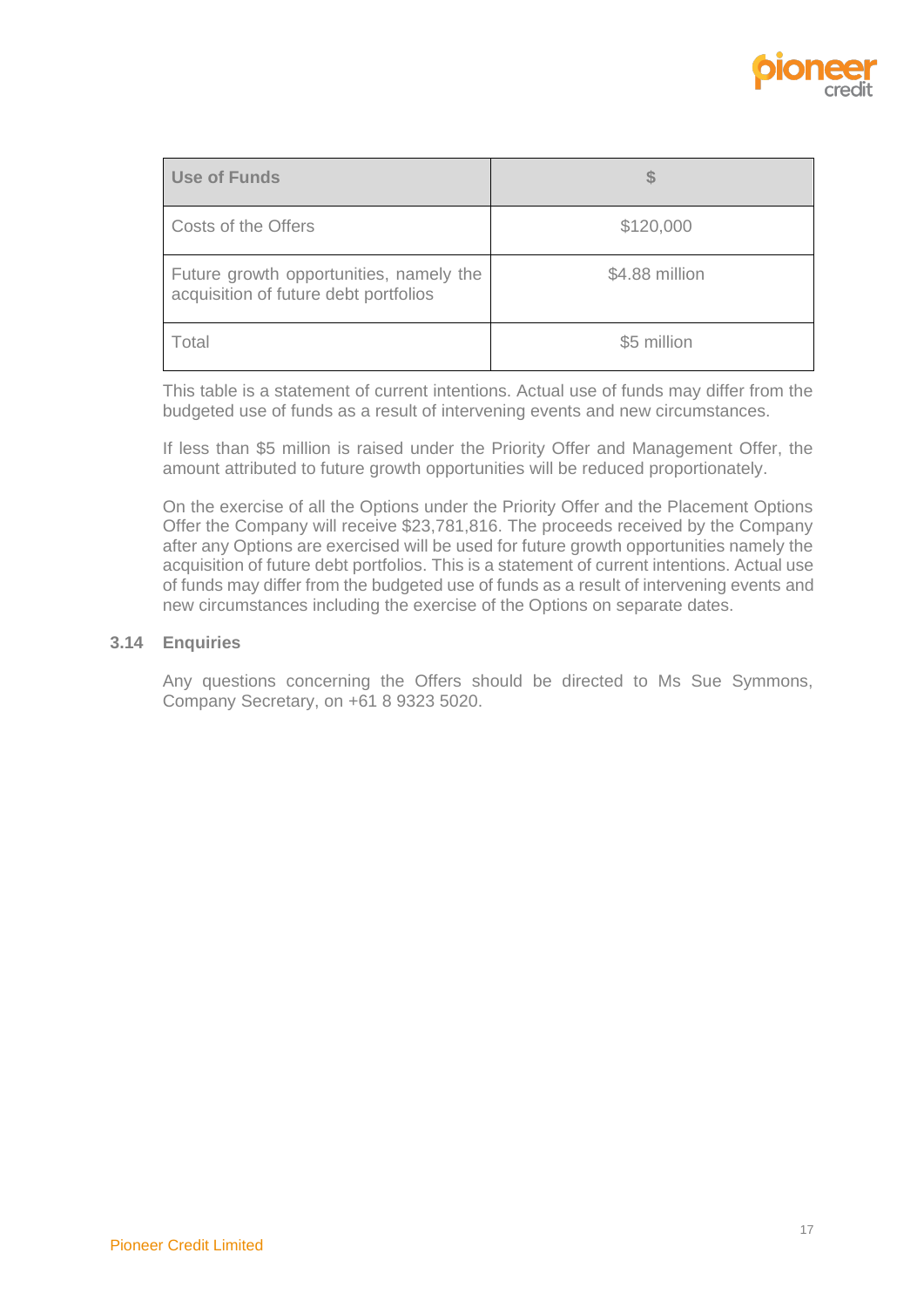

# <span id="page-20-0"></span>**4. EFFECT OF THE OFFERS ON THE COMPANY**

### <span id="page-20-1"></span>**4.1 Effect of the Offers on capital structure**

The effect of the Offers on the capital structure of the Company is set out below:

|                                                                                                                            | Number <sup>2</sup> |
|----------------------------------------------------------------------------------------------------------------------------|---------------------|
| Shares on issue at the date of this Prospectus                                                                             | 103,218,728         |
| New Shares to be issued pursuant to the Offers                                                                             | 9,090,909           |
| Total Shares on issue on completion of the Offers <sup>1</sup>                                                             | 112,309,637         |
| Unquoted options on issue at the date of this Prospectus with an exercise<br>price of \$0.30 expiring on 23 September 2024 | 8.000.000           |
| New Options to be issued pursuant to the Offers <sup>1</sup>                                                               | 29,727,270          |
| Total Options on issue on completion of the Offers                                                                         | 37,727,270          |
| Total Shares on issue on Completion of the Offers and exercise of the<br><b>Options issued under the Offers</b>            | 150,036,9073        |

Notes:

1. This assumes Shareholder approvals are obtained and the Priority Offer is fully subscribed. There is no guarantee that Shareholder approval will be obtained or that the Priority Offer will be fully subscribed or that any Shares will be issued pursuant to the Priority Offer.

2. This does not include any Shares issued as a result of holders exercising any options or rights that are currently on issue as at the date of this Prospectus.

3. This assumes Shareholder approvals are obtained and the Priority Offer is fully subscribed and all Options issued under the Priority Offer and the Placement Options Offer are exercised.

The Offers will not have an impact on the Company's other equity securities that are on issue as at the date of this Prospectus, as set out below:

| <b>Equity security</b>             | <b>Holder</b>              | <b>Details</b>                              | <b>Number</b> |
|------------------------------------|----------------------------|---------------------------------------------|---------------|
| Warrants                           | Institutional<br>investors | Unquoted – expiring on 25<br>September 2024 | 5,566,808     |
|                                    |                            | <b>Total Warrants</b>                       | 5,566,808     |
| Performance<br>RightS <sup>1</sup> | Employees - EIP            | Unquoted – vesting on 1 July<br>2022        | 201,250       |
|                                    | Employees - EIP            | Unquoted – vesting on 1 July<br>2023        | 425,250       |
|                                    | Employees - EIP            | Unquoted – vesting on 1 July<br>2024        | 315,000       |
|                                    | Employees - EIP            | Unquoted - vesting on 23<br>September 2024  | 3,100,000     |
|                                    |                            | <b>Total Performance Rights</b>             | 4,041,500     |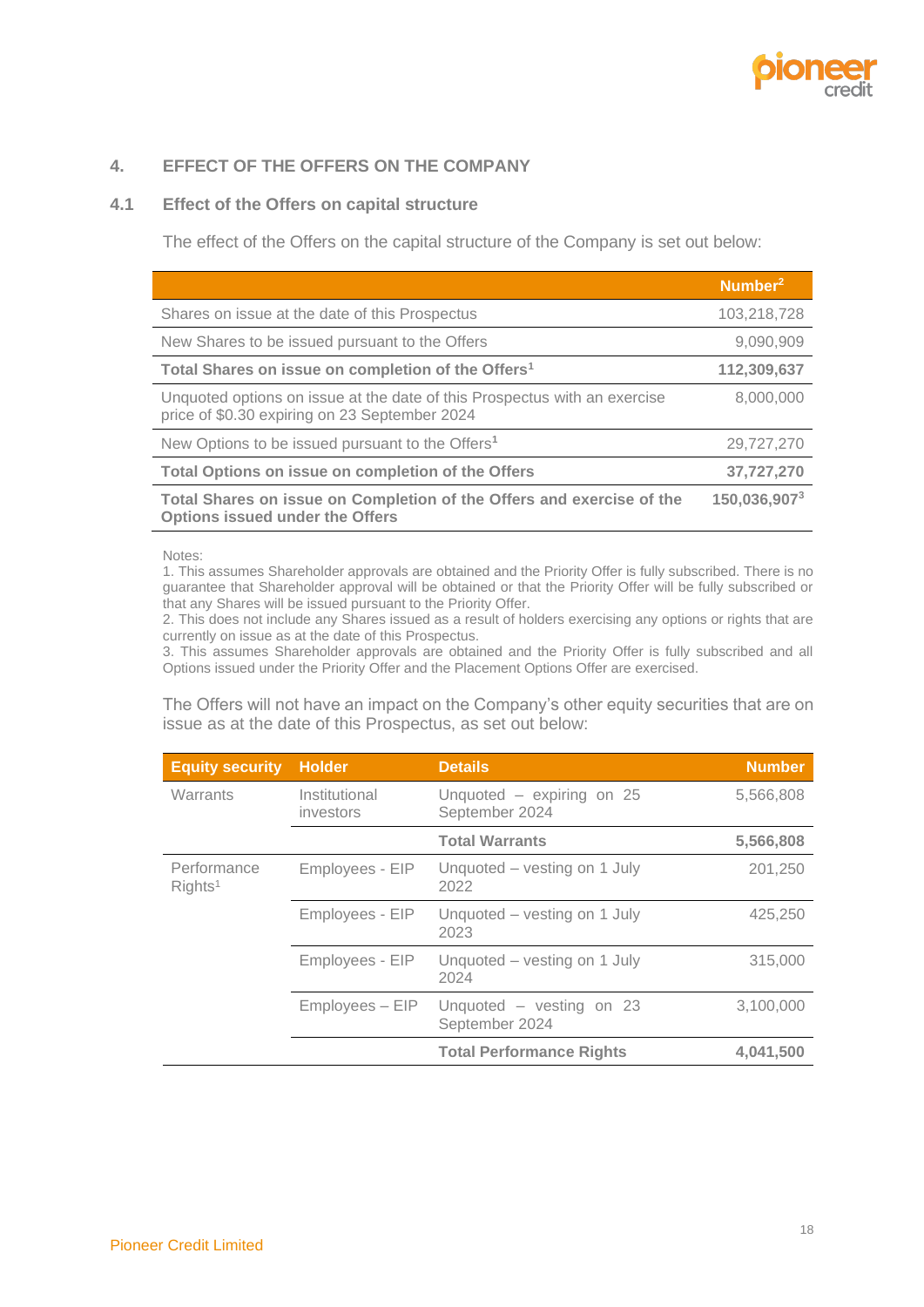

|                                      |                            | <b>Total Indeterminate Rights</b>    | 450,000 |
|--------------------------------------|----------------------------|--------------------------------------|---------|
|                                      | Managing<br>Director - EIP | Unquoted – vesting on 1 July<br>2023 | 75,000  |
|                                      | Managing<br>Director - EIP | Unquoted – vesting on 1 July<br>2022 | 375,000 |
| Indeterminate<br>RightS <sup>1</sup> | Managing<br>Director - EIP |                                      |         |

Notes:

1. Performance Rights and Indeterminate Rights are the non-transferable rights to receive Shares on a one for one basis allocated under the Pioneer Equity Incentive Plan ('**EIP**') last approved by Shareholders on 19 November 2020.

#### **4.2 Potential effect on control**

The total number of Shares to be issued under this Prospectus represents approximately 8% of the Company's share capital.

As part of the Company's allocation policy, the Company does not intend to issue Shares to an Applicant where it would result in the Applicant holding an interest of 19.99% or more in the issued share capital of the Company. It is unlikely that any Applicant would have such an interest as a result of the issue of Shares under the Offers, other than the Company's substantial shareholders (see section [7.5\)](#page-47-1). Even then, Mr Keith John's allocation is limited to a maximum of 2,727,273 Shares and 2,727,273 Options, subject to the receipt of Shareholder approval (see section [7.7](#page-47-0) for details of Mr John's interest and potential interest in the Company).

#### **4.3 Financial effect of the Offers**

Section 4.3 contains a summary of:

- » the reviewed balance sheet as at 31 December 2021;
- » the unaudited unreviewed pro-forma balance sheet as at 31 December 2021;
- » the reviewed statement of profit and loss for the half year ended 31 December 2021; and
- » the unaudited unreviewed pro-forma profit and loss for the half year ended 31 December 2021,

#### (together **Financial Information**).

The Financial Information has been prepared on the basis of the accounting policies normally adopted by the Company and reflects the changes to its financial position and performance as a result of the Offers.

The pro-forma balance sheet and the pro-forma statement of profit and loss have been prepared assuming the Shares under the Placement, the maximum number of Shares offered under this Priority Offer are issued and the issue and exercise of all Options under the Offers (assuming all 29,727,270 Options are issued).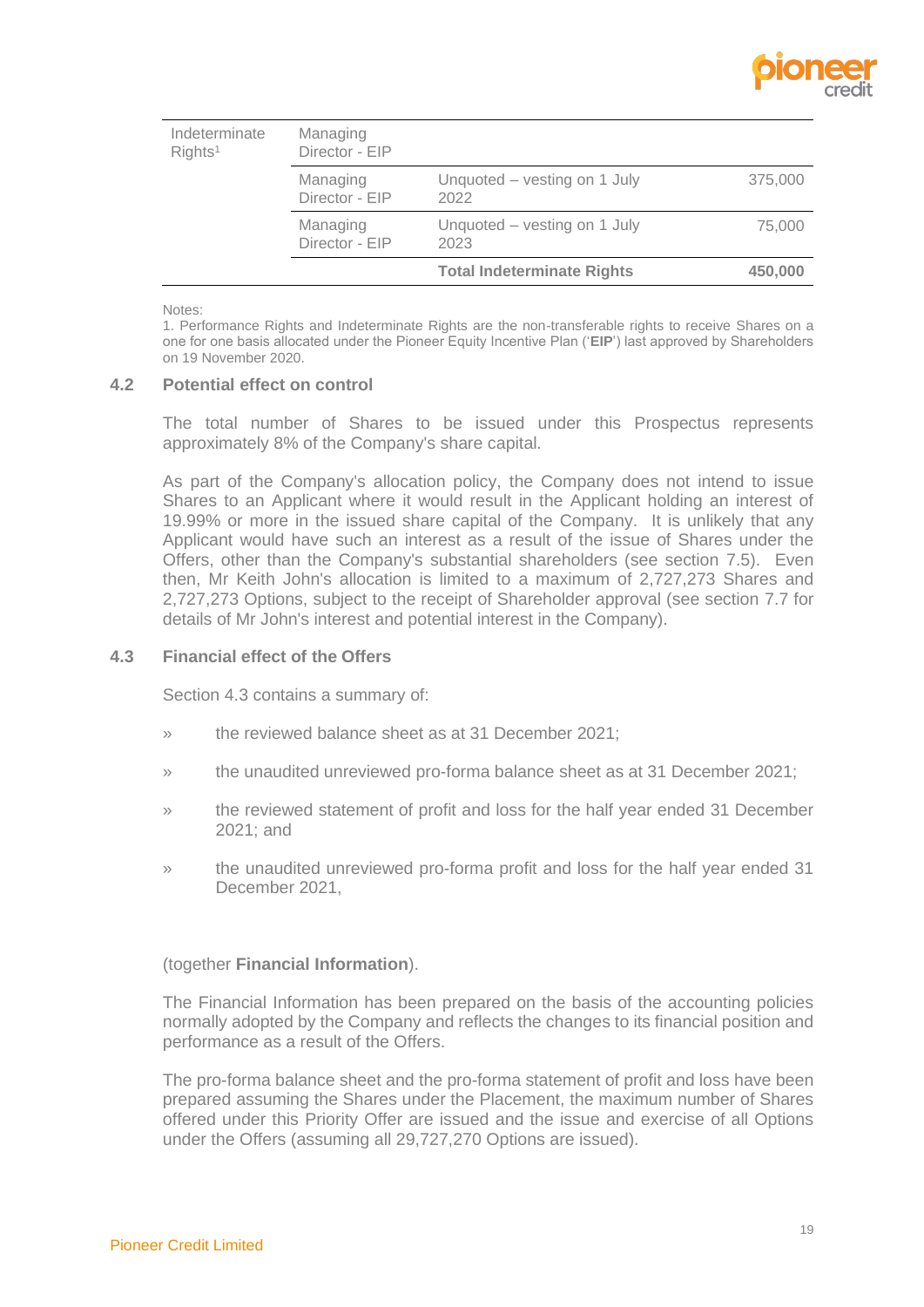

The effect of the Offers on the Company's financial position will be minimal.

The pro-forma balance sheet has been prepared to provide investors with information on the assets and liabilities of the Company and pro-forma assets and liabilities of the Company as noted below. The historical and pro-forma financial information is presented in an abbreviated form, insofar as it does not include all of the disclosures required by Australian Accounting Standards applicable to annual financial statements.

The unaudited unreviewed pro forma statements of financial position is intended to be illustrative only and it neither reflects the actual position of the Company as at the date of this Prospectus, as at 31 December 2021, nor the conclusion of the Offers. The Financial Information is intended to assist potential investors to assess the reasonableness and likelihood of the assumptions occurring. Potential investors should also be aware that the historical performance, including that indicated by any historical information, is not necessarily indicative of future performance.

References to "pro forma" information are non-IFRS financial information prepared in accordance with ASIC Regulatory Guide 230 (Disclosing non-IFRS financial information). Non-IFRS financial information has not been subject to audit or review.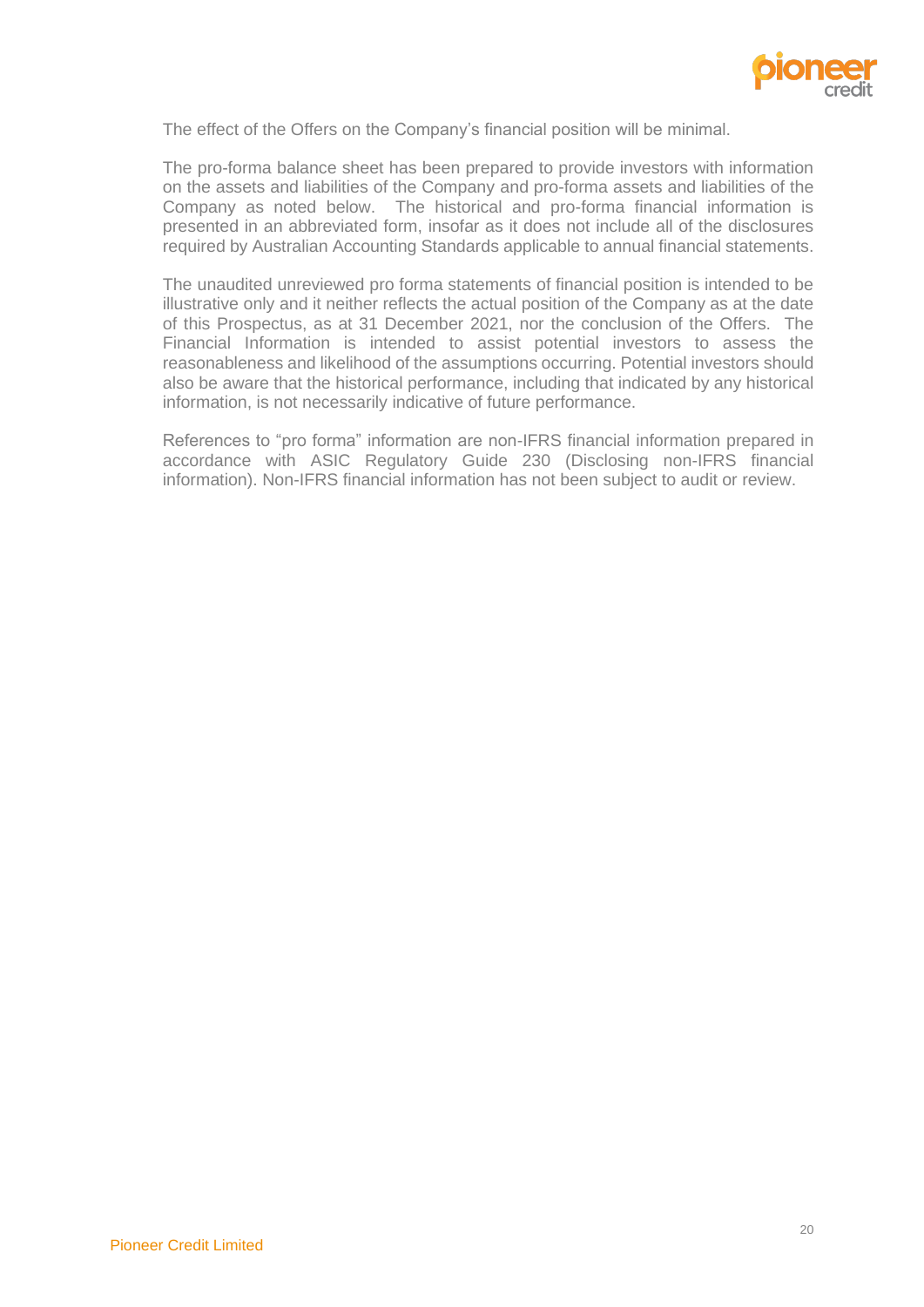

| Profit or Loss (\$'000)                            | <b>Published</b><br>1H22 | <b>Proforma</b><br>1H22 |
|----------------------------------------------------|--------------------------|-------------------------|
| Liquidations revenue                               | 48,551                   | 48,595                  |
| Other income                                       | 296                      | 296                     |
| Total revenue                                      | 48,847                   | 48,891                  |
| <b>Expenses</b>                                    | (23, 805)                | (23, 805)               |
| <b>EBITDA</b>                                      | 25,086                   | 25,086                  |
| PDP amortisation charge and impairment             | (20, 530)                | (20, 530)               |
| Depreciation and amortisation                      | (848)                    | (848)                   |
| Amortisation of lease right of use asset (AASB 16) | (1, 264)                 | (1, 264)                |
| <b>EBIT</b>                                        | 2,444                    | 2,444                   |
| Net interest expense                               | (25, 251)                | (25, 251)               |
| <b>Net Profit/(Loss) before Tax</b>                | (22, 807)                | (22, 807)               |
| Tax (expense) benefit                              | (53)                     | (53)                    |
| <b>NPAT</b>                                        | (22, 860)                | (22, 860)               |

| <b>Balance Sheet (\$'000)</b> | <b>Published</b><br>1H22 | <b>Proforma</b><br><b>1H22</b> |
|-------------------------------|--------------------------|--------------------------------|
| <b>Assets</b>                 |                          |                                |
| Cash and cash equivalents     | 7,600                    | 36,382                         |
| Trade and other receivables   | 1,511                    | 1,511                          |
| PDP assets at amortised cost  | 252,266                  | 252,267                        |
| Plant, property and equipment | 235                      | 240                            |
| Right of use asset            | 3,666                    | 3,666                          |
| Intangible assets             | 1,252                    | 1,248                          |
| Other                         | 3,317                    | 3,315                          |
| <b>Total Assets</b>           | 269,847                  | 298,629                        |
| <b>Liabilities</b>            |                          |                                |
| Trade and other Payables      | 5,833                    | 5,833                          |
| <b>Borrowings</b>             | 219,359                  | 219,359                        |
| Provisions                    | 3,684                    | 3,684                          |
| Lease liabilities             | 5,112                    | 5,112                          |
| <b>Total Liabilities</b>      | 233,988                  | 233,988                        |
| <b>Net assets</b>             | 35,859                   | 64,641                         |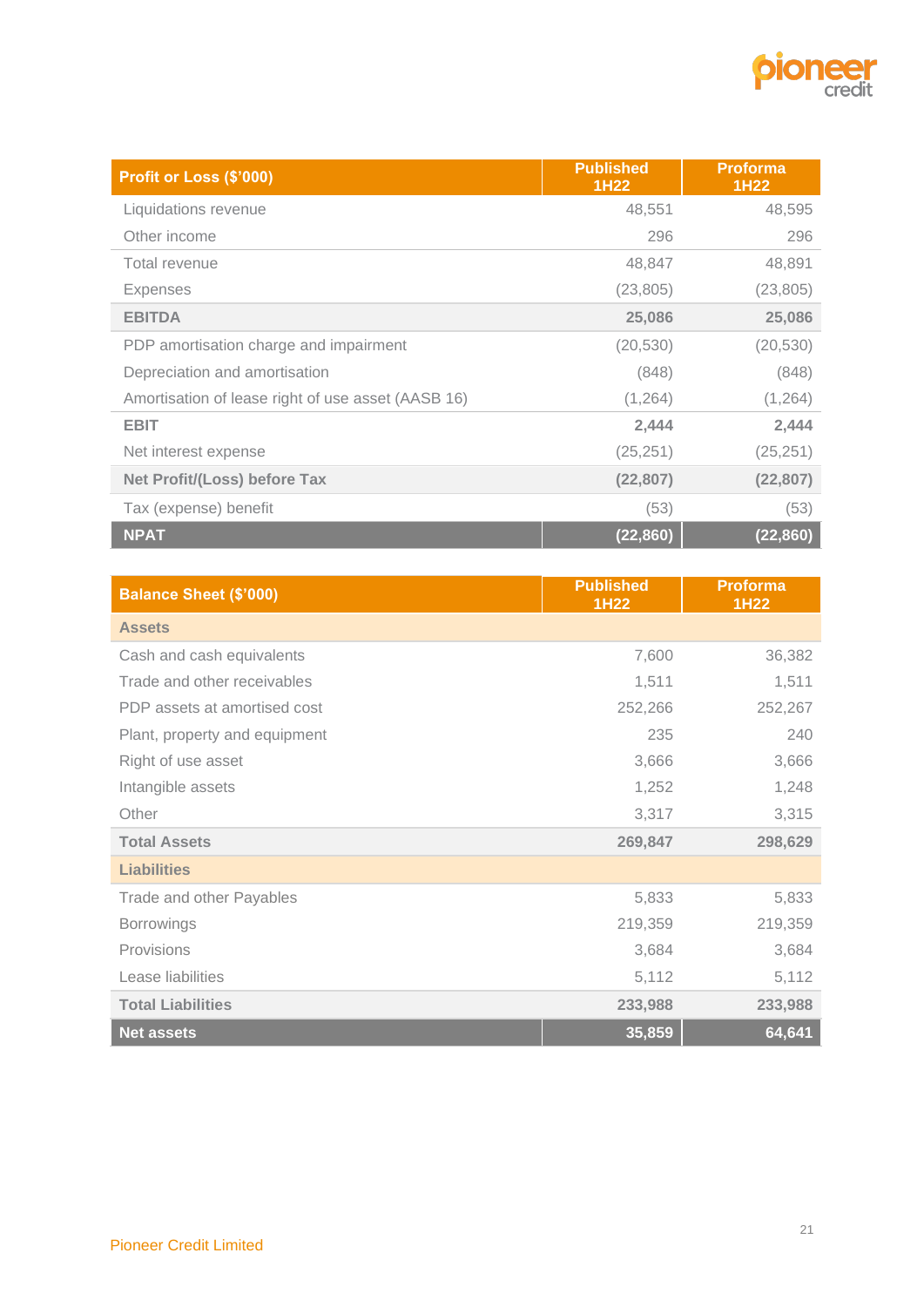

#### <span id="page-24-0"></span>**5. RIGHTS AND LIABILITIES ATTACHING TO SHARES AND OPTIONS**

The following is a summary of the more significant rights and liabilities attaching to the Shares and Options to be issued pursuant to this Prospectus. This summary is not exhaustive and does not constitute a definitive statement of the rights and liabilities of Shareholders and Optionholders. To obtain such a statement, persons should seek independent legal advice.

The rights and liabilities attaching to the Shares are set out in the Company's Constitution and are regulated by the Corporations Act, the general law, the ASX Listing Rules and the ASX Settlement Operating Rules. A copy of the Constitution is available on the Company's website at https://pioneercredit.com.au/corporate/governance. The rights and liabilities attaching to the Options are set out in section 5.2 below.

#### **5.1 Rights and liabilities attaching to Shares**

#### **(a) General meetings**

Shareholders are entitled to receive at least 28 days' notice of a general meeting and subject to any preferential or special rights attaching to any Shares that may be issued by the Company in the future, Shareholders are entitled to be present in person, or by proxy, attorney or representative to speak and to vote at general meetings of the Company's Shareholders.

Shareholders are entitled to receive all notices, reports, accounts and other documents required to be furnished to Shareholders under the Constitution and the Corporations Act.

Shareholders may requisition meetings in accordance with section 249D of the Corporations Act and the Constitution.

#### **(b) Voting rights**

Subject to the Corporations Act, the ASX Listing Rules, the Constitution and to any rights or restrictions for the time being attached to any shares or class of Shares, at general meetings of Shareholders or classes of Shareholders:

- (i) each Shareholder entitled to vote may vote in person or by proxy, attorney or representative;
- (ii) on a show of hands, every person present who is a Shareholder or a proxy, attorney or representative of a Shareholder has one vote; and
- (iii) on a poll, every person present who is a Shareholder or a proxy, attorney or representative of a Shareholder shall, in respect of each fully paid Share held by them, or in respect of which they are appointed a proxy, attorney or representative, have one vote for the Share, but in respect of partly paid Shares shall have such number of votes as bears the same proportion to the total of such Shares registered in the Shareholder's name as the amount paid (not credited) bears to the total amounts paid and payable (excluding amounts credited).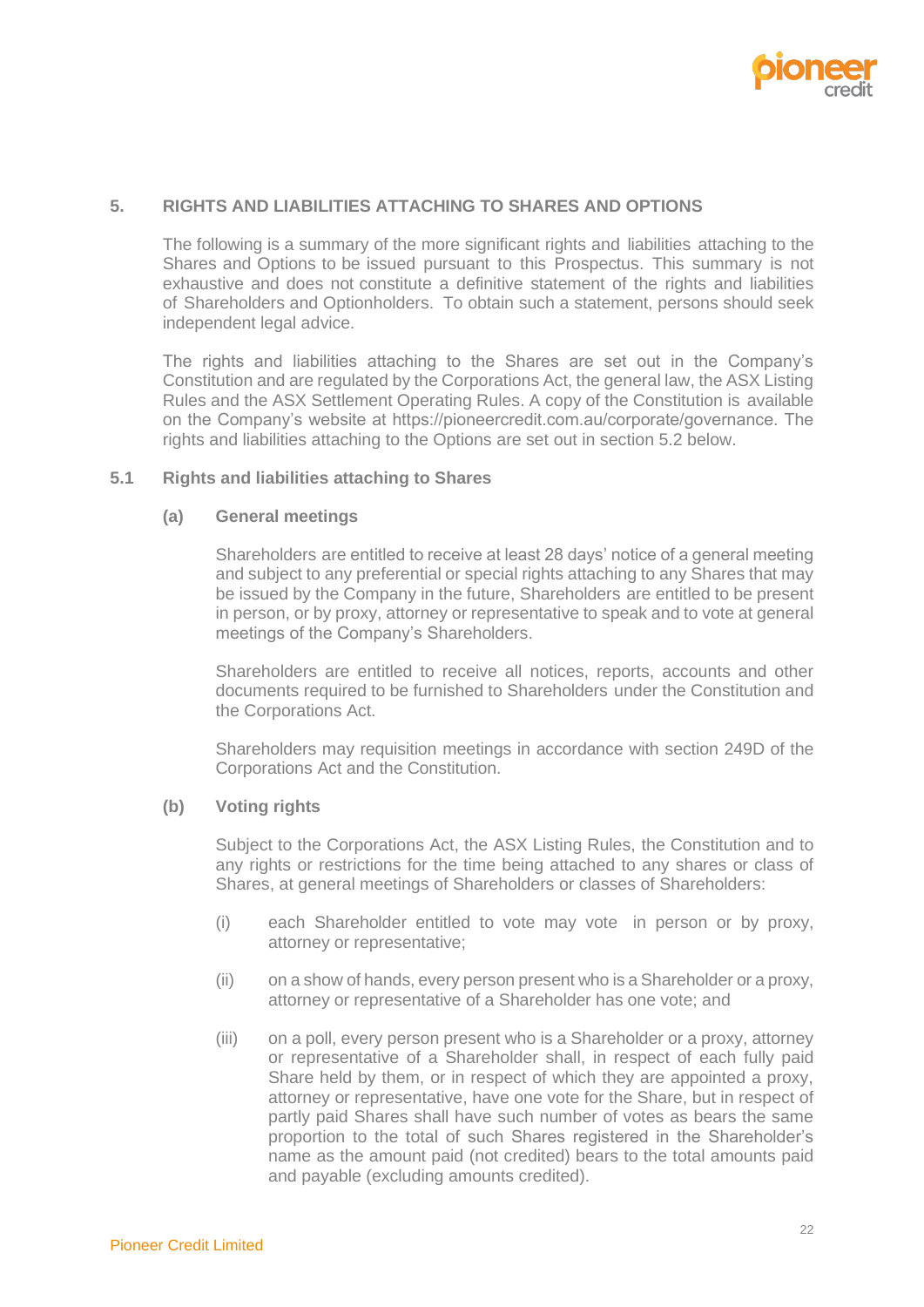

## **(c) Dividend rights**

Subject to the rights of any preference Shareholders and to the rights of the holders of any shares created or raised under any special arrangement as to dividend, the Directors may from time to time declare a dividend to be paid to the Shareholders entitled to the dividend which shall be payable on all Shares according to the proportion that the amount paid (not credited) is of the total amounts paid and payable (excluding amounts credited) in respect of such Shares.

The Directors may from time to time pay to the Shareholders any interim dividends as they may determine. No dividend shall carry interest as against the Company. The Directors may set aside out of the profits of the Company any amounts that they may determine as reserves, to be applied at the discretion of the Directors, for any purpose for which the profits of the Company may be properly applied.

In accordance with Pioneer's ASX Announcement on 13 February 2020, the Pioneer Board has exercised its discretion to suspend the Pioneer dividend reinvestment plan ('**DRP**') in accordance with the terms and conditions of the DRP. This means that no Pioneer Shareholder will be issued Shares under the DRP, regardless of if, or when they have elected to participate in the DRP. The Directors are not able to say when and if dividends will be paid in the future, as the payment of any dividends will depend on the future profitability, financial position and cash requirements of the Company.

## **(d) Winding-up**

If the Company is wound up, the liquidator may, with the authority of a special resolution of the Company, divide among the shareholders in kind the whole or any part of the property of the Company, and may for that purpose set such value as it considers fair upon any property to be so divided, and may determine how the division is to be carried out as between the Shareholders or different classes of Shareholders.

The liquidator may, with the authority of a special resolution of the Company, vest the whole or any part of any such property in trustees upon such trusts for the benefit of the contributories as the liquidator thinks fit, but so that no Shareholder is compelled to accept any Shares or other securities in respect of which there is any liability.

#### **(e) Shareholder liability**

As the Shares under the Prospectus are fully paid shares, they are not subject to any calls for money by the Directors and will therefore not become liable for forfeiture.

# **(f) Transfer of Shares**

Shares in the Company may be transferred in any form authorised by the Corporations Act or approved by the Directors and in the manner prescribed by the Constitution, the Corporations Act, the ASX Listing Rules or the ASX Settlement and Operating Rules.

The Directors may, subject to the ASX Listing Rules and the ASX Settlement and Operating Rules, request an ASX approved clearing and settlement facility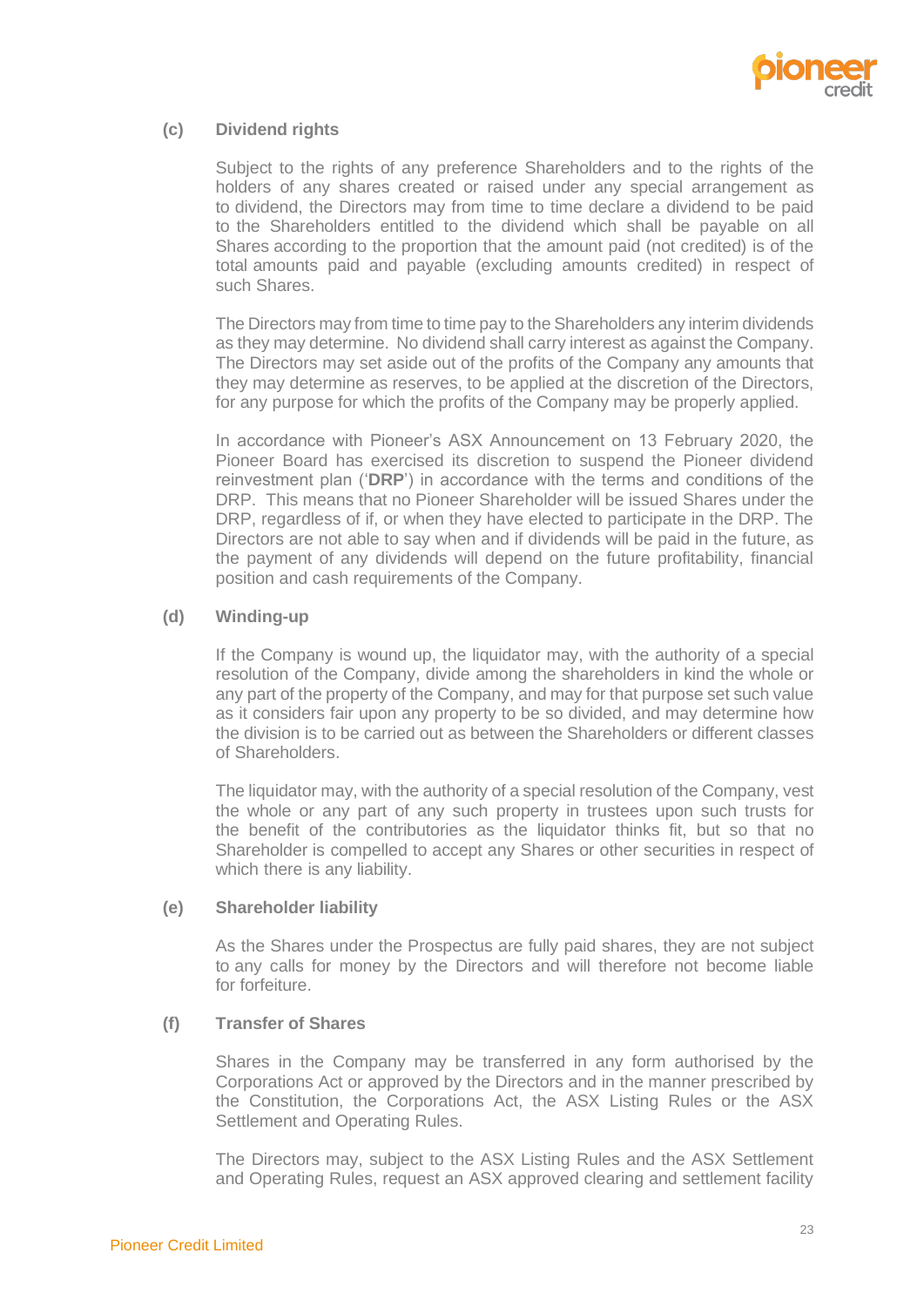

to apply a holding lock to prevent any transfer of Shares. The Directors may refuse to register a paper based transfer of a Share in particular circumstances.

#### **(g) Issue of further Shares**

The Board control the allotment, issue and grant of options in respect of and disposal of Shares. Subject to restrictions on the allotment of securities under the ASX Listing Rules and the Corporations Act, the Board may allot, grant options or otherwise dispose of Shares on such terms and conditions as it sees fit.

# **(h) Variation of rights**

Pursuant to section 246B of the Corporations Act, the Company may, with the sanction of a special resolution passed at a meeting of Shareholders vary or abrogate the rights attaching to the Shares.

If at any time the share capital is divided into different classes of shares, the rights attached to any class (unless otherwise provided by the terms of issue of the shares of that class), whether or not the Company is being wound up, may be varied or abrogated with the consent in writing of the holders of three-quarters of the issued shares of that class, or if authorised by a special resolution passed at a separate meeting of the holders of the shares of that class.

# **(i) Alteration of Constitution**

The Constitution can only be amended by a special resolution passed by at least three quarters of Shareholders present and voting at the general meeting. In addition, at least 28 days' written notice specifying the intention to propose the resolution as a special resolution must be given.

# **(j) Application of ASX Listing Rules**

While the Company is admitted to the Official List of the ASX, despite anything in the Constitution, if the ASX Listing Rules prohibit an act being done, the act must not be done. Nothing in the Constitution prevents an act being done that the ASX Listing Rules require to be done. If the ASX Listing Rules require an act to be done or not to be done, authority is given for that act to be done or not to be done (as the case may be). If the ASX Listing Rules require a Constitution to contain a provision or not to contain a provision, the Constitution is deemed to contain that provision or not to contain that provision (as the case may be). If a provision of the Constitution is or becomes inconsistent with the ASX Listing Rules, the Constitution is deemed not to contain that provision to the extent of that inconsistency.

# **5.2 Rights and liabilities attaching to Options**

The terms and conditions of the Options are as follows.

# (a) **Entitlement**

The Company will grant the holder 1 Option for every Share subscribed for under the Placement, Management Offer or Priority Offer (**Grant Date**). Each Option entitles the holder to subscribe for one Share at the exercise price specified in clause 5.2(d), during the Option period specified in clause 5.2(c).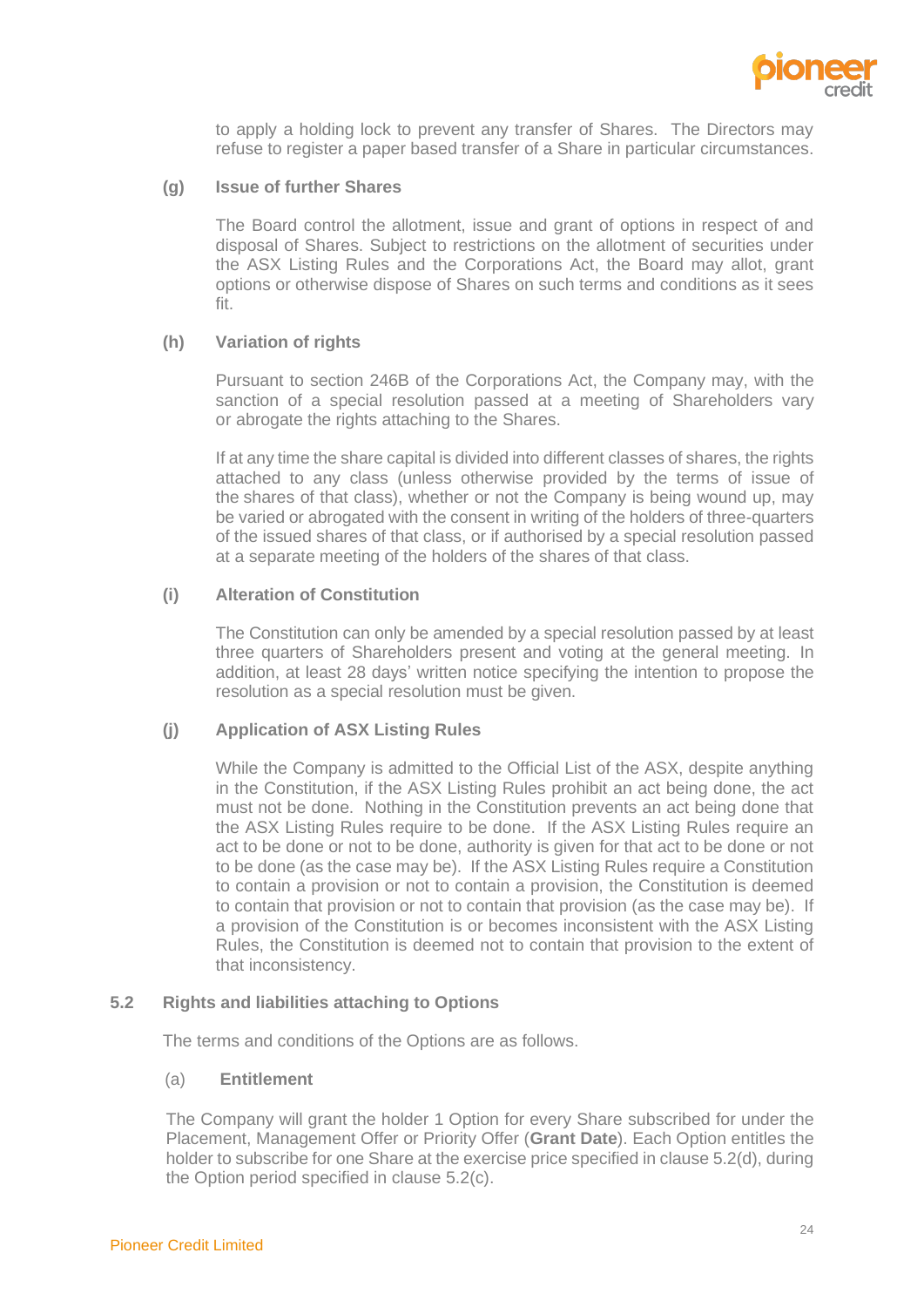

## (b) **Issue price**

No amount is payable on the issue of the Options.

#### (c) **Option period**

The Options may be exercised in part or in whole after the issue of the Options. If not exercised, the Options automatically expire at 5.00pm (WST) on 31 March 2025.

## (d) **Exercise price**

The exercise price of an Option is \$0.80.

## (e) **Participation rights, bonus issues, rights issues and reorganisations**

## **(i) Participation**

The Optionholder is not entitled to participate in any new issue to existing shareholders of securities in the Company unless they have exercised their Options before the record date for determining entitlements to the new issue of securities and participate as a result of holding Shares.

## **(ii) Bonus issues**

Subject to the ASX Listing Rules, if there is a bonus issue to the holders of Shares, the number of Shares over which an Option is exercisable will be increased by the number of Shares which the holder of the Option would have received if the Option had been exercised before the record date for the bonus issue.

### (f) **Pro rata issues**

# **(i) Notice**

Each Optionholder will be notified by the Company of any proposed pro rata issue of securities to shareholders 5 business days prior to the record date set for that pro rata issue to give the Optionholder the opportunity to exercise the Options in sufficient time to receive, before that record date, Shares issued on the exercise of Options entitling participation in the pro rata issue

# **(ii) Treatment of Options**

Subject to the Listing Rules, if there is a pro rata issue (except a bonus issue) to the holders of Shares, the exercise price of an Option will be reduced according to the following formula:

$$
O' = O - \frac{E[P - (S + D)]}{N + 1}
$$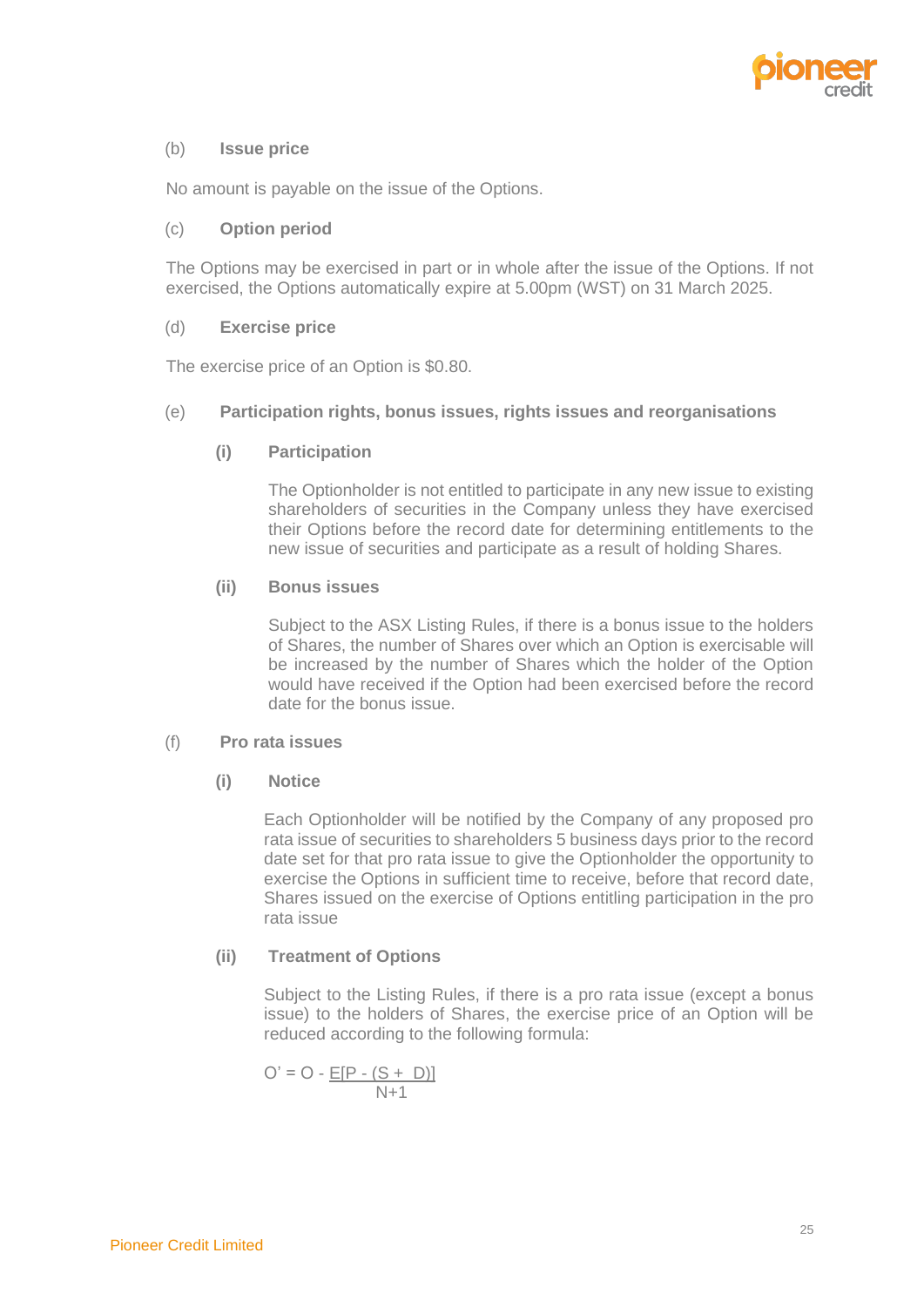

where:

- $O' =$  the exercise price immediately following the adjustment;
- $O =$  the exercise price immediately prior to the adjustment;
- $E =$  the number of Shares into which one Option is exercisable;
- $P =$  the average market price per Share (weighted by reference to volume) during the 5 trading days ending on the day before the ex rights date or ex entitlements date;
- $S =$  the subscription price for a Share under the pro rata issue;
- $D =$  any dividend due but not yet paid on a Share (except any Share to be issued under the pro rata issue); and
- $N =$  the number of Shares with rights or entitlements that must be held to receive a right to one new Share.

#### (g) **Reorganisation**

If there is a reorganisation (including consolidation, sub-division, reduction or return) of the share capital of the Company, then the rights of the Optionholder (including the number of Options to which the Optionholder is entitled to and the exercise price) is changed to the extent necessary to comply with the ASX Listing Rules applying to a reorganisation of capital at the time of the reorganisation.

#### (h) **Calculations and adjustments**

Any calculations or adjustments which are required to be made under clause 5.2(f) of these terms will be made by the Board of the Company and will, in the absence of manifest error, be final, conclusive and binding on the Company and the Optionholder.

#### (i) **Notice of change**

The Company must within a reasonable period, give to the Optionholder notice of any change under clause 5.2(f) to the exercise price of any Options held by the Optionholder or the number of Shares which the Optionholder is entitled to subscribe for on exercise of an Option.

# (j) **Other matters**

- (i) An Option does not entitle the Optionholder to vote on any resolutions proposed by the Company except as otherwise required by law.
- (ii) An Option does not entitle the Optionholder to any dividends.
- (iii) An Option does not entitle the Optionholder to a return of capital, whether in a winding up, upon a reduction of capital or otherwise.
- (iv) An Option does not entitle the Optionholder to participate in the surplus profits or assets of the Company upon winding up.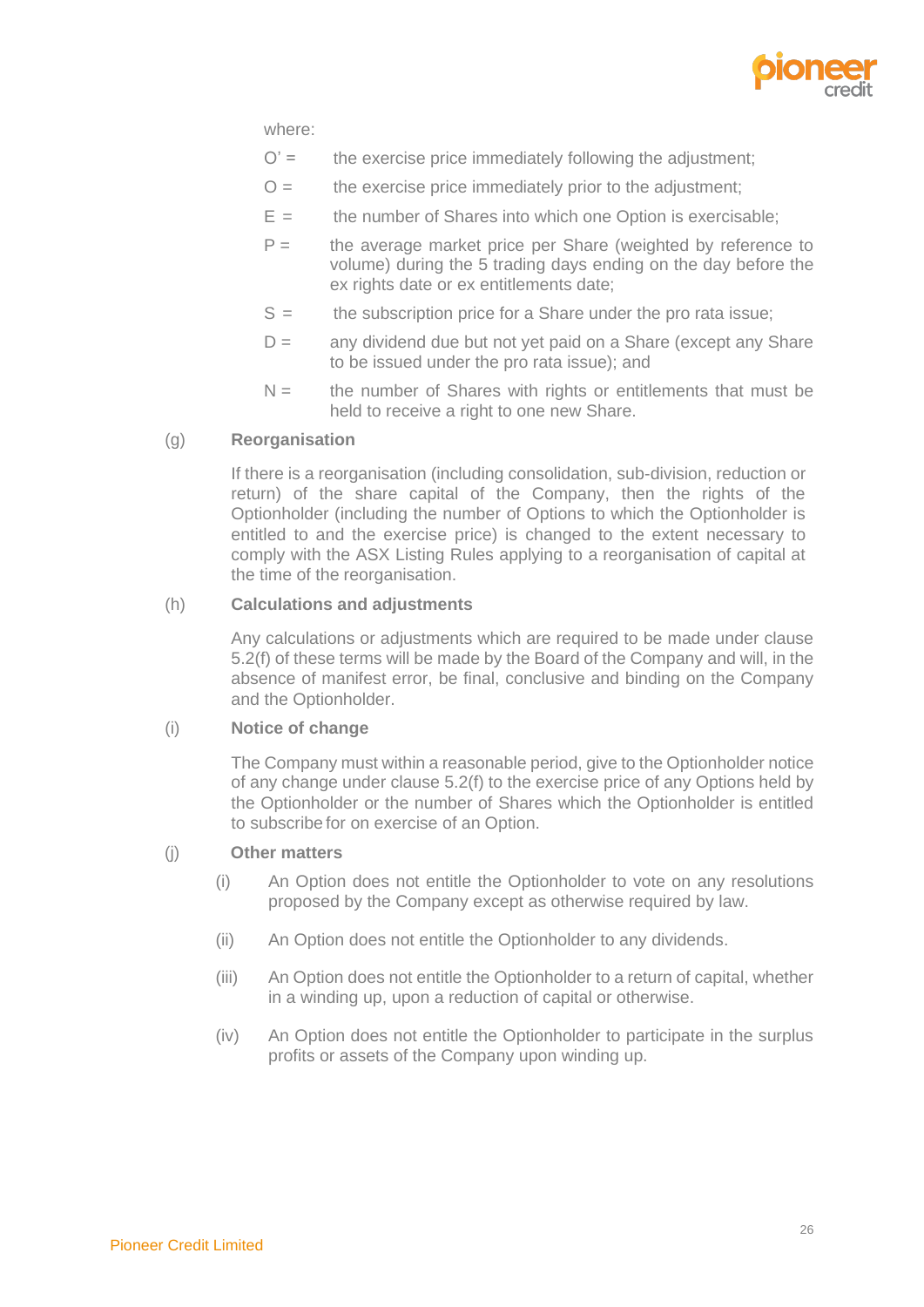

# (k) **Method of exercise of Options**

#### (i) **Method and paymen**t

To exercise Options, the Optionholder must give the Company or its share registry, at the same time:

- (A) a written exercise notice (in the form approved by the Board from time to time) specifying the number of Options being exercised and Shares to be issued; and
- (B) payment of the exercise price for the Shares the subject of the exercise notice in immediately available funds.

## **(ii) Exercise of Options**

- (A) The Optionholder may exercise the Options in part or in whole.
- (B) Options will be deemed to have been exercised on the later of the date the exercise notice is lodged with the Directors and the exercise price for the Shares the subject of the exercise notice is paid to the Company.

# **(iii) Issue of Shares**

Within 5 business days after receiving an application for exercise of Options and payment by the Optionholder of the exercise price, the Company must issue the Optionholder the number of Shares specified in the application.

#### (l) **Ranking of Shares issued on exercise of Options**

All Shares issued on the exercise of Options rank in all respects (including rights relating to dividends) pari passu with the existing Shares at the date of issue.

#### (m) **Quotation**

- (i) Subject to ASX's quotation requirements including that there is at least 50 holders of Options under these terms and conditions, the Company will apply to the ASX for official quotation of the Options. The Company gives no assurances that such quotation will be granted.
- (ii) The Company will apply to ASX Limited for official quotation of the Shares issued on exercise of Options.

# (n) **Transfer**

Subject at all times to the Corporations Act, the Listing Rules and the Company's Constitution, following official quotation of the Options the Options will be freely transferable.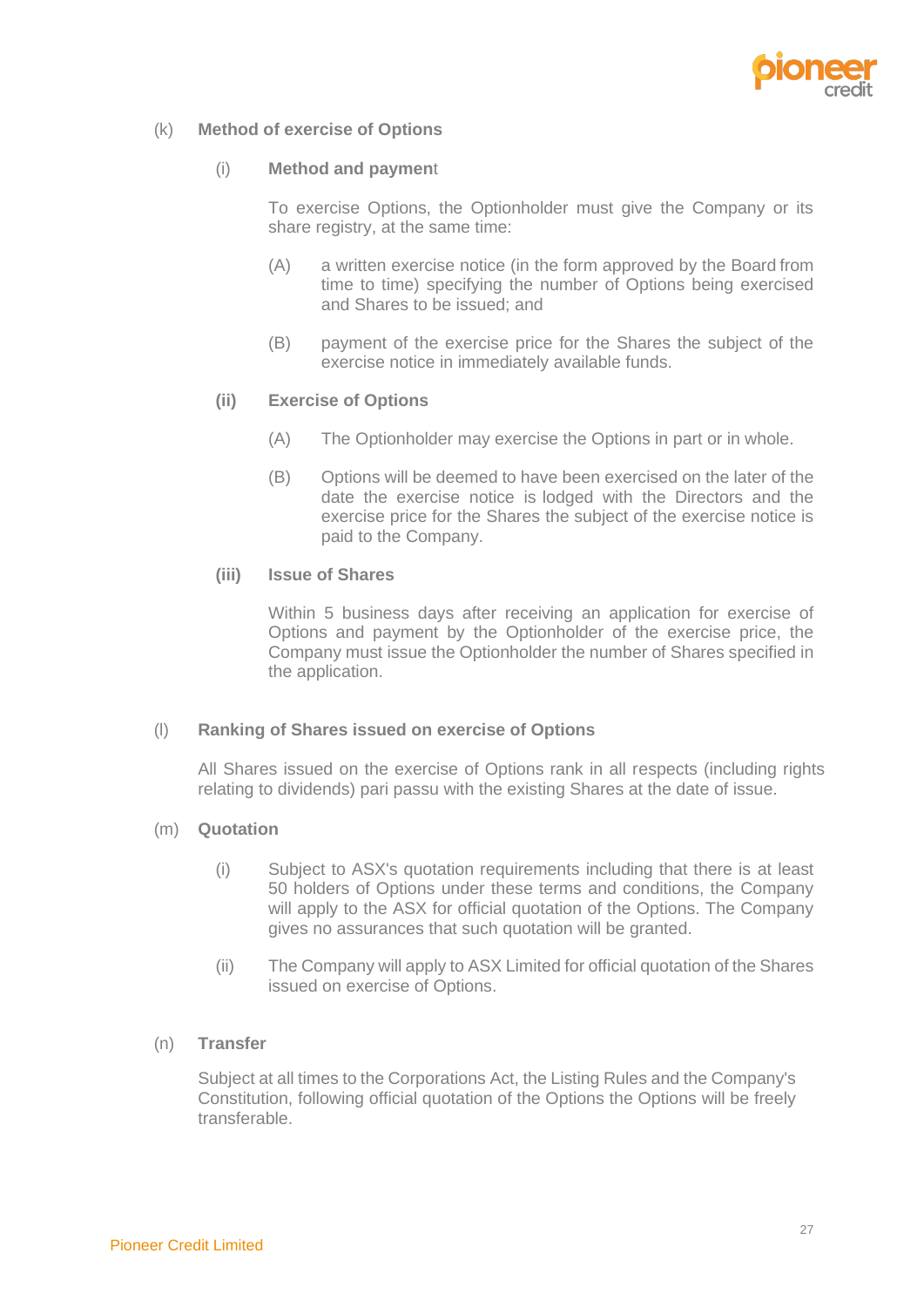

#### <span id="page-30-0"></span>**6. RISKS**

The Board considers that it is appropriate for Shareholders and Optionholders to be aware that there are a number of risk factors, general and specific to the Group's business, which could materially adversely affect the future operating and financial performance of Pioneer and the value of Shares and Options.

This Section [6](#page-30-0) identifies some, but not all, of the major risks associated with an investment in Pioneer, an investment in Options specifically and general risks. This Prospectus should be read in its entirety in order to fully appreciate such matters and the manner in which Pioneer currently operates before any decision is made on whether to invest under this Prospectus.

#### **6.1 Risks associated with Pioneer's business**

#### **(a) Russia/Ukraine conflict**

Pioneer recognises that the Russia/Ukraine conflict and the various actions by the rest of the world including the imposing of certain sanctions may impact the world economy, the financial services market, Pioneer's operations and the price of the Shares.

#### **(b) Pandemic risk**

Pioneer recognises that the impact of a pandemic on its customers is dependent on the nature of the outbreak of the infectious disease.

The Group is committed to treating its customers with respect by recognising their individual circumstances and seeking to ensure that personnel are equipped and informed to deal with each customer's needs during a pandemic situation.

The Company's success in working with its customers over time is based on a number of factors that mitigates default risk with people who have experienced financial difficulty. These include:

- treating them with empathy, understanding and respect;
- offering expert help in getting over financial challenges;
- a high investment in analytics to match effort and engagement method to a customer's financial capability;
- investing only in quality account portfolios from leading financial institutions; and
- Pioneer's people, who are here to help, rather than chase, and who work in a culture of strong values where a premium is placed on customer service and empathy.

The nature and extent of the effects of an outbreak of an infectious disease are uncertain and difficult to predict. Specifically, the impact of the COVID-19 pandemic, and the advice and responses from health and regulatory authorities, is continuously developing. The Directors are continuing to closely monitor the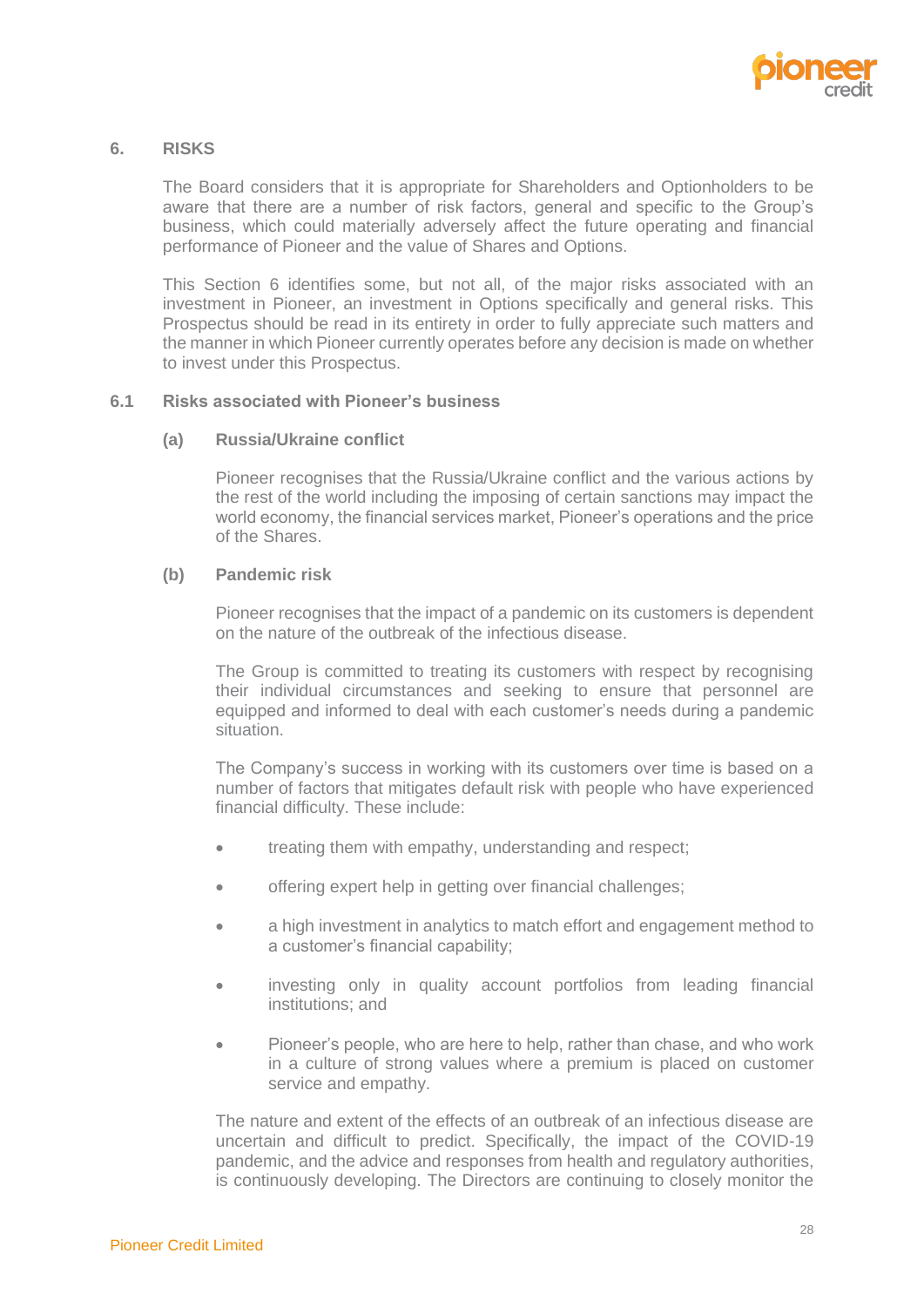

situation and the impact on the Company's business from both a financial and operational perspective.

# **(c) Sufficiency of funding**

There are presently reasonable grounds to believe that the Company will be able to pay its debts as and when they become due and payable. On 8 November 2021, Pioneer refinanced its existing debt as follows:-

- Facility Amount up to A\$200.0 million, consisting of:
	- o Tranche 1: A\$125.0 million Term Facility (fully drawn at inception)
	- o Tranche 2: A\$50.0 million Revolving Facility (partially drawn at inception)
	- o Tranche 3: A\$25.0 million Growth Facility (undrawn at inception)
- Initial term of four years expiring November 2025;
- The Facility has a first ranking fixed and floating charge over all the assets of the Group;
- Variable interest rate plus BBSY (minimum 0.25%). The variable interest rate is set by the Advance Rate on the facility. The Advance Rate refers to the aggregate principal amount in respect of all facilities divided by the aggregate book value of the PDPs;

| <b>Advance Rate</b>      | <b>Margin</b>   |
|--------------------------|-----------------|
| $\epsilon = 60\%$        | 7.25% per annum |
| $> 60\%$ and $\leq 65\%$ | 7.75% per annum |
| $> 65\%$ and $\leq 70\%$ | 8.25% per annum |
| >70%                     | 8.75% per annum |

- The default rate is an additional margin of 4.0% p.a. over the applicable interest rate;
- Establishment fee of 2.5% of facility total;
- Unused line fee of 1.5% per annum (not applicable to the growth facility until first drawdown);
- Funding by Pioneer will be limited to the Borrowing Base. The Borrowing Base is calculated monthly, as PDP value as a percentage to each tranche based on the nature of the underlying receivables;
- The Company has two prepayment options on the Facility:
	- o Make whole interest payment applies to tranche 1 of the Facility if it is repaid up to 24 months post financial close; and
	- o Early repayment premium of 1% applies to tranche 1 of the Facility if it is repaid in the period 24 to 30 months post financial close.
- The financial covenants are tested monthly and include:
	- o compliance with the Borrowing Base;
	- o a minimum Interest Cover Ratio of 2.0x to apply;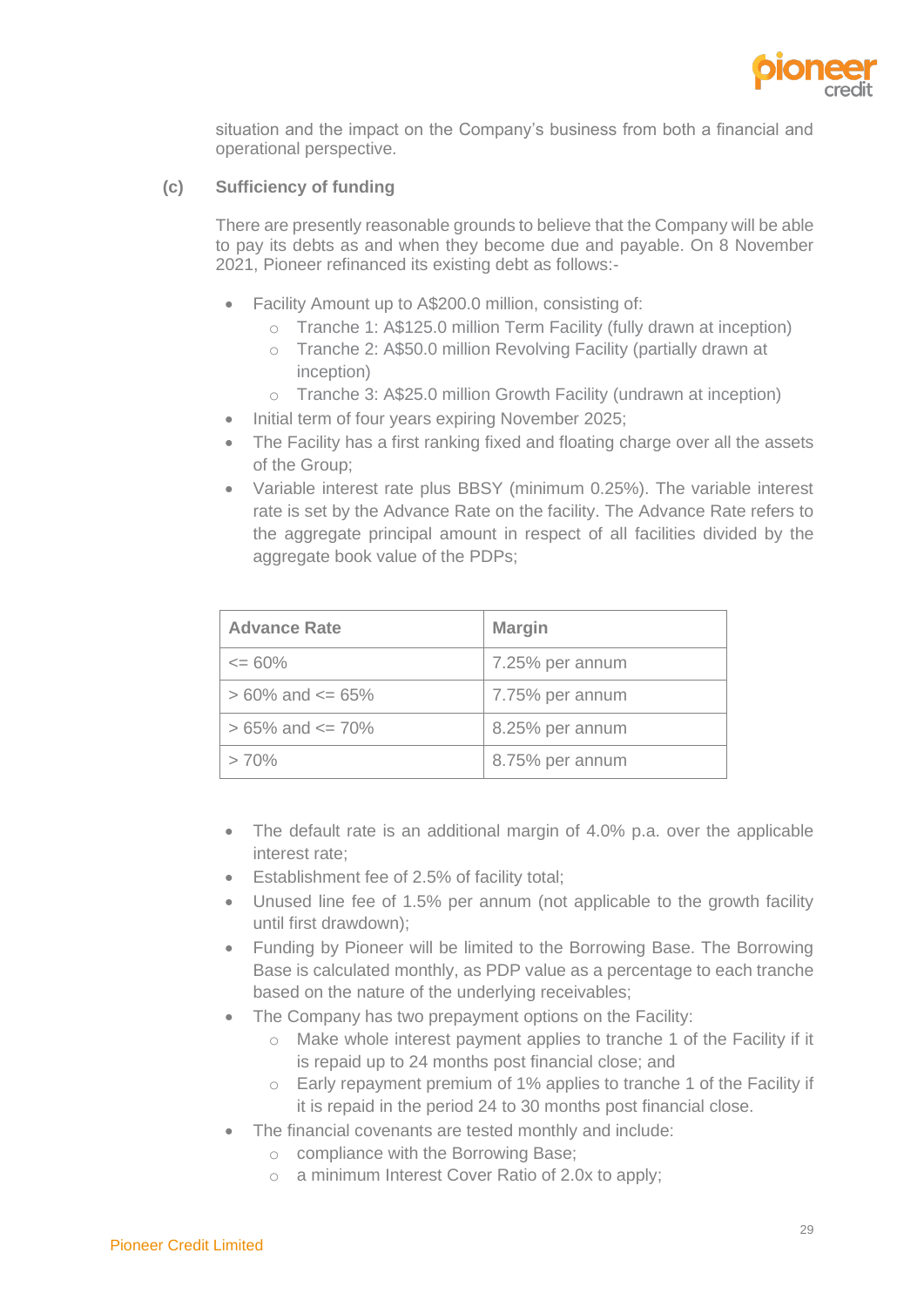

- o no equity is to be released to the shareholders during the term of the Facility; and
- o a Group change of control covenant.
- The Collateral Performance Triggers are tested monthly and include but are not limited to:
	- o an Actual-to-Expected Collections Ratio for each individual cohort (financial year vintage) being not less than 85%; and
	- o Actual-to-Expected Collections Ratio (total) being not less than 75%.

On 24 March 2022, Pioneer amended its Facility Agreement by increasing its Facility Amount by an additional \$40 million under a new Tranche 4, largely on the same terms subject to the following: -

- an Availability Period of up to 2 months from the close of Tranche 4;
- Tranche 4 is to be drawn in up to 3 drawdowns during the Availability Period. Liquidations received from the servicing of the Portfolio will be applied to the Tranche 4 Facility on each Facility Payment Date;
- The Margin is determined with reference to the Loan to Value ("**LTV**") at the start of the interest period. The Margin on Tranche 4 is independent of the margin on Tranche 1 to Tranche 3 of the Facility; and
- LTV is calculated as the outstanding Tranche 4 amount / (Tranche 4 outstanding amount + Equity Support at Tranche 4 drawdown).

Pioneer's ability to raise additional funds will be subject to, among other things, factors beyond the control of Pioneer and the Directors, including cyclical factors affecting the economy and share markets generally. The Directors can give no assurance that future funds can be raised by Pioneer on favourable terms, if at all.

#### **(d) Breach of finance facility covenant**

A breach of a covenant under the Company's facility agreement could potentially result in its financiers calling the debt, if not remedied within the agreed timeframe.

The Company's forecasts of the Group's liquidity reserve and compliance with debt covenants based on expected cash flow are continuously managed and monitored. Cash flow and covenant compliance is forecast on a day-to-day basis.

# **(e) Availability and pricing of debt portfolios**

In order to continue its profitable growth, Pioneer needs to be able to purchase debt portfolios at appropriate prices and manage the accounts comprising the portfolios to maximise recovery on those accounts. The availability of debt portfolios at appropriate prices is affected by a number of factors, some of which are outside Pioneer's control, including:

• the level of credit being extended to consumers, and the percentage of such credit in arrears;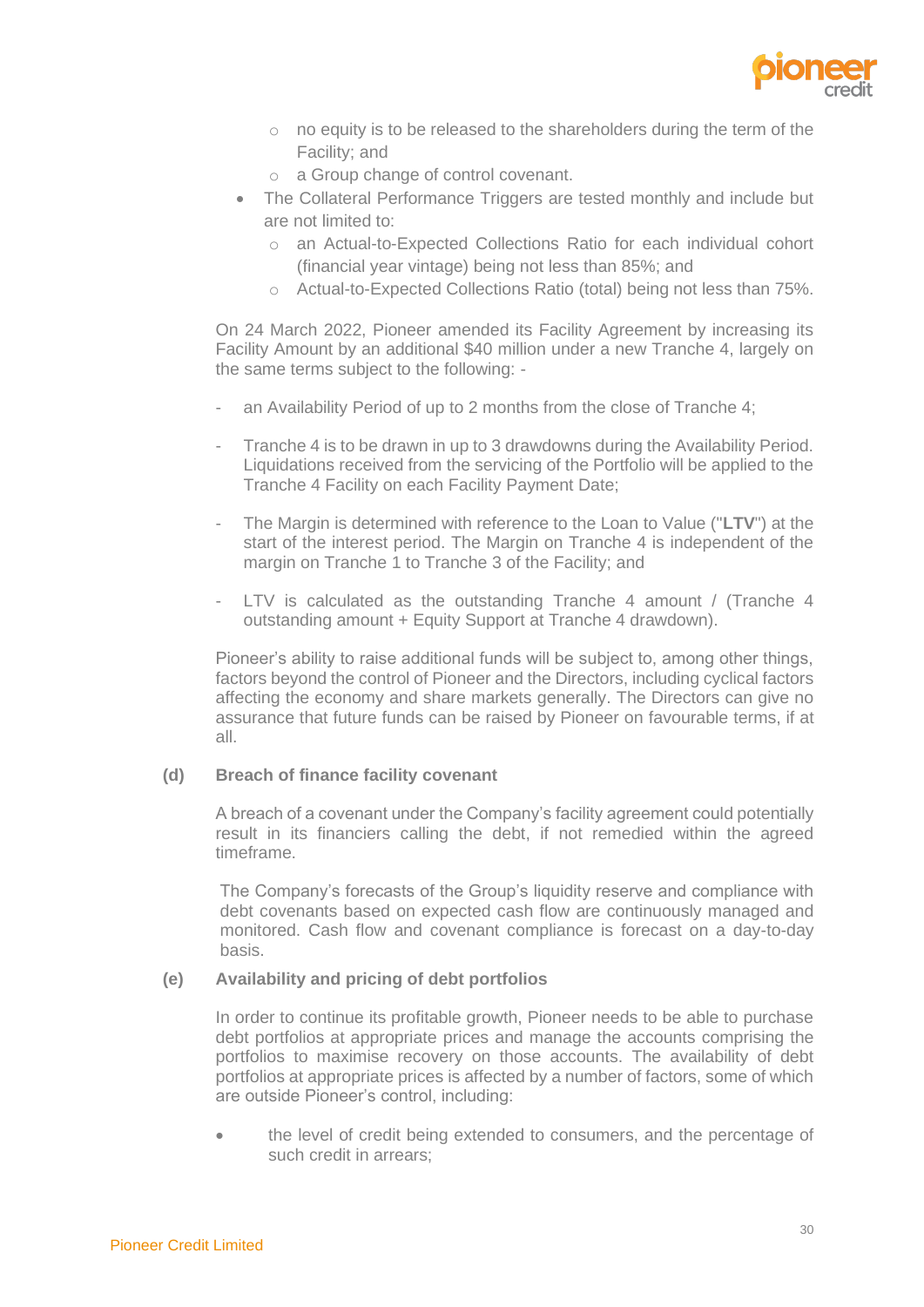

- the level of unemployment and rate of consumer savings which can have a major impact on the level of credit in arrears. Credit arrears are a function of a borrower's ability to pay, which is often related to a borrower's ability to generate an income through employment, as well as access to any savings in the event of unemployment or financial stress;
- the appetite of corporate institutions to outsource arrears management can be affected by a number of matters, including but not limited to, a change in economic outlook, a change in laws or regulations, a change in accounting policies or practices, the consolidation of creditors, increased reliance on debt collection agencies or increased sophistication in internal collection efforts; and
- negative publicity or reputational damage to the receivables management industry as a whole which may be caused by debt collection techniques employed by sector participants that are not in line with the expectations of the general community or cause, among other things, distress in the general community through unfair treatment, harassment or any other number of unfair practices. These practices may become publicised and result in Pioneer's vendor partners restricting, or ceasing to sell debt portfolios.

Accordingly, risks for Pioneer include:

- insufficient debt portfolios becoming available for purchase. A number of factors can impact the number and suitability of debt portfolios available for purchase including but not limited to economic conditions which result in Pioneer's vendor partners or potential new debt sellers having insufficient (or any) under-performing debt portfolios to sell; and
- increased competition in the purchased debt portfolio market which could result in competitors offering higher prices for debt portfolios. This could result in lower margins for Pioneer, if Pioneer has to increase its portfolio acquisition costs.

# **(f) Purchase of debt portfolios**

When Pioneer acquires debt portfolios from its vendor partners, it assumes the risk that the accounts within the portfolios will not be repaid in full or at all. However, a number of steps are undertaken by Pioneer before proceeding with an acquisition, in order to minimise this risk. These include the following:

- Pioneer seeks to purchase only debt portfolios that comprise the type of accounts that it understands well and has the competency and experience to conduct due diligence on, price appropriately, and recover an amount that is at least in line with its expectations at the time of purchase;
- Currently, Pioneer focuses on certain types of debt portfolios that it considers to be its core competencies. The majority of Pioneer's purchases are personal loan and credit card portfolios. Pioneer also purchases consumer leases, consumer rental agreements and transactional accounts. Pioneer may enter into new types of portfolio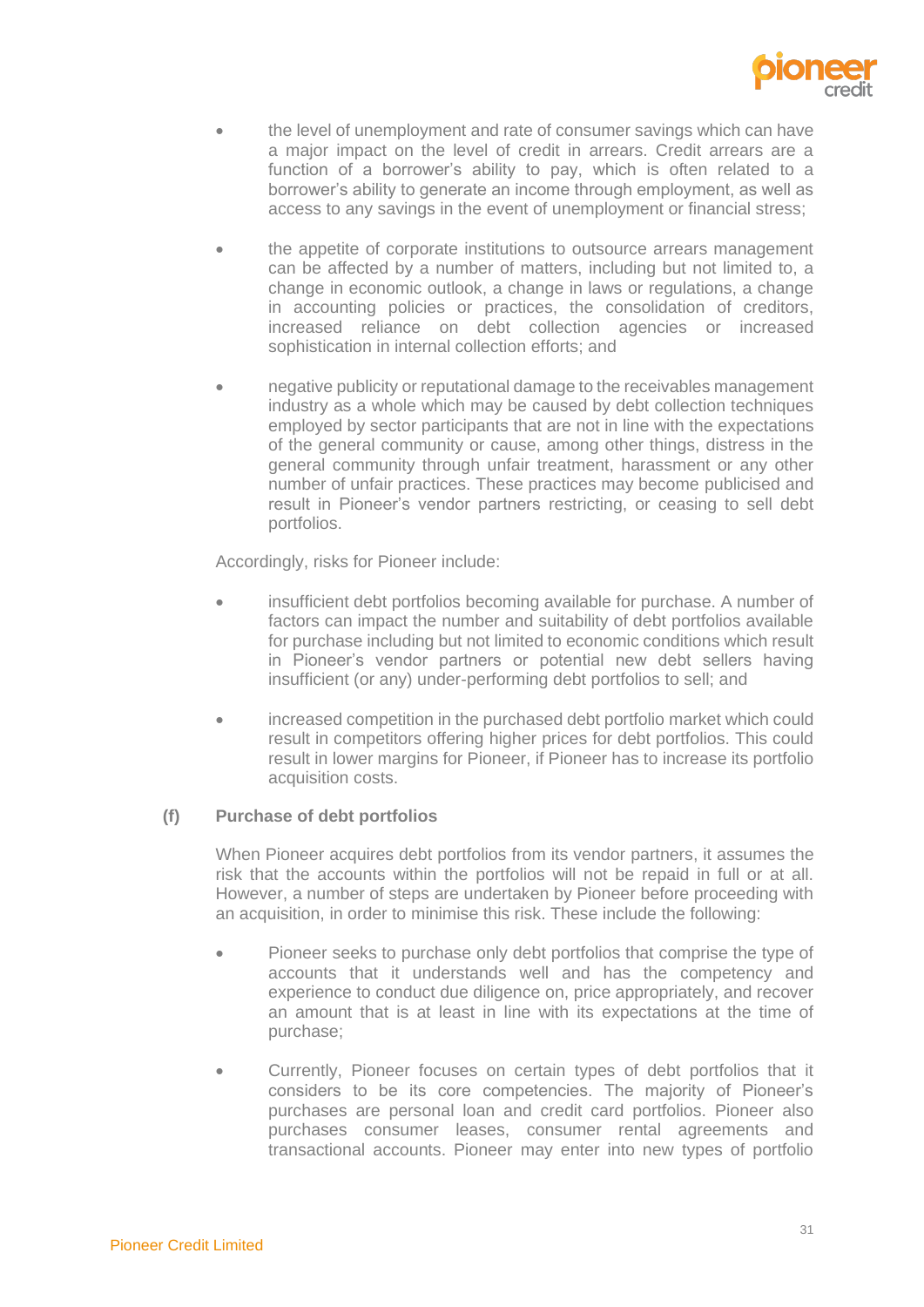

purchases subject to being satisfied with the conduct of due diligence on the portfolios targeted; and

• Pioneer has to date purchased accounts from reputable financial institutions, including Australia's major banks and has not purchased accounts held by customers that it understands were regarded as credit impaired or "non-conforming" applicants at the time of applying for the loan from the original vendor partner.

#### **(g) Existing debt portfolios and recovery of accounts**

Pioneer purchases debt portfolios which often consist of a substantial number of accounts without contact details and for which the seller of the portfolio has made numerous attempts to collect. Such accounts may subsequently be deemed uncollectable and written off. Pioneer's strategy for maximising its customer payments over time is to minimise discounts offered for early payment and encourage customers who cannot meet the payment schedule under their existing loan agreement to enter into a new arrangement, known as a payment arrangement. Not all customers with a payment arrangement pay on time, all of the time, or at all. In addition, some customers will not enter into a payment arrangement. Therefore, it may take a significant amount of time to recover on accounts and there is no guarantee that Pioneer will recover any or all of the accounts comprising a debt portfolio.

Changes in macroeconomic factors such as an increase in interest rates and cost of living may impact on recovery of accounts. In addition, Pioneer may not be able to identify macroeconomic trends or make changes in its purchasing strategies in a timely manner.

While Pioneer expects its existing debt portfolios to provide customer payments in the future, there can be no guarantee customer payments will be consistent with historical performance or will meet forecast rates. The statistical models and analytical tools that Pioneer uses in its business to assess and analyse debt portfolios may prove to be inaccurate and Pioneer may not achieve anticipated customer payments which could lead to valuation impairments on portfolios.

If the assumptions used by Pioneer in its models are incorrect or if some of the accounts in a debt portfolio behave differently from the way Pioneer expects, this could result in a loss of value in a portfolio after purchase and a continuing deterioration in value over time as actual revenue can deviate significantly from the revenue estimates produced by Pioneer's pricing model as accounts age.

If the value of Pioneer's debt portfolios deteriorates, or Pioneer is unable to collect sufficient amounts on its portfolios, it may not be able to take advantage of opportunities for further portfolio purchases as they arise. Ultimately, all portfolios have a finite life and must be replaced with new portfolios.

#### **(h) Technology**

Pioneer is heavily reliant on technology to manage its day to day operations. Should an event or series of events result in the loss of access to primary and business critical information and communication technology systems, data processing capabilities and/or network connectivity, for an extended period it would affect Pioneer's ability to operate in the normal course of business and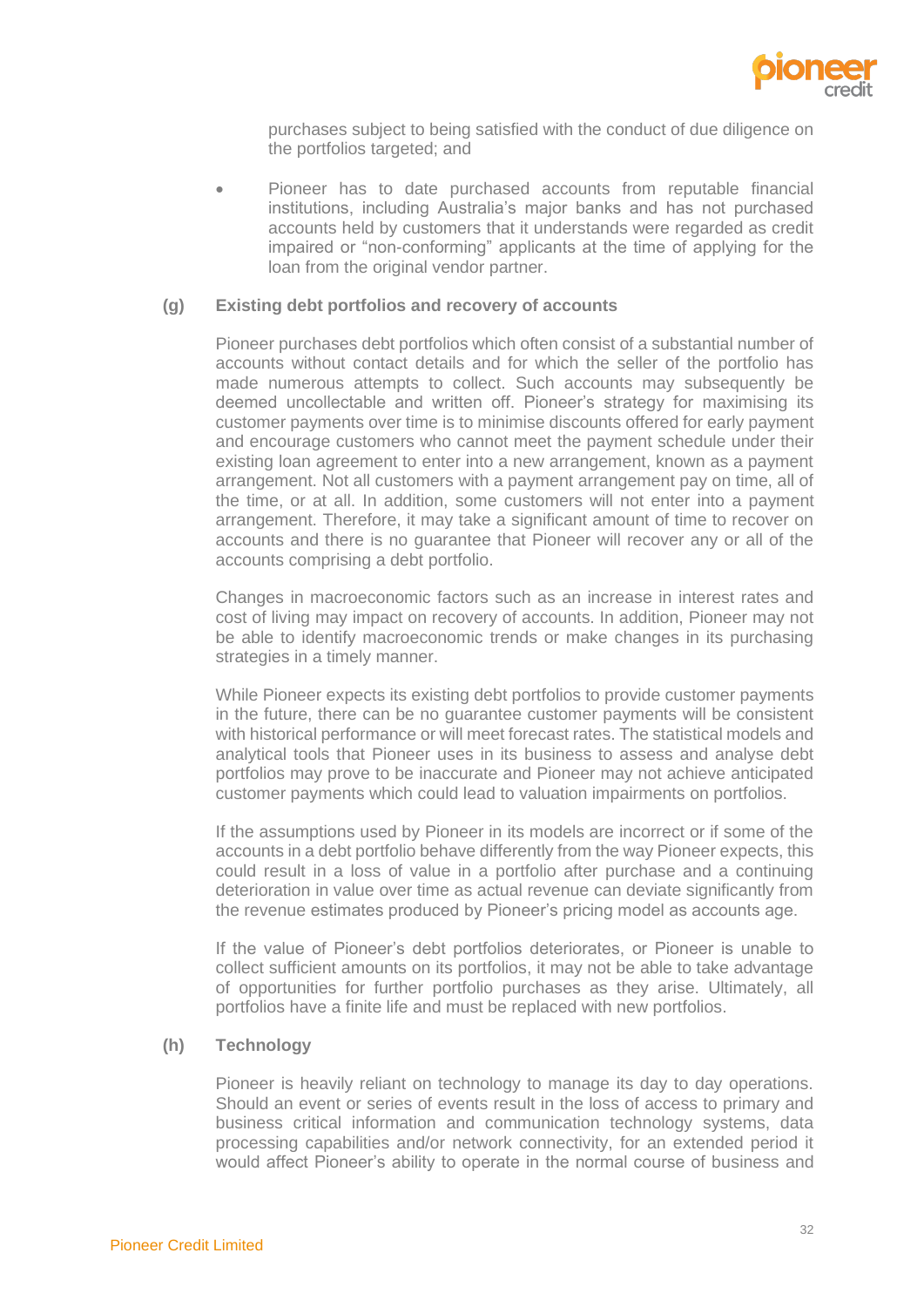

result in significant financial risk in terms of loss of ability to liquidate portfolios and report on revenues and manage working capital and cashflow.

# **(i) Staffing**

Pioneer's success depends on identifying, hiring, training and retaining skilled personnel and senior management. Pioneer needs to retain its existing trained workforce and attract new personnel as it grows. Competition for such personnel is keen and there can be no assurance that Pioneer will always be successful in attracting and retaining such personnel.

If a significant number of staff were to leave Pioneer, within a short period of time, Pioneer may suffer operational difficulties.

#### **(j) Reliance on key personnel**

Pioneer is substantially reliant on the expertise and abilities of its key personnel in overseeing the day-to-day operations of its business. There can be no assurance given that there will be no detrimental impact on Pioneer if one or more of these employees cease their employment with Pioneer.

## **(k) Loss of key relationships**

A significant decrease in the volume of debt portfolios available for purchase from any significant vendor partner on acceptable terms would force Pioneer to seek alternative sources of portfolios to purchase. In addition to the factors that impact the supply of debt portfolios generally, vendor partners with whom Pioneer has strategic relationships may not continue to sell debt portfolios to Pioneer on desirable terms or in acceptable quantities, and Pioneer may not be able to replace such portfolios with portfolios from other debt vendors. A debt vendor's decision to sell a debt portfolio to Pioneer is based on various factors, including the price and terms offered and the quality of Pioneer's reputation, scale, track record of completed transactions and compliance history.

The loss of a key relationship with a vendor partner could jeopardise Pioneer's existing relationships with other vendor partners or its ability to establish new relationships with other vendor partners. Pioneer may be unable to find alternative sources from which to purchase debt portfolios and, even if such purchases could be successfully replaced, the search could take time or the portfolio could be of lower quality or higher cost, any of which could materially and adversely affect Pioneer's business, financial condition and results of operations.

The loss of a significant key relationship, or the loss of a number of key relationships at the same time, could prevent or restrict Pioneer's ability to purchase debt portfolios at current or forecast levels. This could impact profitability materially.

# **(l) Regulatory and legislative risks**

Pioneer operates in an industry with a strict legal and regulatory framework. Any failure by Pioneer to comply with its Australian Credit Licence ('**ACL**') and applicable laws and regulations relating to the purchase of debt portfolios, collection on the accounts it acquires, the broader consumer credit industry and *National Consumer Credit Protection Act 2009 (Cth)* matters could result in the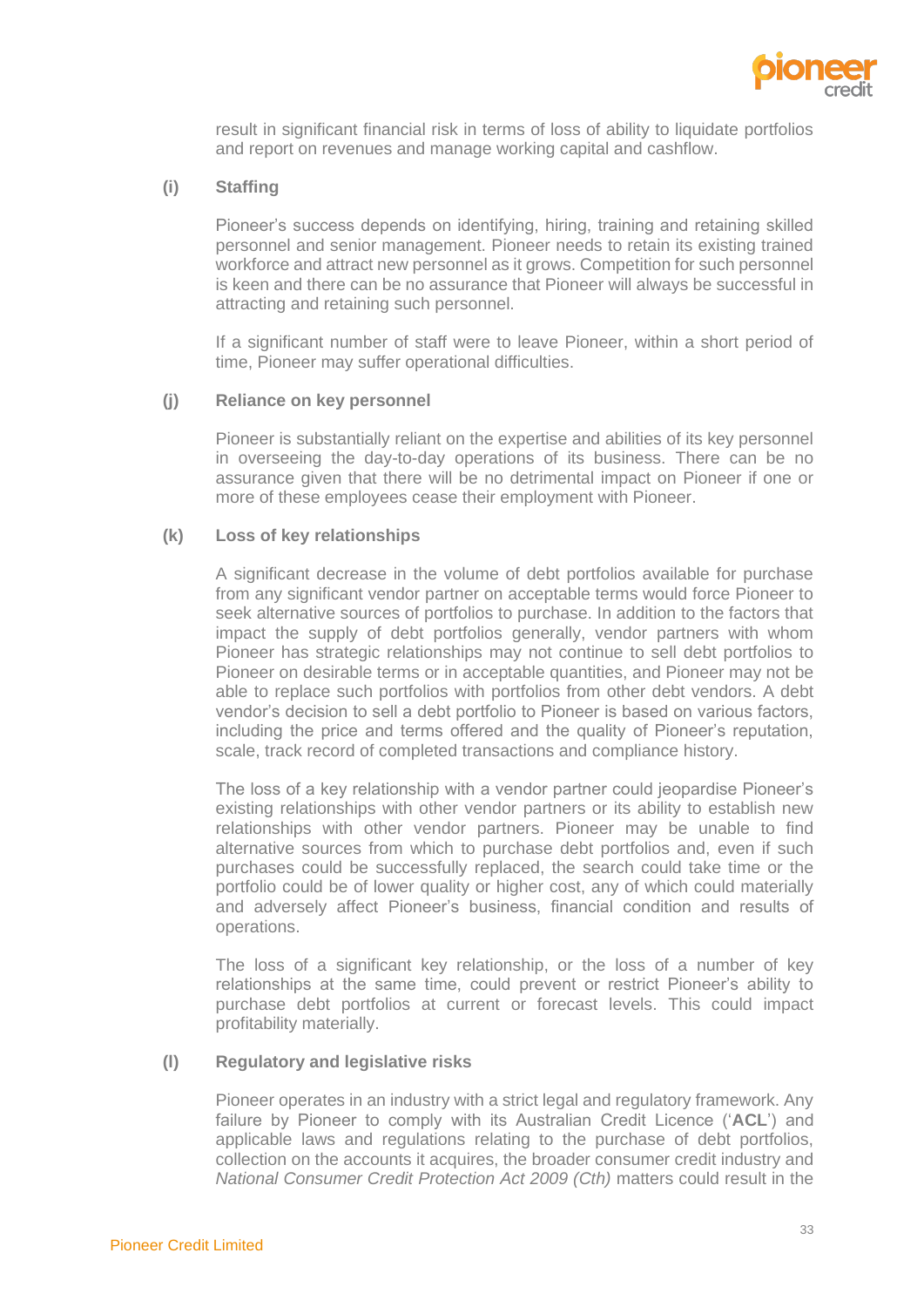

suspension, termination or impairment of Pioneer's ACL or the termination of certain forward flow agreements ('**FFAs**') and therefore could adversely affect Pioneer's reputation, its business and/or result in substantial losses.

Changes in the regulatory environment relating to the credit industry generally could have an effect on Pioneer's future business, operations and financial performance. Pioneer is not currently aware of any specific material changes in relevant regulations or policy which are likely to materially adversely affect Pioneer or its business.

Pioneer must ensure that there are no breaches of its ACL, the *National Consumer Credit Protection Act 2009* (Cth), the *Anti*‑*Money Laundering and Counter*‑*Terrorism Financing Act 2006* (Cth), the *Privacy Act 1988* (Cth), the National Consumer Credit Protection Regulations 2010 and the National Credit Code or other relevant existing legislation in relation to its practices. Further compliance is also required to relevant sections of the Corporations Act.

Breaches of legislation or licence conditions or adverse changes in government policy can have significant consequences for Pioneer. Potential consequences include:

- civil and/or criminal penalties;
- significantly increased compliance costs;
- variation or imposition of additional licence conditions or loss or suspension of licences;
- temporary or permanent banning orders being made;
- being forced to change business practices;
- termination of certain FFAs;
- litigation action being taken against Pioneer;
- imposition of enforceable undertakings or fines;
- reputational damage or reduction of the desirability of the Pioneer brand; and
- adverse effects on Pioneer's ability to retain existing business and attract new business.

Pioneer is aware of the importance of regulatory compliance and potential adverse publicity associated with any actual or alleged non-compliance. Regular staff training, close supervision and its call review process assists with ensuring that a culture of regulatory compliance is maintained by Pioneer. Pioneer has compliance systems to identify and rectify actual or potential instances of noncompliance. These compliance systems include compliance and cultural review of employee calls to customers, regular employee counselling and training in relation to actual and potential breaches and senior management involvement in relation to any actual or potential non-compliance. This also assists in ensuring rapid resolution of any customer complaints and disputes.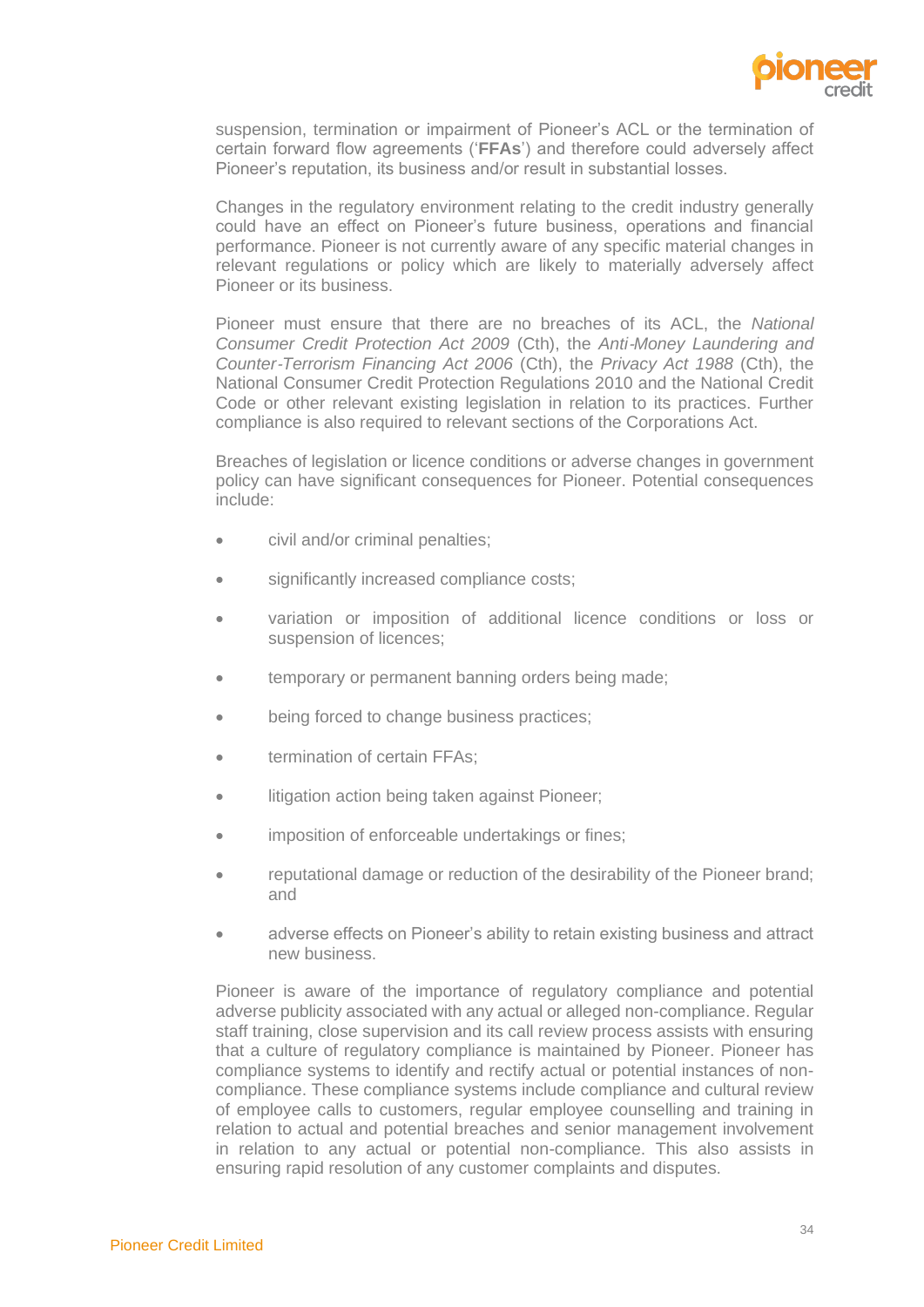

Pioneer devotes significant resources to regulatory compliance. There is a risk that any new or changed legislation or regulations could require Pioneer to increase its spending on regulatory compliance and/or change its business practices. This could adversely affect Pioneer's profitability. There is a risk that such regulations could also make it uneconomic for Pioneer to continue to operate in places that it currently does business.

Pioneer complies with the requirements of the Corporations Act and the ASX with respect to financial and key management personnel remuneration reporting. Changes in legislation including Australian Accounting Standards and / or their application to accounting policy may result in unanticipated outcomes which could materially and adversely affect Pioneer's business, financial condition and results of operations.

### **(m) Funding to purchase new debt portfolios**

Pioneer's business depends on its ability to purchase debt portfolios at appropriate prices and then recover on the accounts in those portfolios.

Pioneer funds debt purchases by a combination of equity capital, debt and cash generated through revenue from operations. The ability of Pioneer to obtain this funding is dependent on Pioneer's performance and prospects as well as other factors outside the control of Pioneer including but not limited to general economic conditions and stock market conditions.

#### **(n) Forward flow agreements**

Pioneer purchases a significant amount of its debt portfolios under FFAs. The FFAs to which Pioneer is a party typically contain:

- termination clauses that allow the FFA to be terminated by the vendor partner in certain limited circumstances; and
- provisions which require Pioneer to "re-assign" particular accounts in specified circumstances.

As a result, Pioneer may be required to "re-assign" an account to a vendor partner on which it was successfully recovering which could lead to a decrease in revenue and profitability.

In a market of increased competition, Pioneer may be required to purchase debt portfolios at increased prices or alternatively reduce the number of portfolios it acquires if Pioneer is unable to fund a price increase at the then volume of purchase.

Pioneer generally contemplates future fluctuations in the value of the debt portfolios that it purchases through FFAs, but the statistical models and analytical tools that Pioneer uses in its business to assess and analyse debt portfolios may prove to be inaccurate. This could materially and adversely affect Pioneer's business, financial condition and results of operations.

#### **(o) Future acquisitions**

Pioneer may selectively pursue acquisitions to complement its organic growth. However, there can be no assurance that Pioneer will be able to identify suitable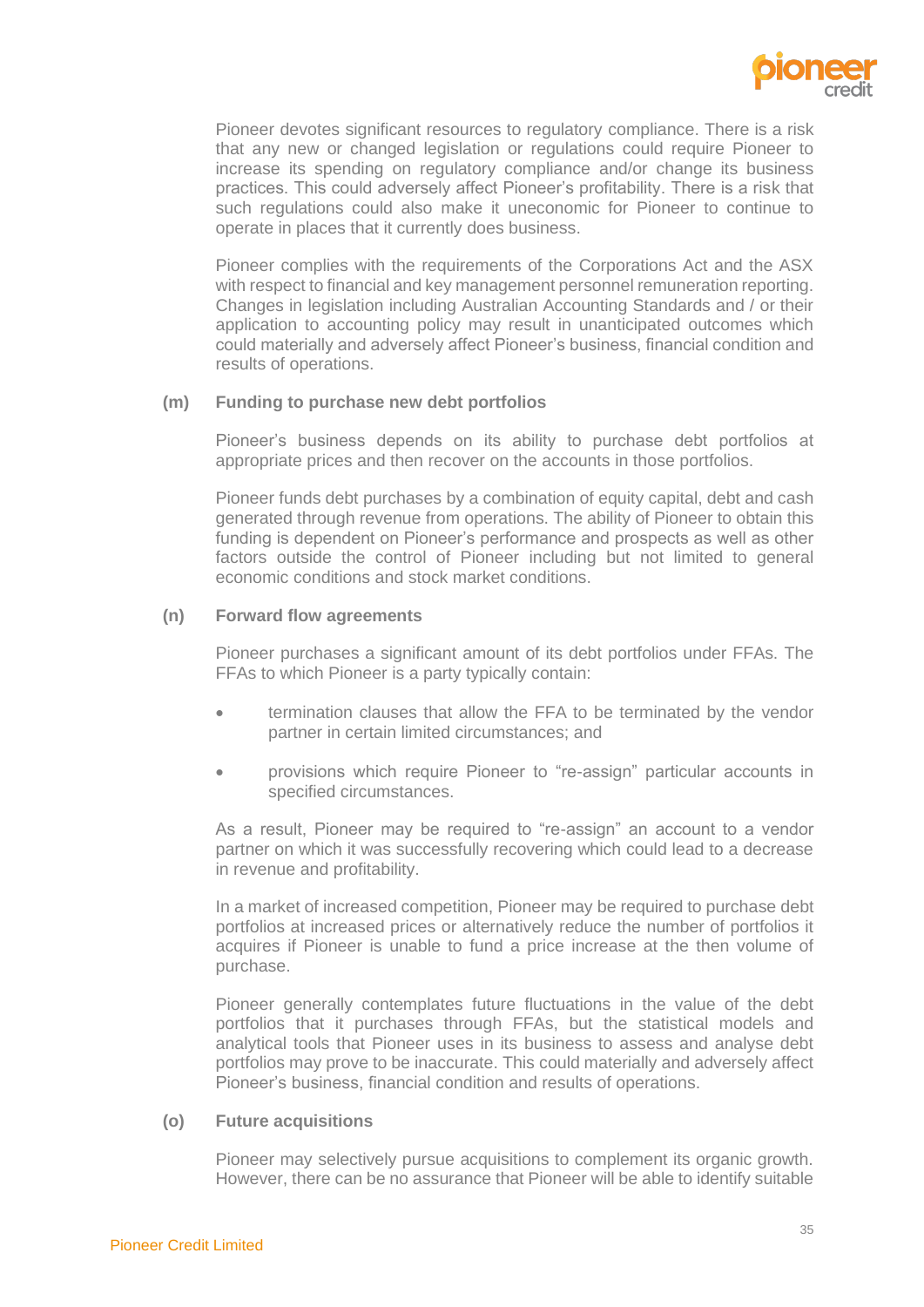

acquisition candidates at acceptable prices or complete and integrate acquisitions successfully. The successful implementation of acquisitions will depend on a range of factors. Even if successfully executed and integrated, there is no guarantee of future performance of those acquisitions. In addition, Pioneer's future acquisitions may subject Pioneer to unanticipated risks or liabilities or disrupt operations and divert management's attention and resources from Pioneer's day-to-day operations.

To the extent that acquisitions are not completed, are not successfully integrated with Pioneer's existing business or do not perform in line with expectations, the financial performance of Pioneer could be adversely impacted.

#### **(p) Management of financial growth**

The ability of Pioneer to achieve financial performance is dependent on a number of factors, not all of which are within the control of Pioneer.

In the future, Pioneer may require additional capital, whether by equity or debt, to explore and/or develop further business opportunities. There can be no assurance that Pioneer will be able to raise such capital on favourable terms, if at all.

The inability to raise additional capital, if required, may have a detrimental impact on Pioneer's financial performance and the ability of Pioneer to expand its business.

#### **(q) Dilution risk**

The capital structure of the Company will be impacted by the number of Shares and Options issued pursuant to the Offers, as summarised in Section [4.1.](#page-20-1)

Future capital raisings and issues of securities by the Company may also dilute the percentage ownership of the Company of existing Shareholders. Such capital raisings may be undertaken to pursue further business opportunities or to repay part or all of the Company's debt.

Shareholders' percentage ownership of the Company will also be diluted upon the exercise by the respective holders of the Company's convertible securities that are currently on issue and that may be issued in the future. This may include the Company's options and options and rights under the Pioneer Equity Incentive Plan.

#### **(r) Increased competition**

Pioneer faces competition from new and existing purchasers of debt portfolios. Pioneer's current competitors and any new competitors may have or may in the future develop substantially greater or better financial, technical, personnel or other resources such as more effective pricing and collection models, more efficient operating structures, greater adaptability to changing market needs and more established relationships in the debt purchase industry.

Pioneer may be unable to compete with businesses that offer higher prices for debt portfolios and other businesses may develop other competitive advantages that Pioneer cannot match. This may reduce Pioneer's access to, and success in, purchasing new debt portfolios.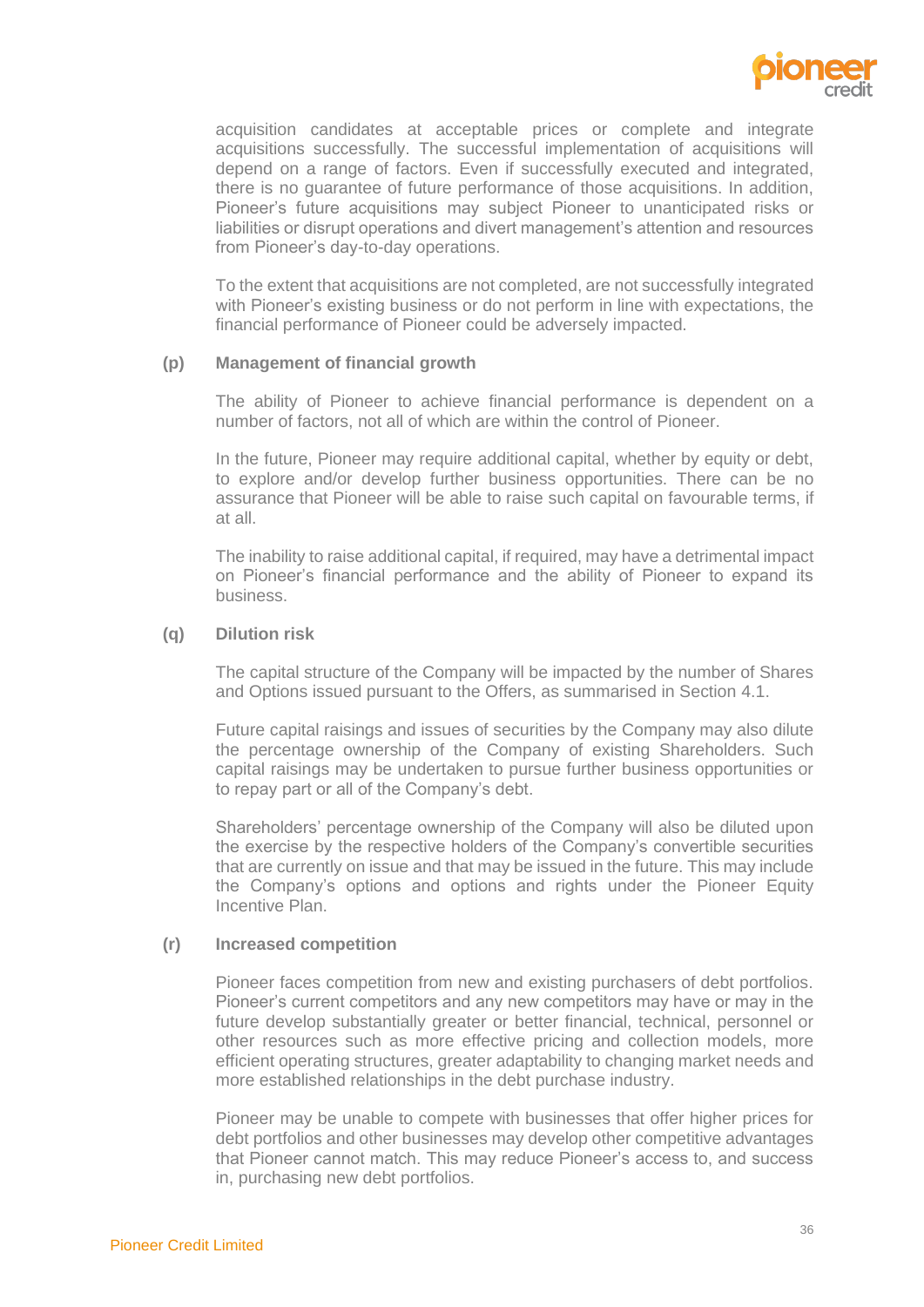

There can be no guarantee that the structure of and competition within the market that Pioneer competes will not change in a manner adverse to the interests of Pioneer.

In addition, there can be no guarantee that Pioneer's efforts to maintain or increase its market share will be successful or that any new ventures proposed will be achieved.

# **(s) Access to and use of data**

Pioneer relies on data provided by multiple credit reference agencies, servicing partners and other sources. If any third party sources were to stop providing this data for any reason, including a change in laws or regulations, or if they were to considerably raise the price of their services, Pioneer's business could be materially and adversely affected.

If competitors are able to develop or procure similar or more effective systems or methods to develop and process data, or if Pioneer becomes unable to continue to acquire, aggregate or use such information and data in the manner or to the extent in which it is currently permitted, Pioneer may lose a competitive advantage and Pioneer's business, prospects, financial condition and results of operations could be materially and adversely affected.

# **(t) Economic factors**

General economic conditions, such as interest rates, inflation, household disposable income, taxation, employment levels, consumer and business sentiment and market volatility may adversely impact Pioneer's activities, as well as its ability to fund those activities. There can be no guarantee that the current economic environment and receivables management sector conditions will remain the same and there is a risk that material adverse changes to general economic or industry conditions may have a material adverse impact on the financial performance of Pioneer, as a consequence of reduced customer or inability to service their obligations, leading to a loss of revenues. Changes in government monetary and regulatory policies could also affect Pioneer's business.

# **(u) Reputational risk**

Pioneer's failure to protect its reputation could have a material adverse effect on Pioneer including its brand and profitability. Pioneer's brand could be jeopardised if it fails to maintain quality services or if Pioneer, or the third parties with whom it does business, fail to comply with regulations or accepted business practices (including ethical, social, product, labour and environmental standards, or related political considerations). If damage were to occur to Pioneer's reputation, the demand for Pioneer's services may be reduced and/or Pioneer's services may be boycotted. This will likely have an adverse effect on revenue margins, profitability and Pioneer's operations.

# **(v) Litigation**

Other than as set out in this Prospectus, Pioneer is not currently involved in any material litigation, arbitration or government prosecution matters. There is a risk that Pioneer may in the future have disputes with its customers, regulators or other third parties (including payment disputes) and this may have an adverse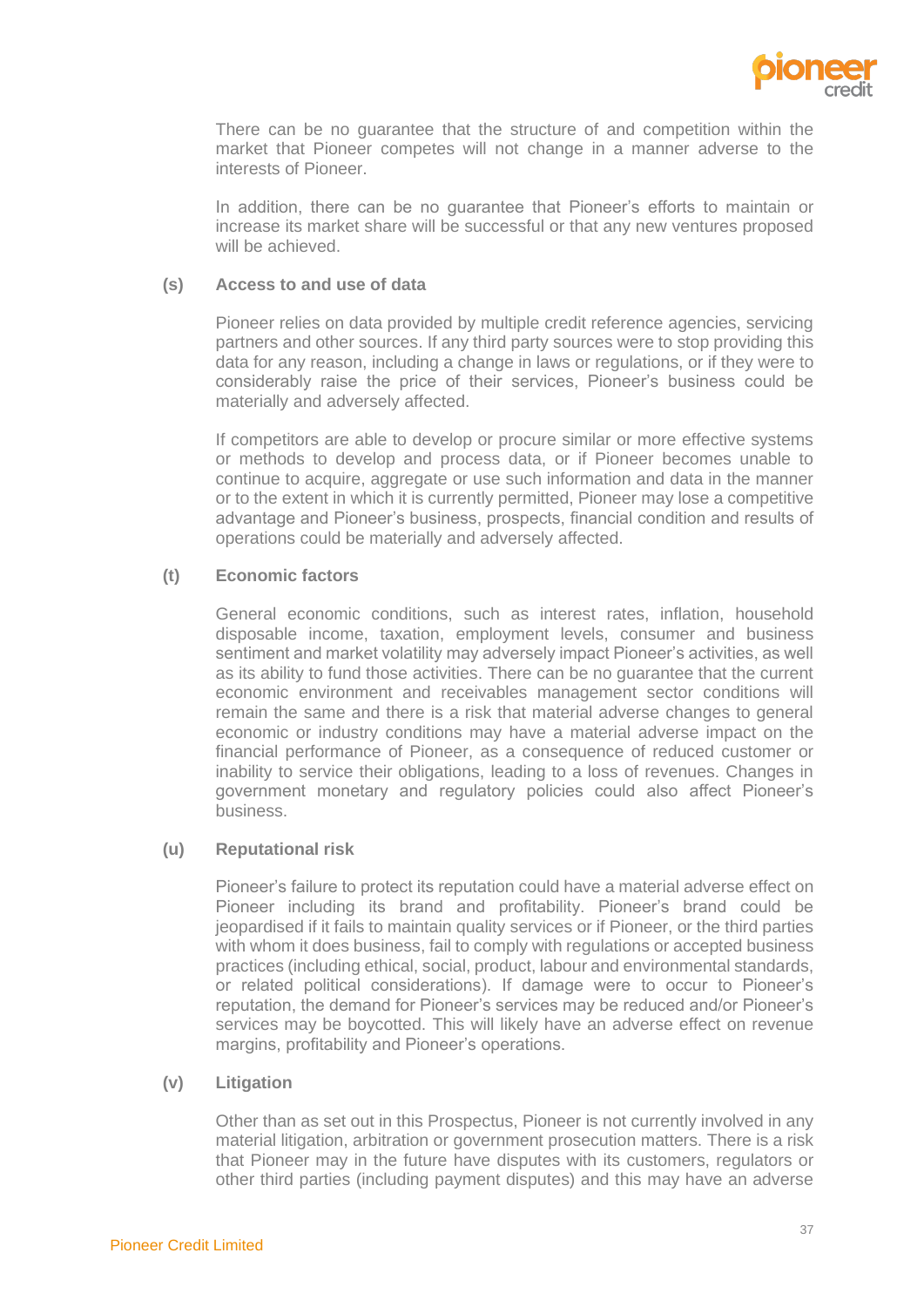

impact on Pioneer's growth prospects, operating results and financial performance.

#### **(w) Unforeseen expenses**

Pioneer may be subject to significant unforeseen expenses or actions. This may include unplanned operating expenses, future legal actions or expenses in relation to future unforeseen events.

Pioneer expects that it will have adequate working capital to carry out its stated objectives however, there is the risk that additional funds may be required to fund such unforeseen expenses and Pioneer's future objectives.

#### **6.2 Risks associated with Options**

#### **(a) Factors affecting the value and price of Options**

There are a number of factors that may impact the value of Options. These and other factors may also affect the price at which Options may trade on the ASX. These factors include:

- the market price of Shares and the volatility of that price;
- the timing and amount of any dividends to be paid on Shares;
- the time remaining before Option expiry;
- corporate events which aren't compensated for by adjustments; and
- liquidity of Options.

#### **(b) Market price and volatility of Shares**

As at the date of this Prospectus, the Options are "out-of-the-money", that is, the exercise price of the Options is greater than the market price for Shares. No guarantee can be given that the price of Shares will be greater than the exercise price at any time prior to the expiry of the Options. Expectations of volatility in the price of Shares may impact the value and market price of the Options if quoted on ASX as the level of price volatility may impact the likelihood and degree to which the price of Shares exceeds the exercise price of Options.

#### **(c) Timing and amount of future dividends**

While Pioneer has historically paid dividends to shareholders it has not done so since 26 April 2019. The amount of any future dividends will be determined by the Board of Pioneer having regard to its operating results and financial position. The future payment of dividends may reduce the value of Pioneer's Shares and thereby reduce the value of Options as generally share prices may drop on the ex-dividend date.

Additionally, as set out in the Option Terms, Options do not carry any dividend entitlement until they are exercised and the Optionholder becomes the registered holder of Shares.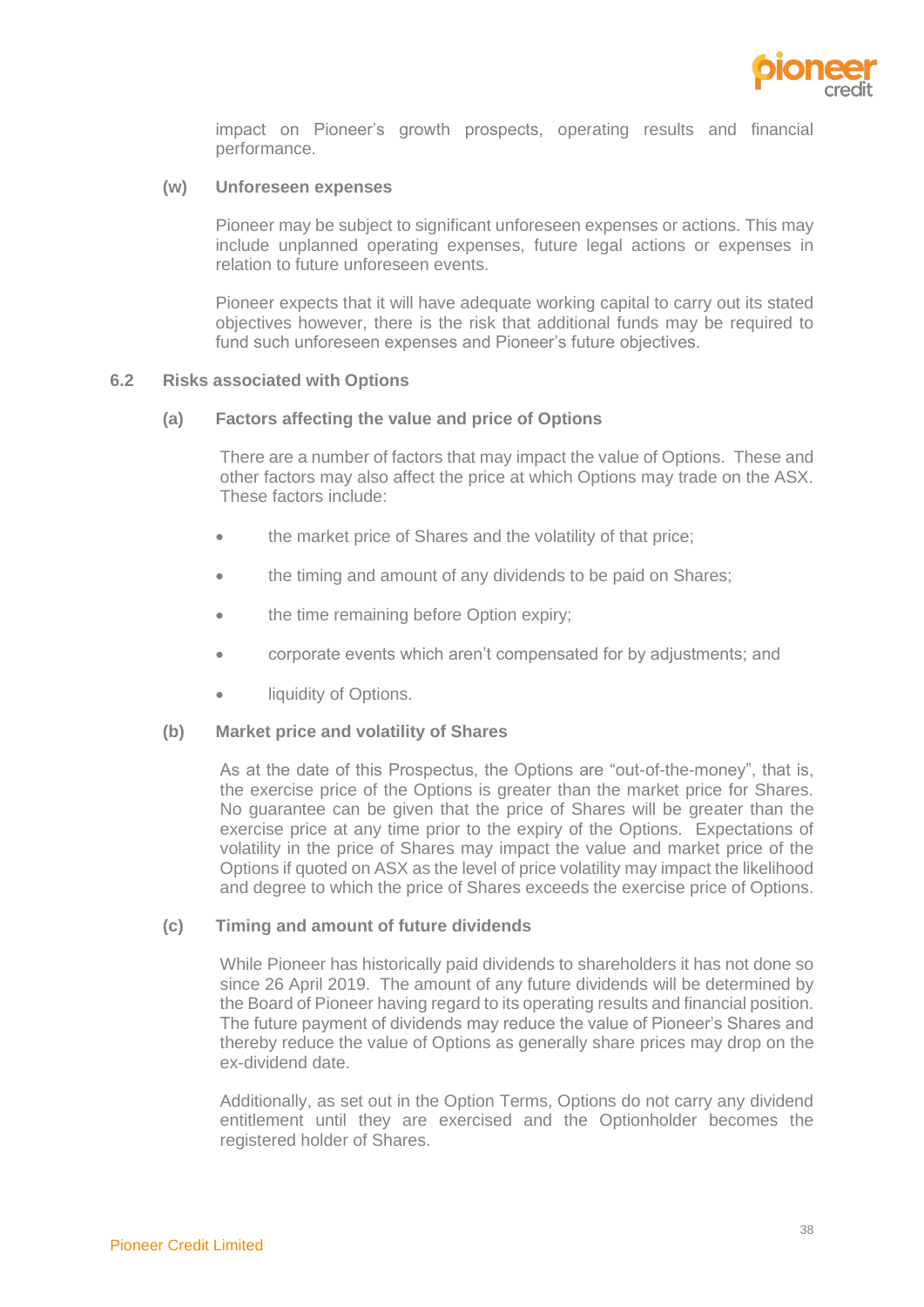

If Options are exercised and Shares are issued after the record date for a dividend, such Shares will have no entitlement to that dividend.

No assurances can be given in relation to the payment of future dividends, or the potential for the Company to issue them as franked dividends. Future determinations as to the payment of dividends by the Company will be at the discretion of the Directors and will depend upon the availability of profits, the operating results and financial condition of the Company, future capital requirements, covenants in relation to financial agreements, general business and financial conditions, restrictions under the terms of issue for the Notes and other factors considered relevant by the Directors. No assurances can be given in relation to the level of franking of future dividends. Franking capacity will depend upon the amount of Australian tax paid in the future, the existing balance of franking credits and other factors.

#### **(d) Time remaining before Option expiry**

The time remaining within the Option period may impact the likelihood and degree to which the price of Shares exceeds the exercise price of Options.

## **(e) Corporate events**

Pioneer may undertake additional offerings of securities in the future. Any increase in the number of issued Shares or securities offering the rights to Shares and the possibility of sales of such securities may depress the price of Shares already on issue and of the Options. In addition, as a result of any issue of Shares, the voting power and proportionate economic interest of the Company's existing Shareholders (and, indirectly, of Optionholders) may be diluted. The terms of the Options provide for an adjustment to the exercise price in relation to only a limited class of future offerings of securities.

An Option carries no right to participate in new issues of securities without exercising the Option.

# **(f) Option liquidity risk**

The market for Options may not be liquid.

Although Pioneer intends to apply to ASX for official quotation of the Options there is no guarantee that:

- quotation will occur;
- if quotation occurs a liquid market will develop or that quotation will be maintained; or
- if a liquid market develops that it will continue for the life of the Options.

If liquidity is low, there is a risk that, if you wish to sell your Options prior to the expiry date, you may not be able to do so at a price acceptable to you, or at all.

If Options are exercised, there is no guarantee that Shares issued on exercise of those Options will trade above the exercise price paid for those Shares.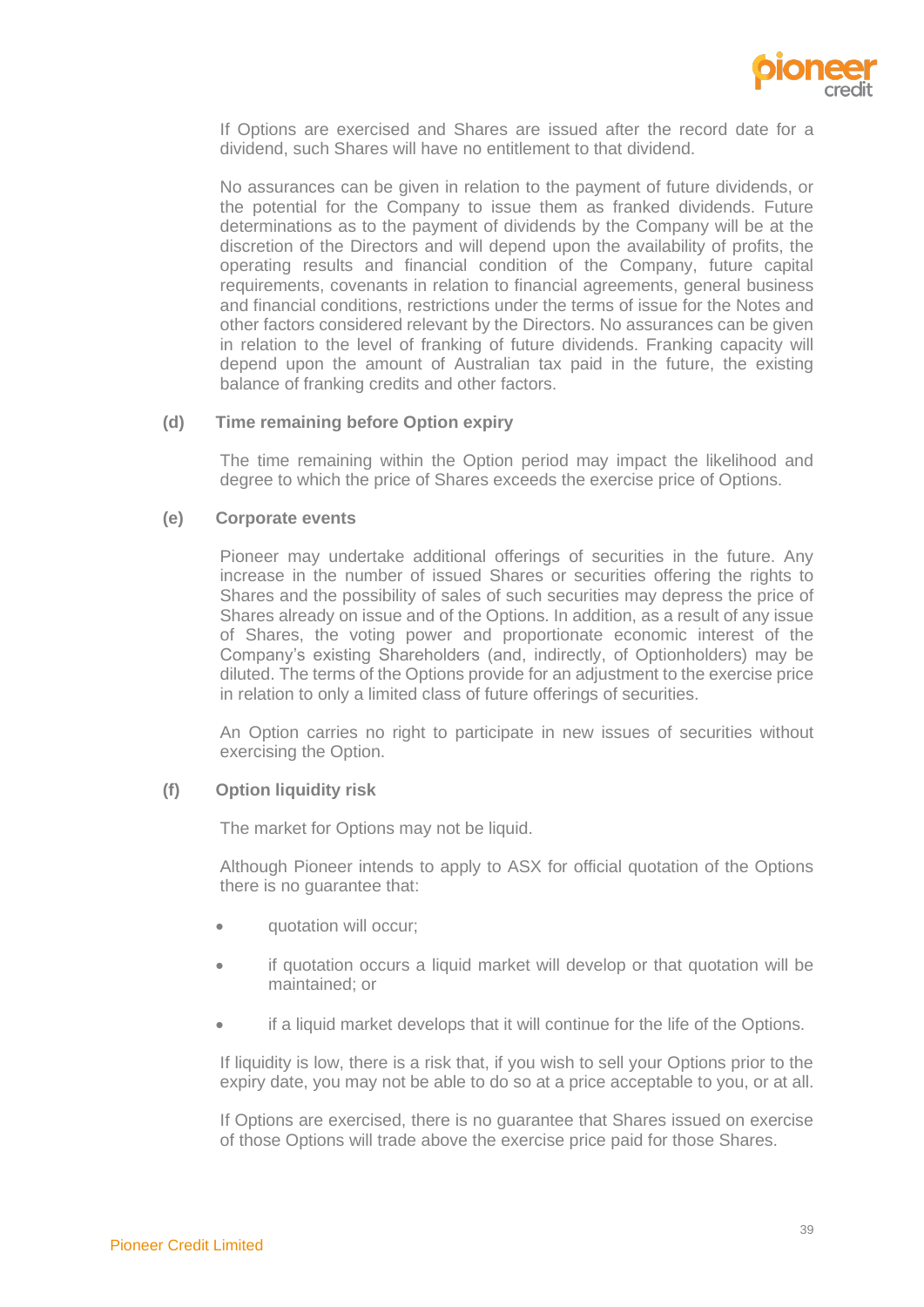

#### **6.3 General risks**

Most of the general risks discussed below are outside the control of Pioneer and the Board and cannot be mitigated.

#### **(a) Stock market volatility**

The market price of the Shares and Options may rise or fall depending upon a range of factors beyond Pioneer's control and which are unrelated to Pioneer's operational performance. The price of the Shares and Options listed on ASX may also be affected by a range of factors including Pioneer's financial performance and by changes in the business environment.

The Shares carry no guarantee in respect of profitability, dividends, return on capital, or the price at which they may trade on the ASX.

There are a number of national and international market factors that may affect the price of the Shares, including movements on international stock markets, economic conditions and general economic outlook, interest rates and exchange rates, inflation rates, commodity supply and demand, government taxation and royalties, legislation, monetary and other policy changes and general investors' perceptions. Neither Pioneer nor the Pioneer Directors have control over these factors.

## **(b) General economic conditions**

The general economic climate may affect the performance of Pioneer. These factors include the general level of international and domestic economic activity, inflation and interest rates. These factors are beyond the control of Pioneer and the Pioneer Directors and their impact cannot be predicted.

#### **(c) Changes in laws and government policy**

Changes in laws and government policies (including changes to Pioneer's industry), both domestically and internationally, may adversely affect the financial performance or the current and proposed operations of Pioneer.

#### **(d) Insurance risks**

Although Pioneer maintains insurance, no assurance can be given that adequate insurance will continue to be available to Pioneer in the future on commercially acceptable terms.

## **(e) Government actions and other events**

The impact of actions by domestic and international governments may affect Pioneer's activities, including in relation to its infrastructure, compliance with environmental regulations, export, taxation and royalties.

Events may occur within or outside Australia that could impact on the world economy, the financial services market, Pioneer's operations and the price of the Shares. These events include war, geopolitical incidents, acts of terrorism, civil disturbance, political intervention and natural disasters. Pioneer has only a limited ability to insure against some of these risks.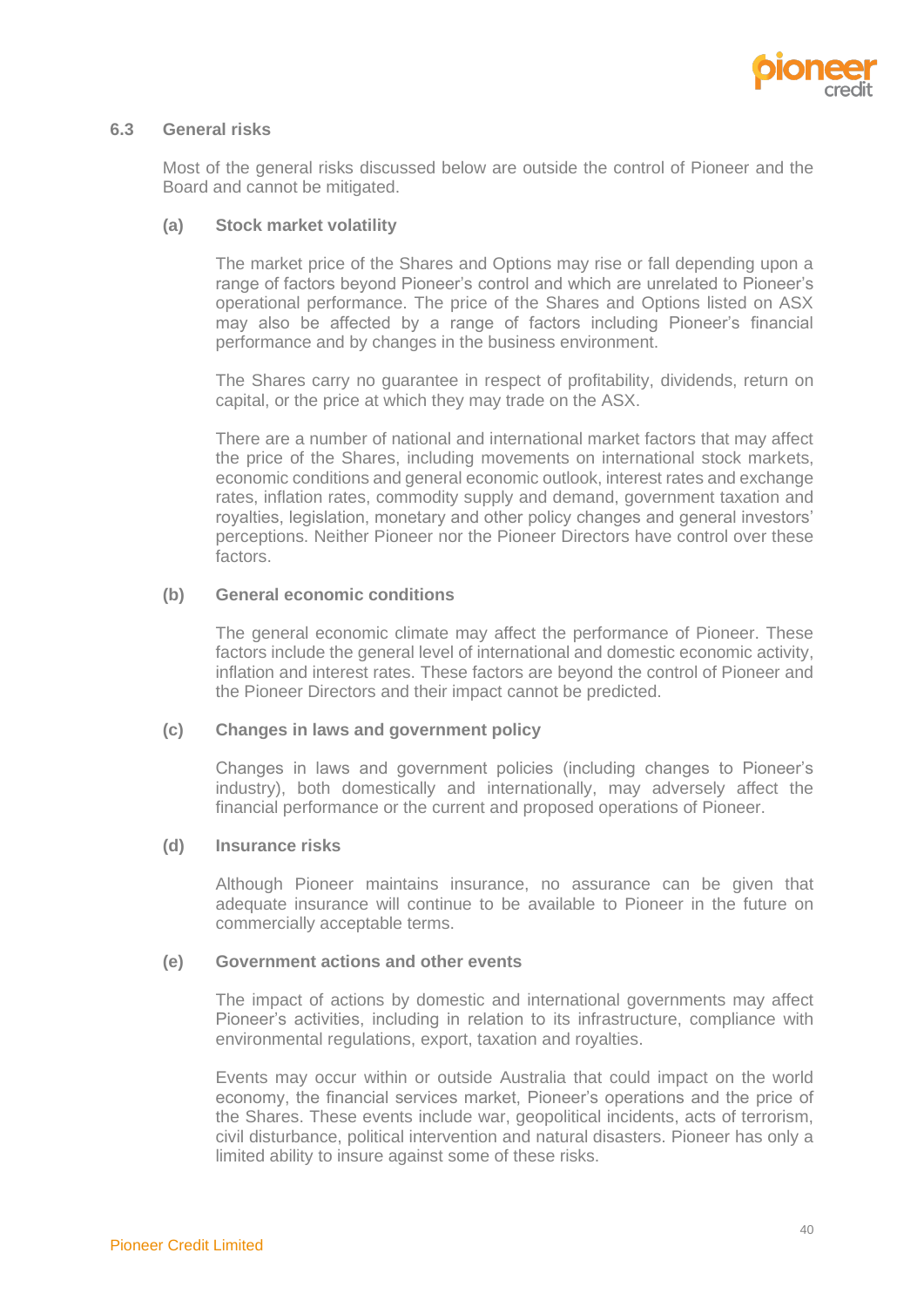

# <span id="page-43-0"></span>**7. ADDITIONAL INFORMATION**

# **7.1 Litigation**

Proceedings were commenced against the Company in February 2022 for an alleged breach of agreement in relation to corporate advice allegedly provided, claiming up to \$300,000. Pioneer disputes this and is defending the claim.

Given the nature of the Company's business, the Company and other members of the Group are often involved in relatively minor debt recovery legal proceedings.

Other than as set out in this Prospectus, to the Directors' knowledge, there is no other litigation, arbitration or proceedings pending against or involving the Company as at the date of this Prospectus.

#### **7.2 Material contracts**

The Company has not entered into any material contracts other than those which have been the subject of ASX announcements or referred to in this Prospectus.

#### **7.3 Continuous Disclosure Obligations**

The Company is a "disclosing entity" (as defined in section 111AC of the Corporations Act) for the purposes of section 713 of the Corporations Act and, as such, is subject to regular reporting and disclosure obligations. Specifically, like all listed companies, the Company is required to continuously disclose any information it has to the market which a reasonable person would expect to have a material effect on the price or the value of the Company's securities.

This Prospectus is a "transaction specific prospectus". In general terms a "transaction specific prospectus" is only required to contain information that:

- (a) has been excluded from a continuous disclosure notice in accordance with the ASX Listing Rules; and
- (b) investors and their professional advisors would reasonably require for the purpose of making an informed assessment of:
	- (i) the assets and liabilities, financial position and performance, profits and losses and prospects of the body; and
	- (ii) the rights and liabilities attaching to the securities being offered.

The prospectus must contain this information only to the extent to which it is reasonable for investors and their professional advisors to expect to find such information in the prospectus.

It is not necessary to include general information in relation to all of the assets and liabilities, financial position, profits and losses or prospects of the issuing company.

This Prospectus is intended to be read in conjunction with the publicly available information in relation to the Company which has been notified to ASX and does not include all of the information that would be included in a prospectus for an initial public offering of securities in an entity that is not already listed on a stock exchange. It has been prepared in accordance with section 713 of the Corporations Act and ASIC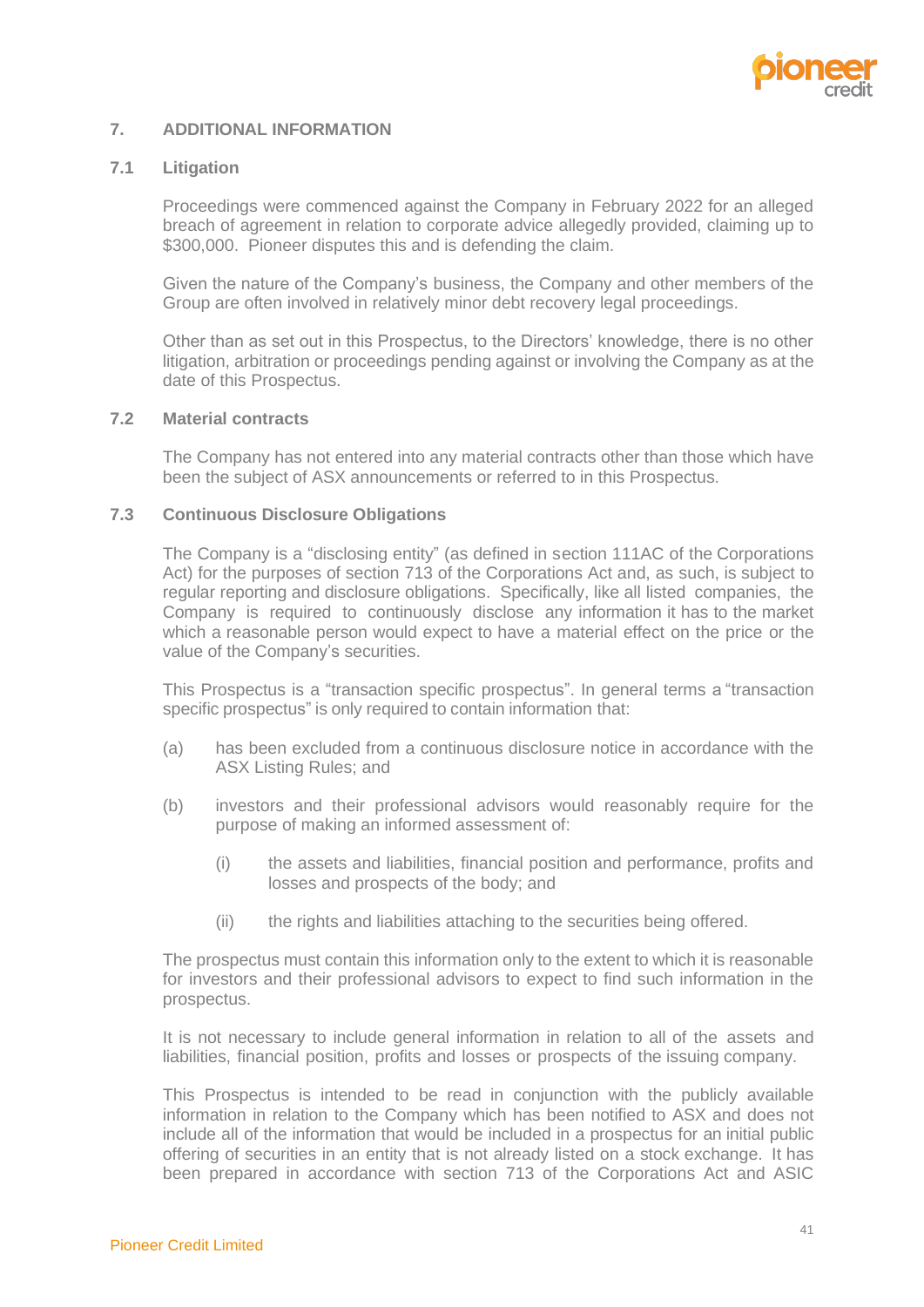

Corporations (*Offers of Convertibles*) Instrument 2016/83. Investors should therefore have regard to the other publicly available information in relation to the Company before making a decision whether or not to invest.

Having taken such precautions and having made such enquires as are reasonable, the Company believes that it has complied with the general and specific requirements of ASX as applicable from time to time throughout the 3 months before the issue of this Prospectus which required the Company to notify ASX of information about specified events or matters as they arise for the purpose of ASX making that information available to the stock market conducted by ASX.

Information that is already in the public domain has not been reported in this Prospectus other than that which is considered necessary to make this Prospectus complete.

The Company will make further announcements in respect of any matters in accordance with its disclosure obligations as and when material developments occur.

The Company, as a disclosing entity under the Corporations Act, states that:

- (a) it is subject to regular reporting and disclosure obligations;
- (b) copies of documents lodged with ASIC in relation to the Company (not being documents referred to in section  $1274(2)(a)$  of the Corporations Act) may be obtained from, or inspected at, the offices of ASIC; and
- (c) it will provide a copy of each of the following documents, free of charge, to any person on request between the date of issue of this Prospectus and the Closing Date:
	- (i) the annual financial report most recently lodged by the Company with ASIC;
	- (ii) any half-year financial report lodged by the Company with ASIC after the lodgement of the annual financial report referred to in (i) and before the lodgement of this Prospectus with ASIC;
	- (iii) Company Constitution; and
	- (iv) any continuous disclosure documents given by the Company to ASX in accordance with the ASX Listing Rules as referred to in section 674(1) of the Corporations Act after the lodgement of the annual financial report referred to in (i) and before the lodgement of this Prospectus with ASIC.

Copies of all documents lodged with ASIC in relation to the Company can be inspected at the registered office of the Company during normal office hours.

Details of documents lodged by the Company with ASX since the date of lodgement of the Company's latest annual report on 31 August 2021 and before the lodgement of this Prospectus with ASIC are set out in the table below.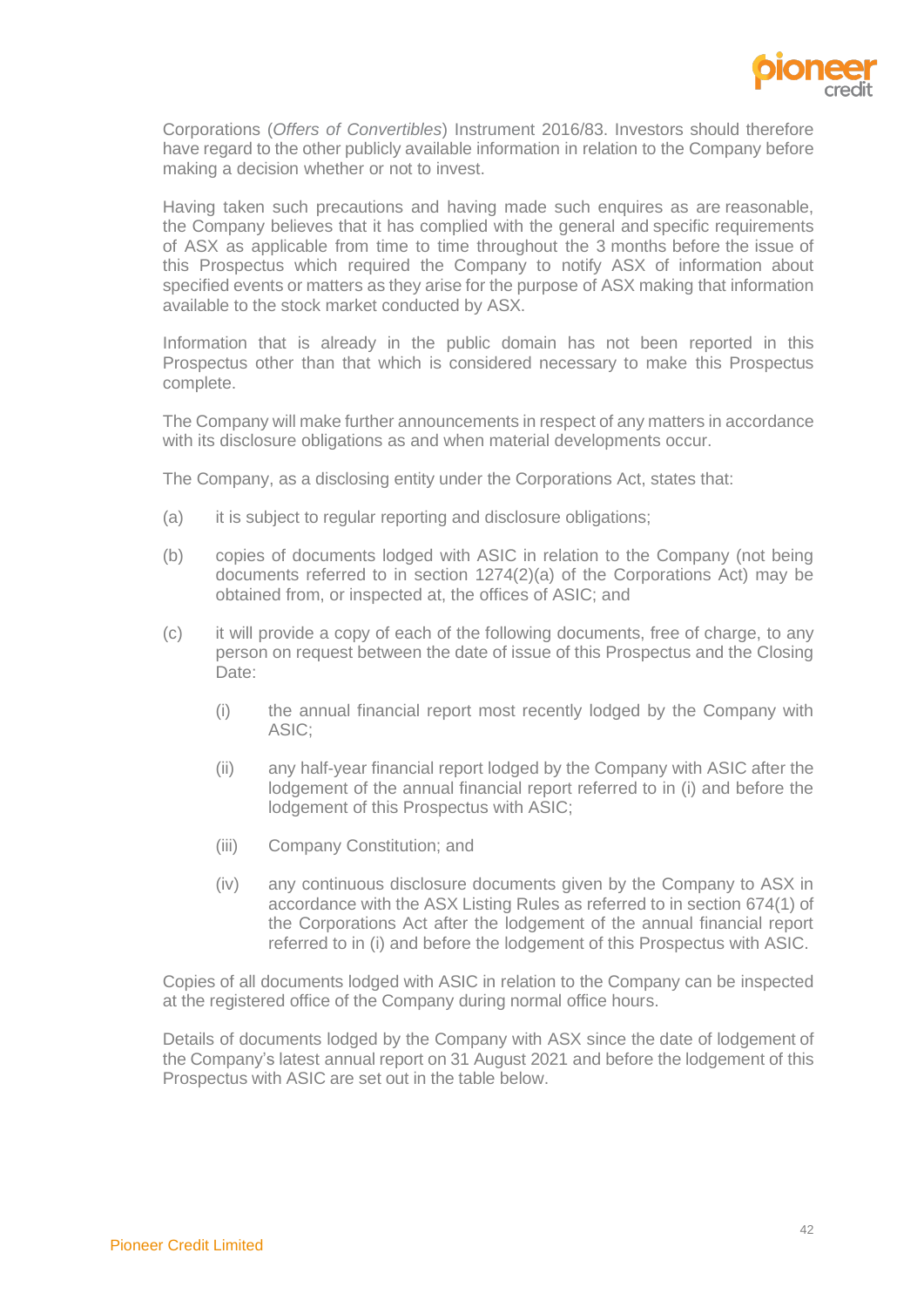

| <b>Date</b>                                                                  | <b>Headline</b>                                         |  |
|------------------------------------------------------------------------------|---------------------------------------------------------|--|
| 11 April 2022                                                                | Priority Shareholder Offer - Prospectus Timetable       |  |
| 11 April 2022                                                                | Notice of General Meeting                               |  |
| 4 April 2022                                                                 | Application for quotation of securities - PNC           |  |
| 30 March 2022                                                                | Proposed issue of securities - PNC                      |  |
| 30 March 2022                                                                | <b>Cleansing Prospectus</b>                             |  |
| 28 March 2022                                                                | Change of Director's Interest Notice - KR John          |  |
| 28 March 2022                                                                | Application for quotation of securities - PNC           |  |
| 18 March 2022                                                                | Change in substantial holding                           |  |
| 18 March 2022                                                                | Change in substantial holding - Nomura Holdings Inc.    |  |
| 17 March 2022                                                                | Appendix 3Y, Form 604 - Keith John                      |  |
| 16 March 2022                                                                | <b>Completion of Placement</b>                          |  |
| 16 March 2022                                                                | Application for Quotation of Securities - PNC           |  |
| 15 March 2022                                                                | Priority Shareholder Offer - Change of Record Date      |  |
| 9 March 2022                                                                 | Acquisition of Shares by Equity Incentive Plan          |  |
| 9 March 2022                                                                 | Placement and Priority Shareholder Offer - Option       |  |
| 9 March 2022                                                                 | Proposed issue of Securities - PNC                      |  |
| 9 March 2022                                                                 | \$11.35m equity issue and \$38.5m PDP investment        |  |
| 7 March 2022                                                                 | <b>Trading Halt</b>                                     |  |
| 28 February 2022                                                             | 1H22 Results Presentation - 'Primed for Growth'         |  |
| 28 February 2022<br>Turnaround half positions Pioneer as 'Primed for Growth' |                                                         |  |
| 28 February 2022                                                             | Appendix 4D and Half-year Report                        |  |
| 18 February 2022                                                             | <b>Completion of Acquisition of Shares</b>              |  |
| <b>20 January 2022</b>                                                       | Appendix 3Y, Form 604 - Keith John                      |  |
| 20 January 2022                                                              | Notification under s708A(5)(e) of the Corporations Act  |  |
| <b>20 January 2022</b>                                                       | Application for quotation of securities - PNC           |  |
| 24 December 2021                                                             | App 3Y - Change of Director's Interest Notice - KR John |  |
| 24 December 2021                                                             | Notification under s 708A(5)e of the Corporations Act   |  |
| 24 December 2021                                                             | Application for quotation of securities - PNC           |  |
| 23 December 2021                                                             | Application for quotation of securities - PNC           |  |
| 21 December 2021                                                             | Final Approval of \$5.4m Equity Issue and Results of    |  |
| 16 December 2021                                                             | Application for quotation of securities - PNC           |  |
| 8 December 2021                                                              | Performing<br>Arrangements with customers<br>surpass    |  |
| 30 November 2021                                                             | Appointment of Chief Information Officer                |  |
| 19 November 2021                                                             | <b>General Meeting of Shareholders</b>                  |  |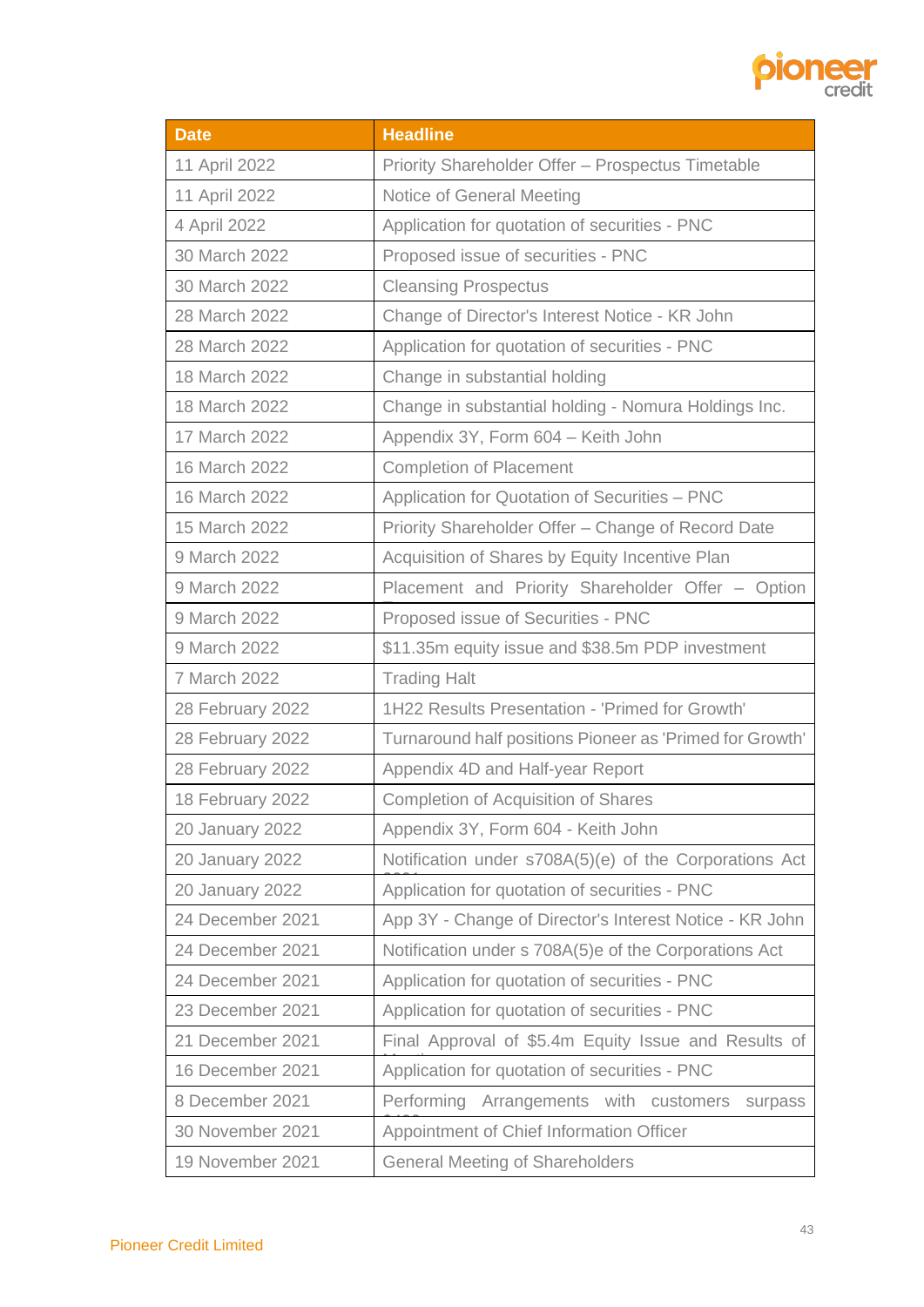

| 8 November 2021 | Jobkeeper Payment Notification                             |  |
|-----------------|------------------------------------------------------------|--|
| 8 November 2021 | Form 603 - Notice of Initial Substantial Holder            |  |
| 8 November 2021 | Notification under s708A(5)(e) of the Corporations Act     |  |
| 8 November 2021 | Application for quotation of securities - PNC              |  |
| 8 November 2021 | Pioneer completes on Senior Finance Facility               |  |
| 2 November 2021 | Becoming a substantial holder                              |  |
| 2 November 2021 | Application for quotation of securities - PNC              |  |
| 1 November 2021 | <b>Results of Annual General Meeting</b>                   |  |
| 1 November 2021 | Senior Facility Refinance and Equity Issue Presentation    |  |
| 1 November 2021 | <b>AGM Chairman's Address</b>                              |  |
| 1 November 2021 | Proposed issue of securities - PNC                         |  |
| 1 November 2021 | Proposed issue of securities - PNC                         |  |
| 1 November 2021 | Pioneer executes new Senior Finance Facility               |  |
| 29 October 2021 | <b>Trading Halt</b>                                        |  |
| 22 October 2021 | Noteholders approve changes to Note terms                  |  |
| 14 October 2021 | Pioneer Credit Limited - Refinancing Update                |  |
| 1 October 2021  | <b>AGM / Refinancing</b>                                   |  |
| 31 August 2021  | Appendix 4G and Corporate Governance Statement             |  |
| 31 August 2021  | <b>FY21 Results Presentation</b>                           |  |
| 31 August 2021  | Pioneer Credit Limited reports uplift in EBITDA to \$54.4m |  |
| 31 August 2021  | Appendix 4E and Annual Report FYE 30 June 2021             |  |

The announcements are also available free of charge through the Company's website at www.pioneercredit.com.au/corporate/asx-announcements.

As at the date of this Prospectus, there is no other information that has not been disclosed under the continuous disclosure requirements of the ASX Listing Rules and which the Board considers investors would reasonably require in order to assess the Company's assets and liabilities, financial position and prospects and the rights and liabilities attaching to the Shares and Options in the Company.

# **7.4 Market price of Shares**

The Company is a disclosing entity for the purposes of the Corporations Act and its Shares are enhanced disclosure securities quoted on ASX. The highest, lowest and last market sale prices of the Shares on ASX during the three months immediately preceding the date of lodgement of this Prospectus with ASIC and the respective dates of those sales were: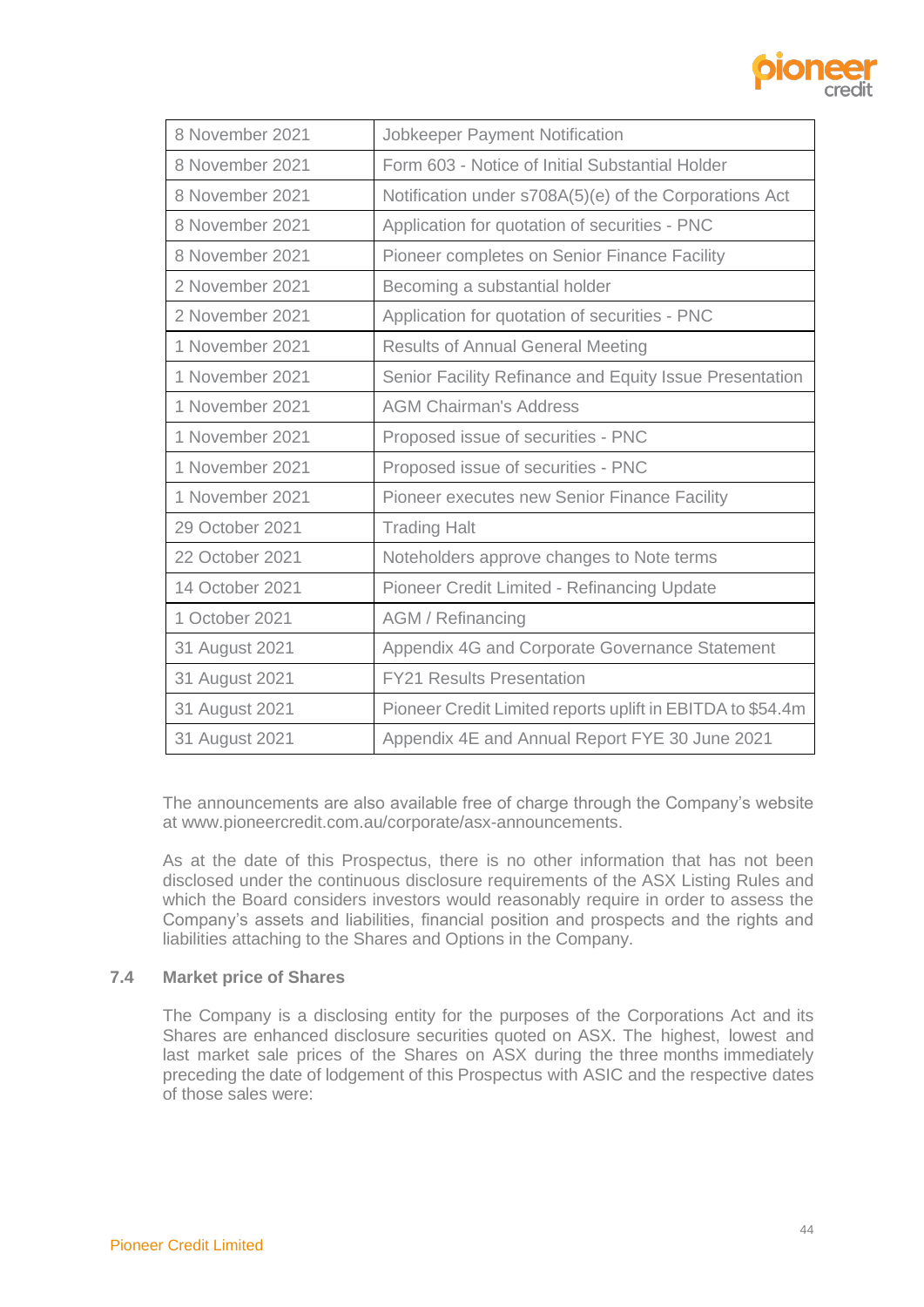

|         | Price (A\$) | <b>Date</b>      |
|---------|-------------|------------------|
| Highest | \$0.60      | 10 February 2022 |
| Lowest  | \$0.48      | 28 March 2022    |
| Last    | \$0.49      | 14 April 2022    |

#### <span id="page-47-1"></span>**7.5 Substantial Shareholders**

Those persons which (together with their associates) have a relevant interest in 5% or more of the Shares on issue as at the date of this Prospectus are set out below:

| <b>Shareholder</b>  | <b>Number held</b> | % of issued Shares |
|---------------------|--------------------|--------------------|
| Keith John          | 8,515,661          | 8.23%              |
| James Simpson       | 14,590,776         | $14.14\%$          |
| Nomura Holdings Inc | 5,206,354          | $5.04\%$           |

# **7.6 Interests of Directors**

Other than as set out below or elsewhere in this Prospectus, no Director or proposed Director holds, or has held within the 2 years preceding lodgement of this Prospectus with ASIC, any interest in:

- (a) the formation or promotion of the Company;
- (b) any property acquired or proposed to be acquired by the Company in connection with:
	- (i) its formation or promotion; or
	- (ii) the Offers; or
- (c) the Offers,

and no amounts have been paid or agreed to be paid and no benefits have been given or agreed to be given to a Director or proposed Director:

- (d) as an inducement to become, or to qualify as, a Director; or
- (e) for services provided in connection with:
	- (i) the formation or promotion of the Company; or
	- (ii) the Offers.

# <span id="page-47-0"></span>**7.7 Security Holdings**

Directors are not required under the Company's Constitution to hold any Shares to be eligible to act as a director of the Company. The relevant interest of each of the Directors in the securities of the Company as at the date of this Prospectus is set out in the table below: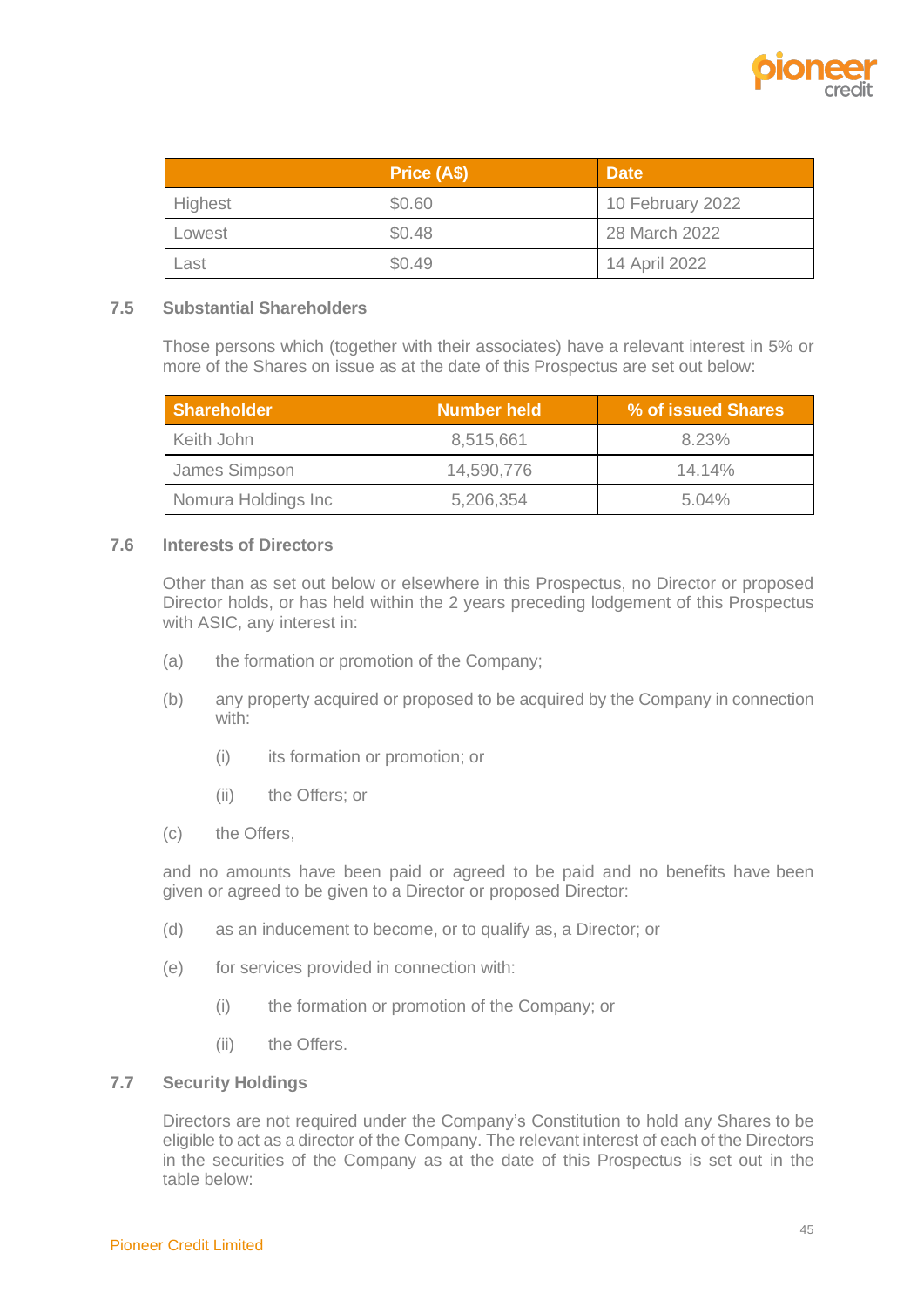

| Name and position                             | <b>Shares</b> | <b>Indeterminate</b><br><b>Rights</b> | <b>Options</b> | % of Shares as<br>at the date of<br>this<br>Prospectus <sup>1</sup> |
|-----------------------------------------------|---------------|---------------------------------------|----------------|---------------------------------------------------------------------|
| Keith John,<br><b>Managing Director</b>       | 8,515,661     | 450,000                               | 8,000,000      | 8.23%                                                               |
| Michael Smith,<br>Non-executive Chairman      | 845,940       | Nil                                   | Nil            | 0.82%                                                               |
| Andrea Hall,<br>Non-executive Director        | 97,887        | Nil                                   | Nil            | 0.09%                                                               |
| Peter Hall,<br>Non-executive Director         | <b>Nil</b>    | Nil                                   | Nil            | Nil                                                                 |
| Stephen Targett,<br>Non-executive Director    | <b>Nil</b>    | Nil                                   | Nil            | <b>Nil</b>                                                          |
| Michelle d'Almeida,<br>Non-executive Director | Nil           | Nil                                   | Nil            | <b>Nil</b>                                                          |

#### **Note:**

1. This does not include any Shares issued under the Priority Offer or Shares issued as a result of holders exercising any Options issued under the Offers or options or rights that are currently on issue as at the date of this Prospectus.

The following Directors intend to participate in the Priority Offer subject to the receipt of Shareholder Approval (or in the case of Keith John under the Management Offer) and to the extent there is any allocation remaining following the take up by Eligible Shareholders and other Invitees under the Priority Offer prior to the Closing Date.

| Name and position                             | <b>Maximum</b><br>amount of<br><b>Shares</b><br>subscribed<br>for under<br>the Priority<br><b>Offer</b> | <b>Maximum</b><br>amount of<br><b>Options</b><br><b>subscribed</b><br>for under the<br><b>Priority Offer</b> | <b>Maximum %</b><br>of Shares as<br>at the<br><b>Completion</b><br>of the<br>Offers <sup>1</sup> | Maximum % of<br><b>Shares as at</b><br>the Completion<br>of the Offers<br>and exercise of<br>the Options <sup>2</sup> |
|-----------------------------------------------|---------------------------------------------------------------------------------------------------------|--------------------------------------------------------------------------------------------------------------|--------------------------------------------------------------------------------------------------|-----------------------------------------------------------------------------------------------------------------------|
| Keith John,<br><b>Managing Director</b>       | 2,727,273                                                                                               | 2,727,273                                                                                                    | 10.01%                                                                                           | 9.31%                                                                                                                 |
| Michael Smith,<br>Non-executive Chairman      | 72,727                                                                                                  | 72,727                                                                                                       | 0.82%                                                                                            | 0.7%                                                                                                                  |
| Stephen Targett,<br>Non-executive Director    | 136,363                                                                                                 | 136,363                                                                                                      | 0.12%                                                                                            | 0.19%                                                                                                                 |
| Michelle d'Almeida,<br>Non-executive Director | 36,363                                                                                                  | 36,363                                                                                                       | 0.03%                                                                                            | 0.05%                                                                                                                 |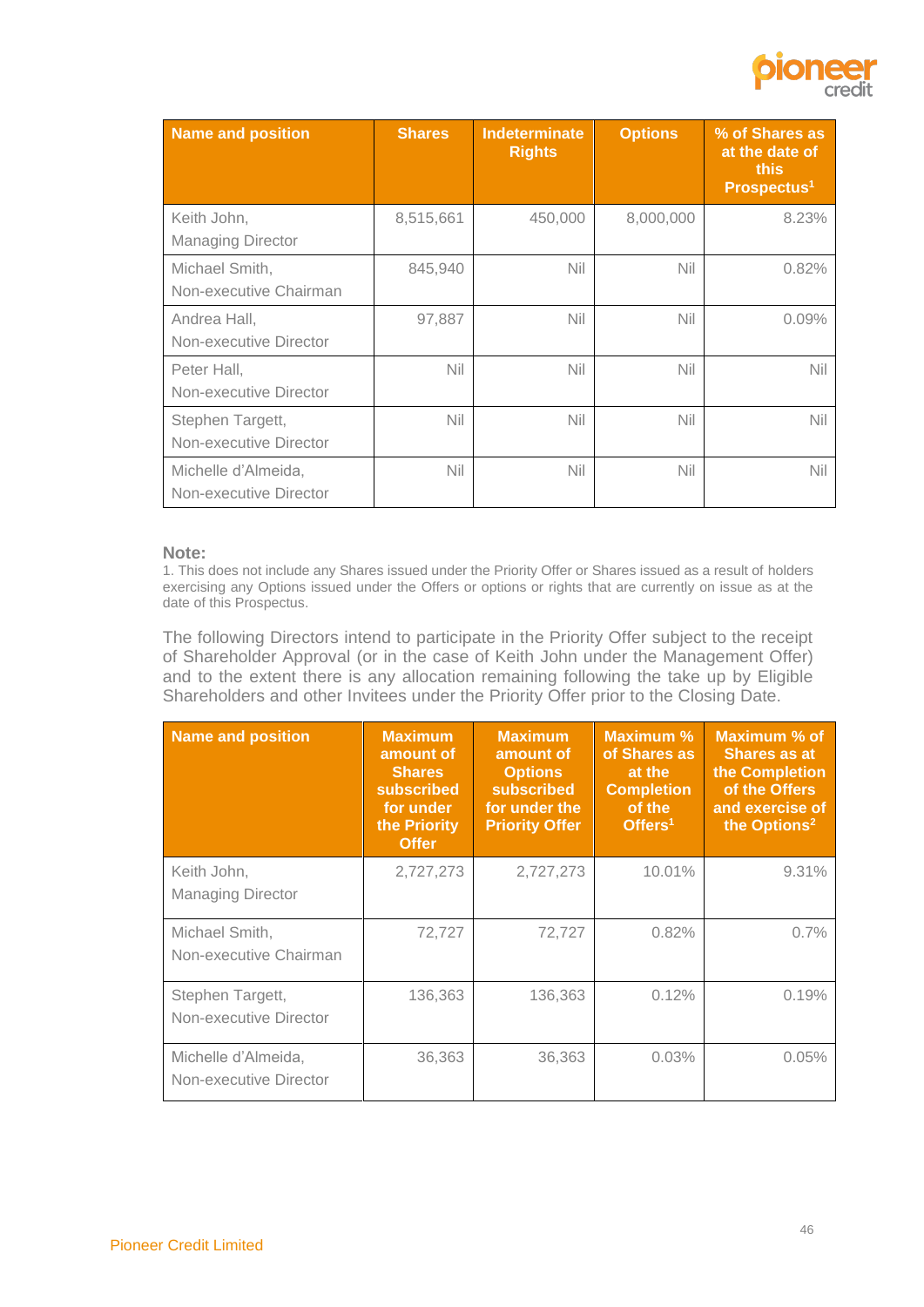

#### **Note**

1. This does not include any Shares issued as a result of holders exercising any Options issued under the Offers or options or rights that are currently on issue as at the date of this Prospectus. 2. This does not include any Shares issued as a result of holders exercising any options or rights that are currently on issue as at the date of this Prospectus.

#### **7.8 Remuneration**

The remuneration of an executive Director is decided by the Board, without the affected executive Director participating in that decision-making process. The total maximum remuneration of non-executive Directors is determined by ordinary resolution of Shareholders in general meeting in accordance with the Constitution, the Corporations Act and the ASX Listing Rules, as applicable. The determination of non-executive Directors' remuneration within that maximum will be made by the Board having regard to the inputs and value to the Company of the respective contributions by each nonexecutive Director.

A Director may be paid fees or other amounts (i.e. non-cash performance incentives such as Options, subject to any necessary Shareholder approval) as the other Directors determine where a Director performs special duties or otherwise performs services outside the scope of the ordinary duties of a Director. In addition, Directors are also entitled to be paid reasonable travelling, hotel and other expenses incurred by them respectively in or about the performance of their duties as Directors.

Shareholders should refer to the Company's Remuneration Report for the financial year ended 30 June 2021 for full details of the remuneration of the Company's executive and non-executive Directors.

The Company's Remuneration Report is set out on pages 14 to 27 of the Company's 2021 Annual Report which was lodged with ASX on 31 August 2021. The Annual Report is available to Shareholders free from charge on Company's website at www.pioneercredit.com.au/corporate/asx-announcements.

#### **7.9 Interests of experts and advisers**

Other than as set out below or elsewhere in this Prospectus, no:

- (a) person named in this Prospectus as performing a function in a professional, advisory or other capacity in connection with the preparation or distribution of this Prospectus;
- (b) promoter of the Company; or
- (c) underwriter (but not a sub-underwriter) to the issue or a financial services licensee named in this Prospectus as a financial services licensee involved in the issue,

holds, or has held within the 2 years preceding lodgement of this Prospectus with ASIC, any interest in:

- (d) the formation or promotion of the Company;
- (e) any property acquired or proposed to be acquired by the Company in connection with: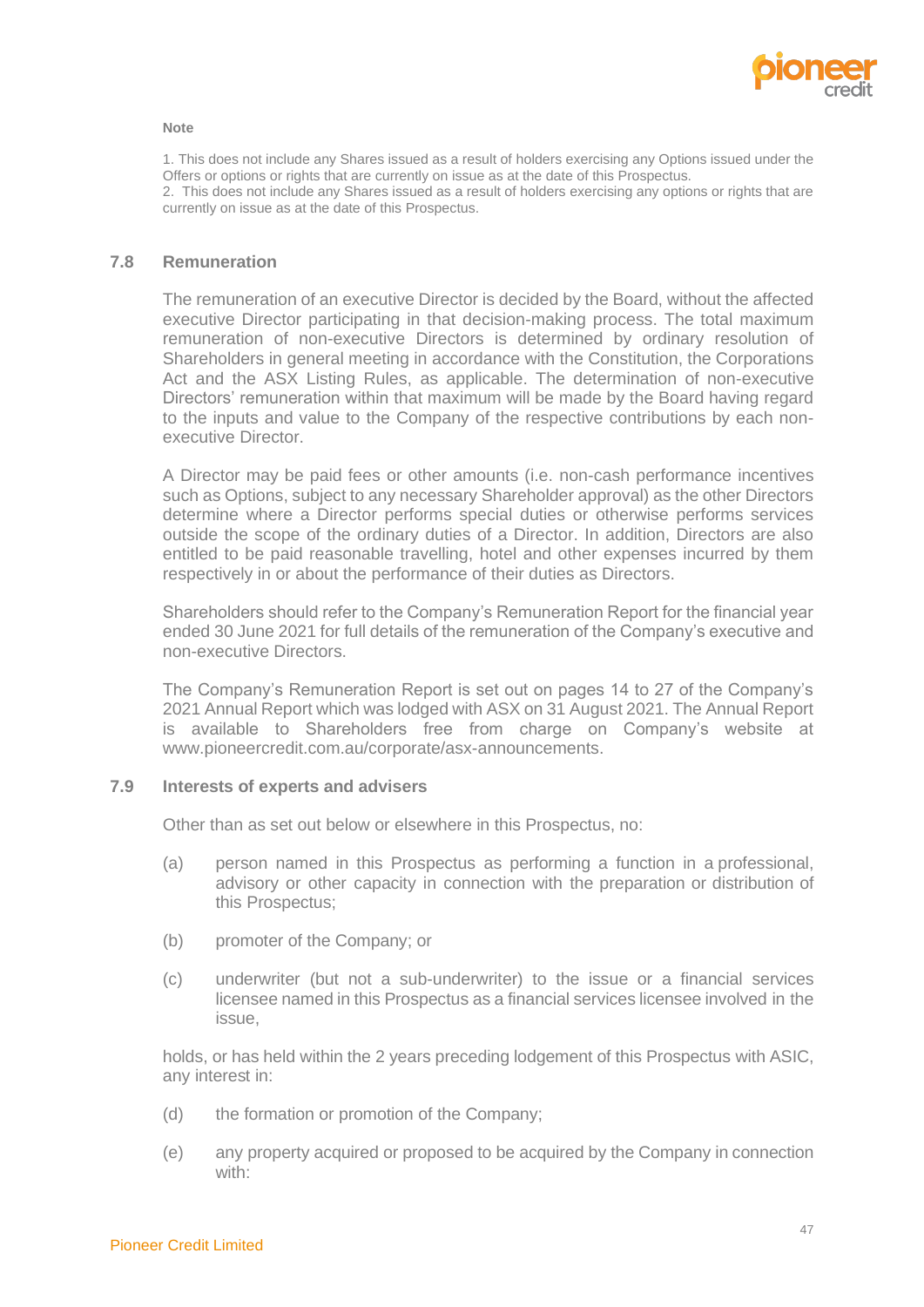

- (i) its formation or promotion; or
- (ii) the Offers; or
- (f) the Offers,

and no amounts have been paid or agreed to be paid and no benefits have been given or agreed to be given to any of these persons for services provided in connection with:

- (g) the formation or promotion of the Company; or
- (h) the Offers.

#### **7.10 Consents**

Chapter 6D of the Corporations Act imposes a liability regime on the Company (as the offeror of the Securities), the Directors, the persons named in the Prospectus with their consent as proposed directors, any underwriters, persons named in the Prospectus with their consent having made a statement in the Prospectus and persons involved in a contravention in relation to the Prospectus, with regard to misleading and deceptive statements made in the Prospectus. Although the Company bears primary responsibility for the Prospectus, the other parties involved in the preparation of the Prospectus can also be responsible for certain statements made in it.

Each of the parties referred to in this Section:

- (a) does not make, or purport to make, any statement in this Prospectus other than those referred to in this section; and
- (b) in light of the above, only to the maximum extent permitted by law, expressly disclaim and take no responsibility for any part of this Prospectus other than a reference to its name and a statement included in this Prospectus with the consent of that party as specified in this section.

Each Consenting Party:

- (a) has given and has not, before the lodgement of this Prospectus with ASIC withdrawn its written consent to be named in this Prospectus in the form and context in which it is named;
- (b) has not (other than as specified below), and its affiliates, officers and employees have not, made any statement in this Prospectus or any statement on which a statement made in the Prospectus is based; and
- (c) does not cause, permit or authorise the issue or lodgement, submission, dispatch or provision of this Prospectus.

| <b>Description</b>    | <b>Consenting party</b>             | <b>Consent</b>      |
|-----------------------|-------------------------------------|---------------------|
| Legal adviser         | <b>K&amp;L Gates</b>                | Consent to be named |
| <b>Share Registry</b> | <b>Link Market Services Limited</b> | Consent to be named |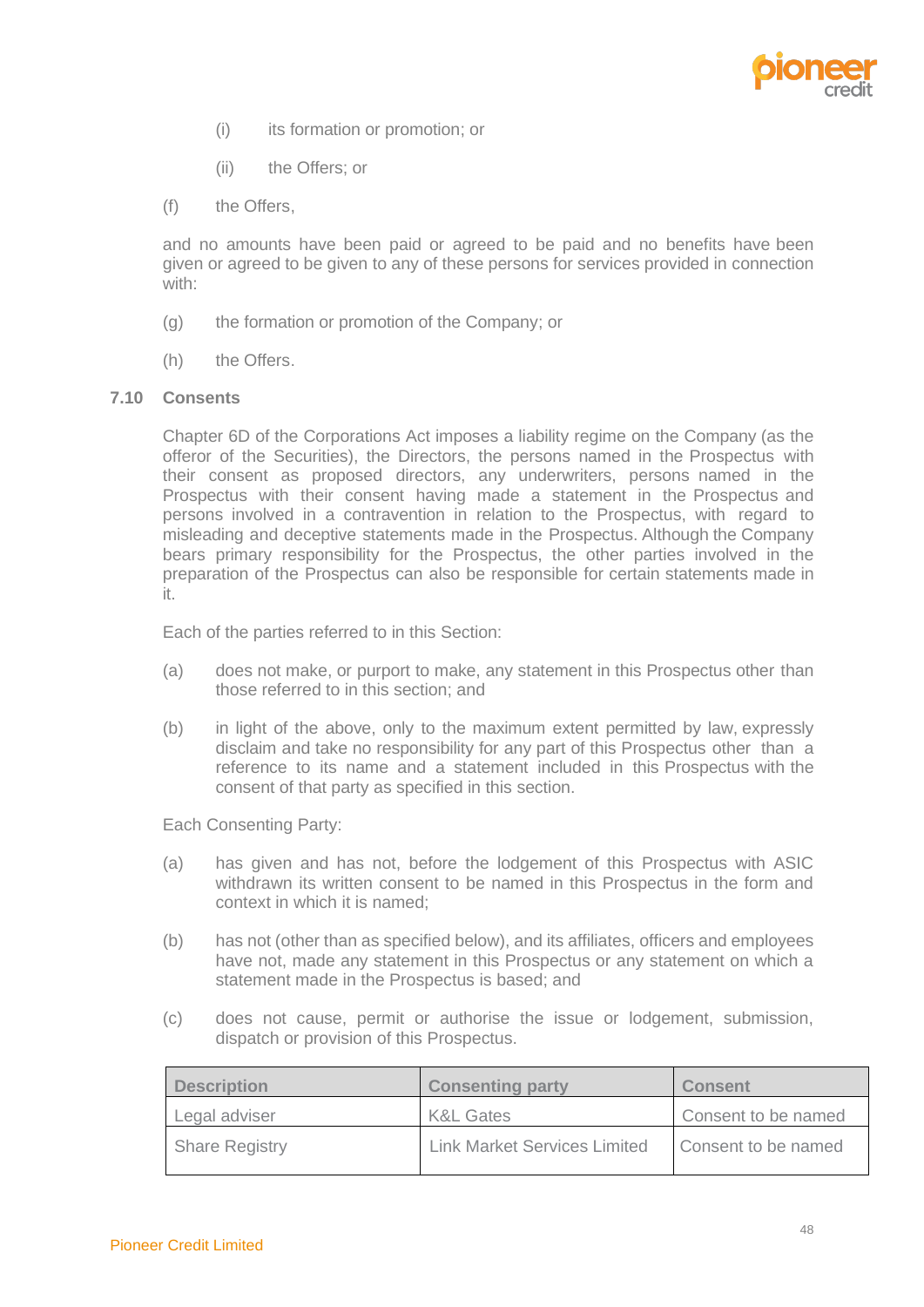

#### **7.11 Expenses of the Offers**

The total expenses of the Offers are estimated to be approximately \$120,000 (excluding GST) and are expected to comprise legal, share registry, ASIC and ASX fees. The estimated expenses will be paid out of the proceeds received from the Priority Offer or if shareholder approval is not received the Company's existing cash reserves.

K&L Gates has acted as legal adviser to the Company in relation to the Offers. In respect of this work, the Company will pay K&L Gates approximately \$60,000 exclusive of GST and disbursements.

## **7.12 Electronic Prospectus**

This Prospectus is available in electronic format via the ASX website, www.asx.com.au and via the Company's website a[t www.pioneercredit.com.au.](http://www.pioneercredit.com.au/) Persons having received this Prospectus in electronic form may, during the offer period, obtain a paper copy of this Prospectus free of charge by contacting the Company.

Applications for new Shares and new Options may only be made on the personalised Application Form which will be provided to Eligible Shareholders, Invitees, Key Management Personnel and participants in the Placement which will be accompanied by the complete and unaltered electronic version of this Prospectus.

The Corporations Act prohibits any person from passing on to another person a personalised Application Form unless it is attached to or accompanied by a hard copy of this Prospectus or by the complete and unaltered electronic version of this Prospectus. The Company reserves the right not to accept an Application Form from a person if it has reason to believe that when that person was given access to the Application Form, it was not provided together with the electronic Prospectus and any relevant supplementary or replacement prospectus or any of those documents were incomplete or altered.

# **7.13 Clearing House Electronic Sub-Register System (CHESS) and Issuer Sponsorship**

The Company participates in CHESS, for those investors who are CHESS sponsored. Investors who do not wish to participate through CHESS will be issuer sponsored by the Company.

Electronic sub-registers mean that the Company will not be issuing certificates to investors. Instead, investors will be provided with statements (similar to a bank account statement) that set out the number of Shares issued to them under this Prospectus. The notice will also advise holders of their Holder Identification Number or Security Holder Reference Number and explain, for future reference, the sale and purchase procedures under CHESS and issuer sponsorship.

Electronic sub-registers also mean ownership of securities can be transferred without having to rely upon paper documentation.

Further monthly statements will be provided to holders if there have been any changes in their security holding in the Company during the preceding month.

#### **7.14 Privacy statement**

If an Applicant completes an Application Form, the Applicant will be providing personal information to the Company. The Company collects, holds and will use that information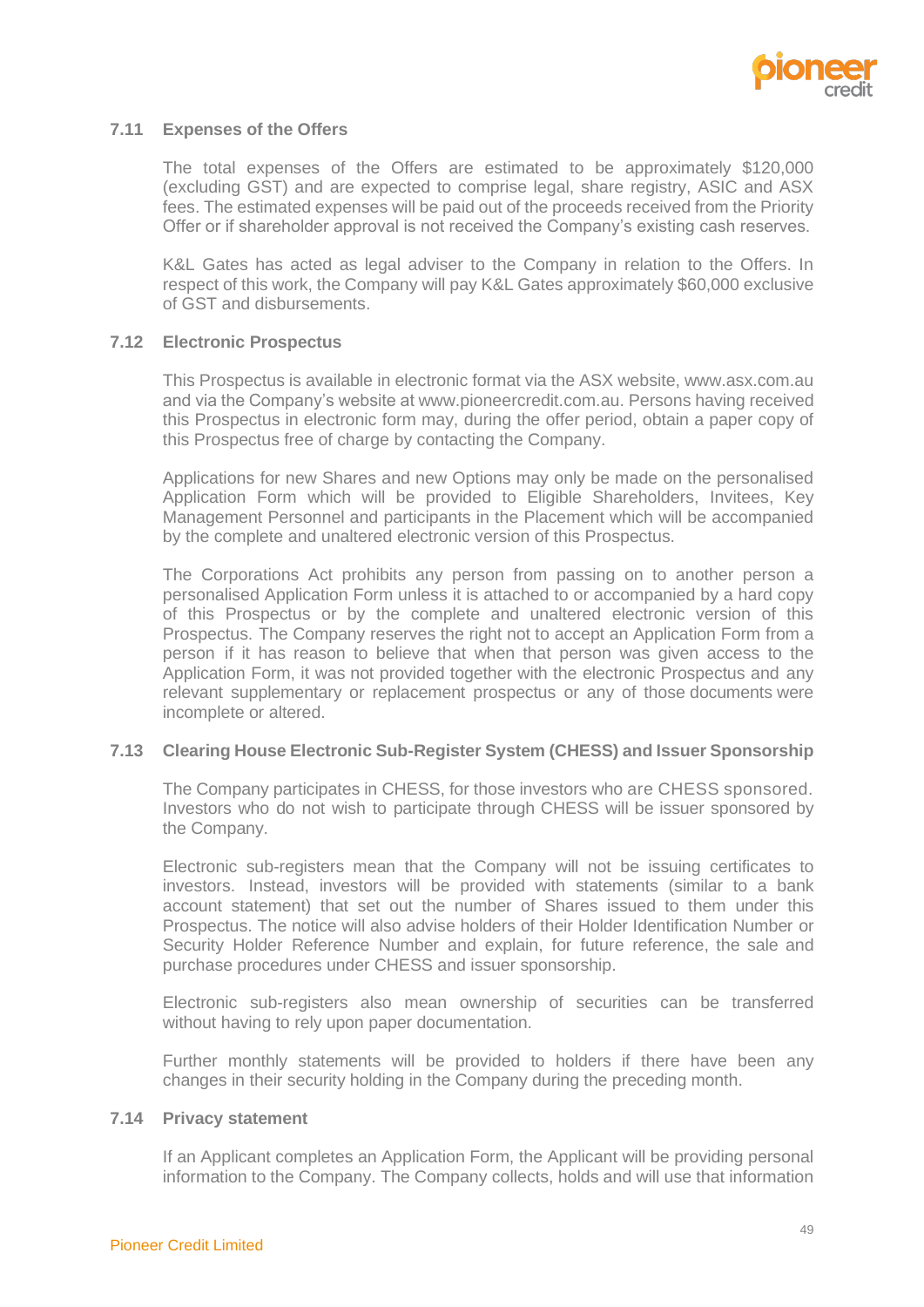

to assess the Application, service the Applicant's needs as a Shareholder and to facilitate distribution payments and corporate communications to the Applicant as a Shareholder.

The information may also be used from time to time and disclosed to persons inspecting the register, including bidders for the Applicant's securities in the context of takeovers, regulatory bodies including the Australian Taxation Office, authorised securities brokers, print service providers, mail houses and the share registry.

Applicants can access, correct and update the personal information that the Company holds about them. If an Applicant wishes to do so, they may contact the share registry at the relevant contact number set out in this Prospectus.

Collection, maintenance and disclosure of certain personal information is governed by legislation including the *Privacy Act 1988* (Cth) (as amended), the Corporations Act and certain rules such as the ASX Settlement Operating Rules. Applicants should note that if they do not provide the information required on the Application Form for Shares and Options, the Company may not be able to accept or process their application.

#### **7.15 Notice to nominees and custodians**

The Priority Offer is only being made to Eligible Shareholders and Invitees. Nominees and custodians who hold Shares as nominees or custodians should note that the Priority Offer is not available to:

- beneficiaries on whose behalf they hold Shares who would not satisfy the criteria for an Eligible Shareholder; and
- Shareholders who are not eligible under all applicable securities laws to receive an offer under the Priority Offer.

The Company is not required to determine whether or not any registered holder is acting as a nominee or custodian or the identity or residence of any beneficial owner of Shares.

Where any holder is acting as a nominee or custodian for a foreign person, that holder, in dealing with its beneficiary, will need to assess whether indirect participation by the beneficiary in the Priority Offer is compatible with applicable foreign laws. The Company is not able to advise on foreign laws. Custodians and nominees should be aware that, in submitting an Application Form, you are deemed to have made certain representations to the Company, further details of which are set out in Section [7.16.](#page-52-0)

#### <span id="page-52-0"></span>**7.16 Representations by acceptance in respect of the Offers**

By completing and submitting an Application Form, you will be deemed to have represented to the Company that you (and any person for whom you are acting):

- (a) are an Eligible Shareholder, Invitee, Key Management Personnel or in relation to the Placement Options Offer you were a participant in the Placement;
- (b) have read and understood this Prospectus and the Application Form in their entirety;
- (c) agree to be bound by the terms of the Offers (as applicable), the provisions of this Prospectus and the Constitution;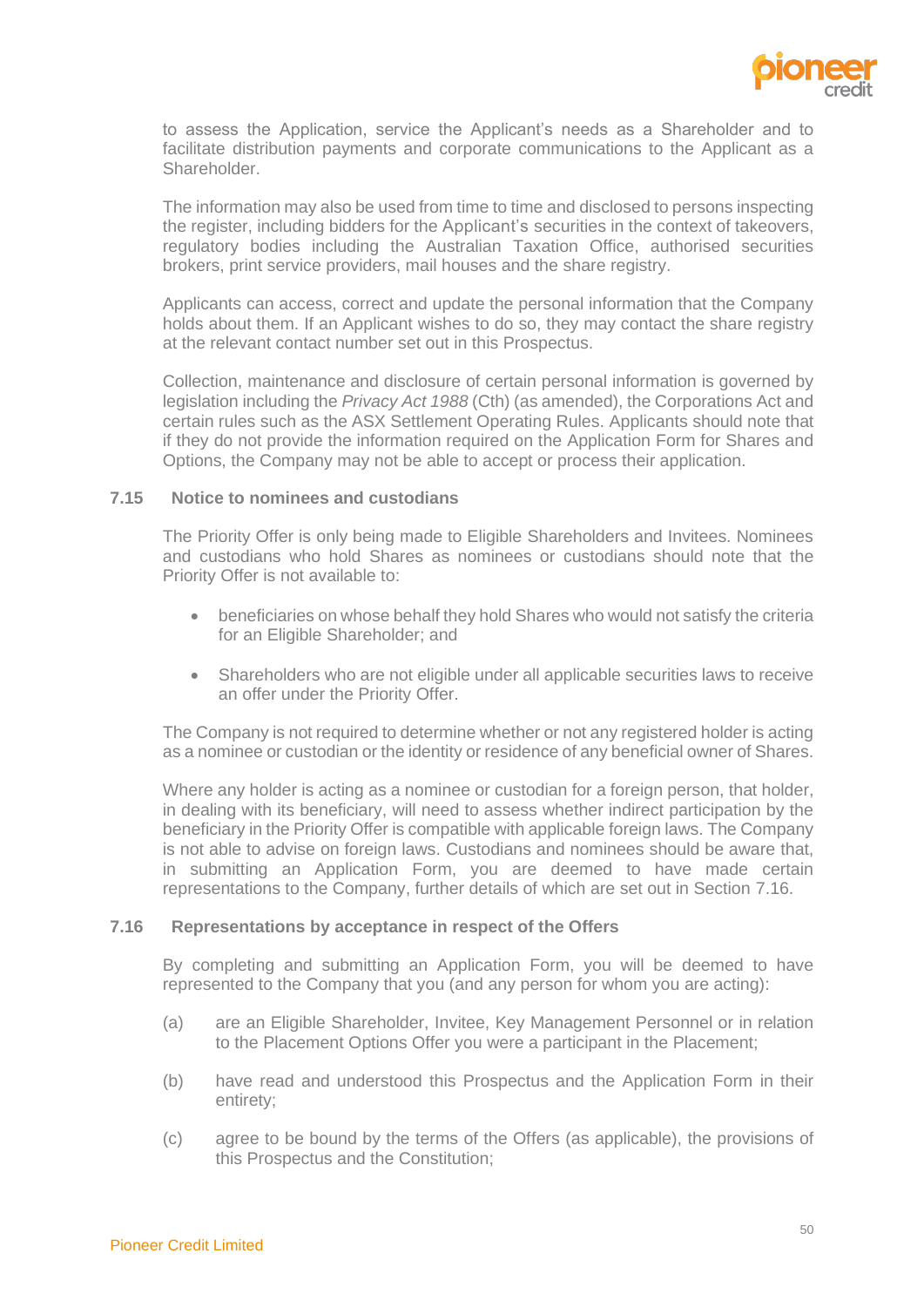

- (d) authorise the Company to register you as the holder(s) of Shares and/or Options allotted to you;
- (e) declare that all details and statements in your Application Form are complete and accurate;
- (f) declare you are over 18 years of age and have full legal capacity and power to perform all of your rights and obligations under the Application Form;
- (g) acknowledge that once the Company receives your Application Form, you may not withdraw your Application except as allowed by law;
- (h) agree to apply for and be issued up to the number of Shares and/or Options specified in the Application Form;
- (i) authorise the Company, Link and their respective officers or agents to do anything on your behalf necessary for the Options to be issued to you, including to act on instructions of Link upon using the contact details set out in your Application Form;
- (j) acknowledge that the information contained in this Prospectus and your Application Form is not investment advice nor a recommendation that the Options are suitable for you given your investment objectives, financial situation or particular needs;
- (k) acknowledge the statement of risks included in Section [6](#page-30-0) of this Prospectus, and that investments in the Options and Shares are subject to risk;
- (l) acknowledge that none of the Company, its related bodies corporate and affiliates and its Directors, officers, partners, employees, representatives, agents, consultants or advisers, guarantees the performance of the Company, the Options or the Shares;
- (m) acknowledge that the Offers are subject to the receipt of Shareholder approval;
- (n) agree to provide any requested substantiation of your eligibility to participate in the Offers;
- (o) authorise the Company to correct any errors in your Application Form or other form provided by you;
- (p) represent and warrant (for the benefit of the Company and its related bodies corporate and affiliates) that you did not receive an invitation to participate in the Offers either directly or through a nominee, are otherwise eligible to participate in either or both of the Priority Offer, Management Offer or the Placement Options Offer (as applicable);
- (q) represent and warrant that the law of any place does not prohibit you from being given this Prospectus and the Application Form, nor does it prohibit you from making an Application under an Offer and that you are otherwise eligible to participate in the relevant Offer;
- (r) you are not in the United States and are not acting for the account or benefit of a person in the United States;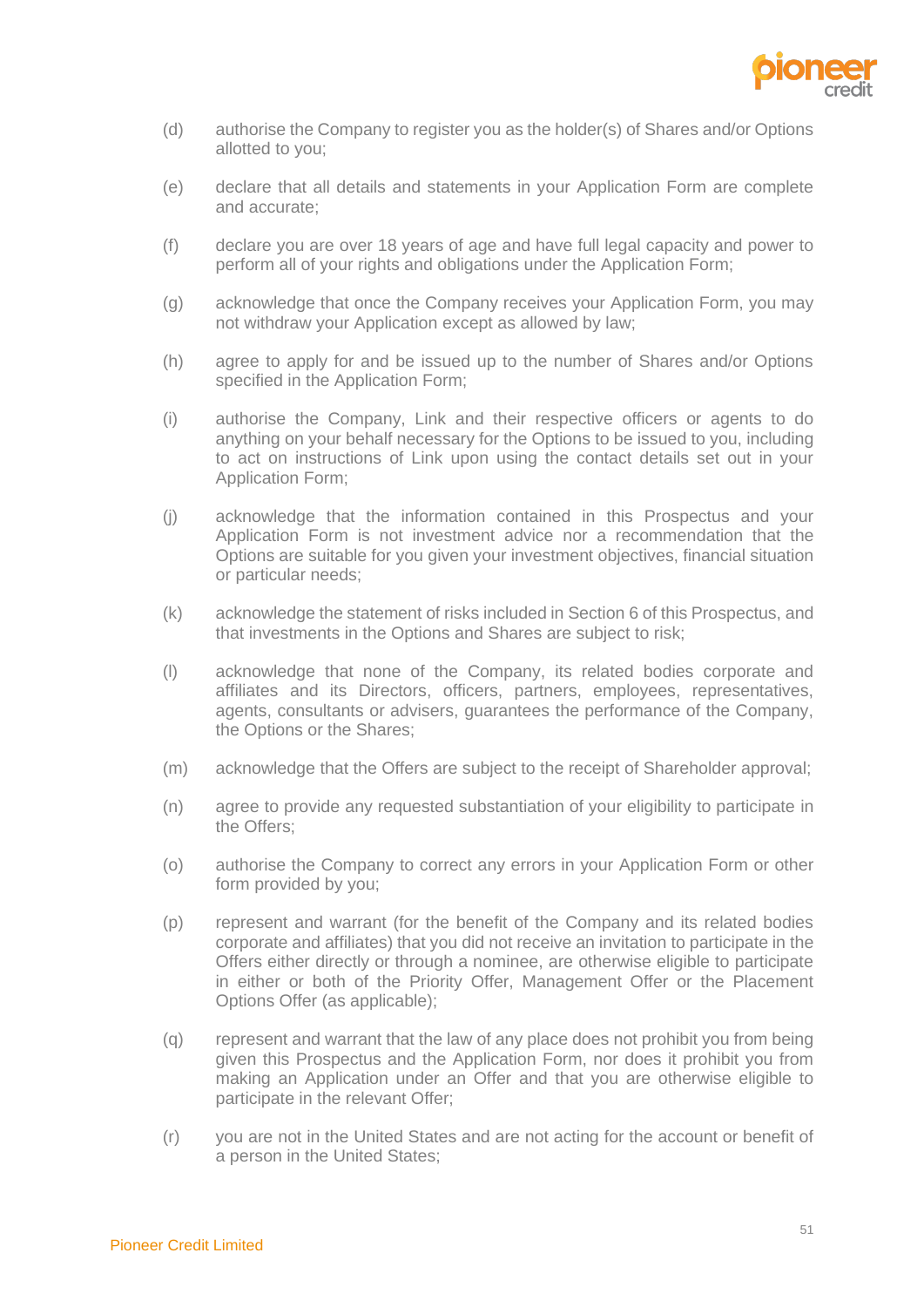

- (s) you understand and acknowledge that the Options and the Shares have not been, and will not be, registered under the US Securities Act or the securities laws of any state or other jurisdiction in the United States. Accordingly, the Options and the Shares may not be offered or sold to persons in the United States, except in transactions exempt from, or not subject to, the registration requirements of the US Securities Act and applicable US state securities laws;
- (t) represent and warrant that you have not, and will not, send this Prospectus, the Application Form or any other materials relating to the Offers to any person in the United States or any other country outside Australia;
- (u) if in the future you decide to sell or otherwise transfer the Options or the Shares, you will only do so in transactions where neither you nor any person acting on your behalf knows, or has reason to know, that the sale has been pre-arranged with, or that the purchaser is, in the United States; and
- (v) if you are acting as a nominee or custodian, each beneficial holder on whose behalf you are submitting the Application Form is:
	- (i) resident in Australia; or
	- (ii) New Zealand, Hong Kong or Singapore and complies with the requirements noted in the important notices section of this Prospectus.

## <span id="page-54-0"></span>**8. DIRECTORS' AUTHORISATION**

This Prospectus is issued by the Company and its issue has been authorised by a resolution of the Directors.

In accordance with section 720 of the Corporations Act, each Director has consented to the lodgement of this Prospectus with ASIC and has not, before the lodgement of this Prospectus with ASIC withdrawn its written consent.

**Keith John Managing Director** 

**For and on behalf of**

**PIONEER CREDIT LIMITED**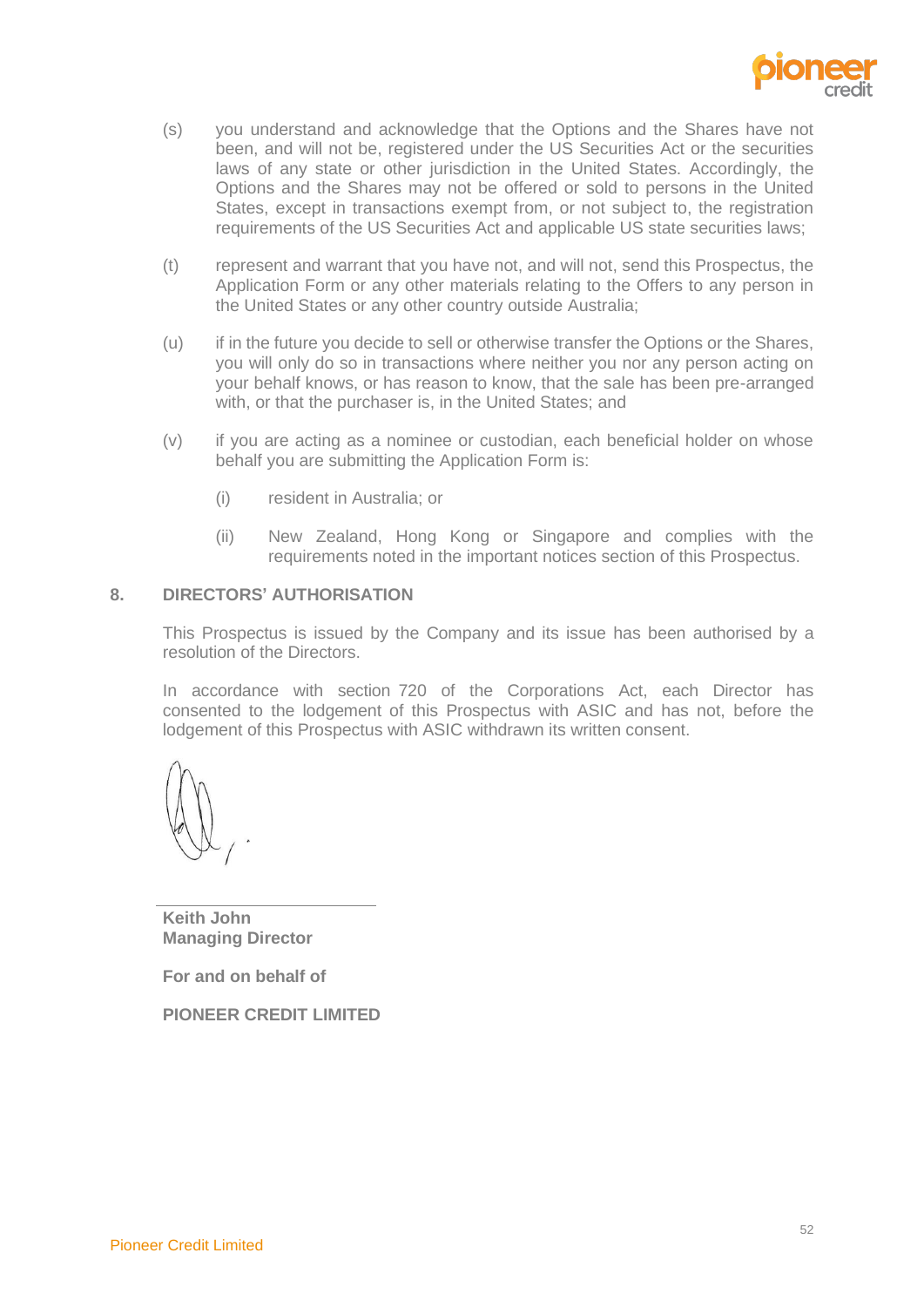

## <span id="page-55-0"></span>**9. GLOSSARY**

**\$** means an Australian dollar.

**Applicant** means an investor that applies for Shares and/or Options under the Offers using an Application Form pursuant to this Prospectus.

**Application Form** means the application form relating to the offer of Shares and the offer of Options.

**ASIC** means the Australian Securities & Investments Commission.

**ASX** means ASX Limited (ACN 008 624 691) or the financial market operated by it as the context requires.

**ASX Listing Rules** means the official listing rules of ASX.

**ASX Settlement Operating Rules** means the settlement rules of the securities clearing house which operates CHESS.

**Board** means the board of Directors as constituted from time to time.

**Closing Date** means the closing date of the Offers as set out in the indicative timetable in the Section 3.4 (subject to the Company reserving the right to extend the Closing Date or close the Offer early).

**Company** or **Pioneer** means Pioneer Credit Limited (ABN 44 103 003 505).

**Constitution** means the constitution of the Company.

**Corporations Act** means the *Corporations Act 2001* (Cth).

**Directors** means the directors of the Company at the date of this Prospectus.

**Eligible Shareholder** means a Shareholder registered on the Company's share registry on 5:00 pm WST on the Record Date of 25 March 2022 with an address in Australia or in New Zealand, Hong Kong or Singapore provided the requirements in the important notices section of this Prospectus have been met.

**Equity Incentive Plan** means the Company's Equity Incentive Plan approved by Shareholders on 19 November 2020.

**FFAs** means forward flow agreements.

**Group** means Pioneer and each of its subsidiaries.

**Invitees** means persons invited to participate in the Priority Offer which, subject to the receipt of Shareholder approval, may include certain Directors.

**Key Management Personnel** has the same meaning as that defined under accounting standard AASB 124.

**Management Loan** has the meaning given to that term in section [3.2\(b\).](#page-12-2)

**Management Offer** means the offer to Key Management Personnel under the Company's Equity Incentive Plan to subscribe for a total of up to 4,545,454 Shares and 4,545,454 Options, out of the Shares and Options allocated under the Priority Offer (to the extent there is any allocation remaining following the take up by Eligible Shareholders and Invitees) on the same terms as the Priority Offer except that the issue price for such Shares will be funded under a Management Loan.

**Offers** means the Priority Offer, Management Offer and the Placement Options Offer referred to in Section 2.

**Official Quotation** means official quotation by ASX in accordance with the ASX Listing Rules.